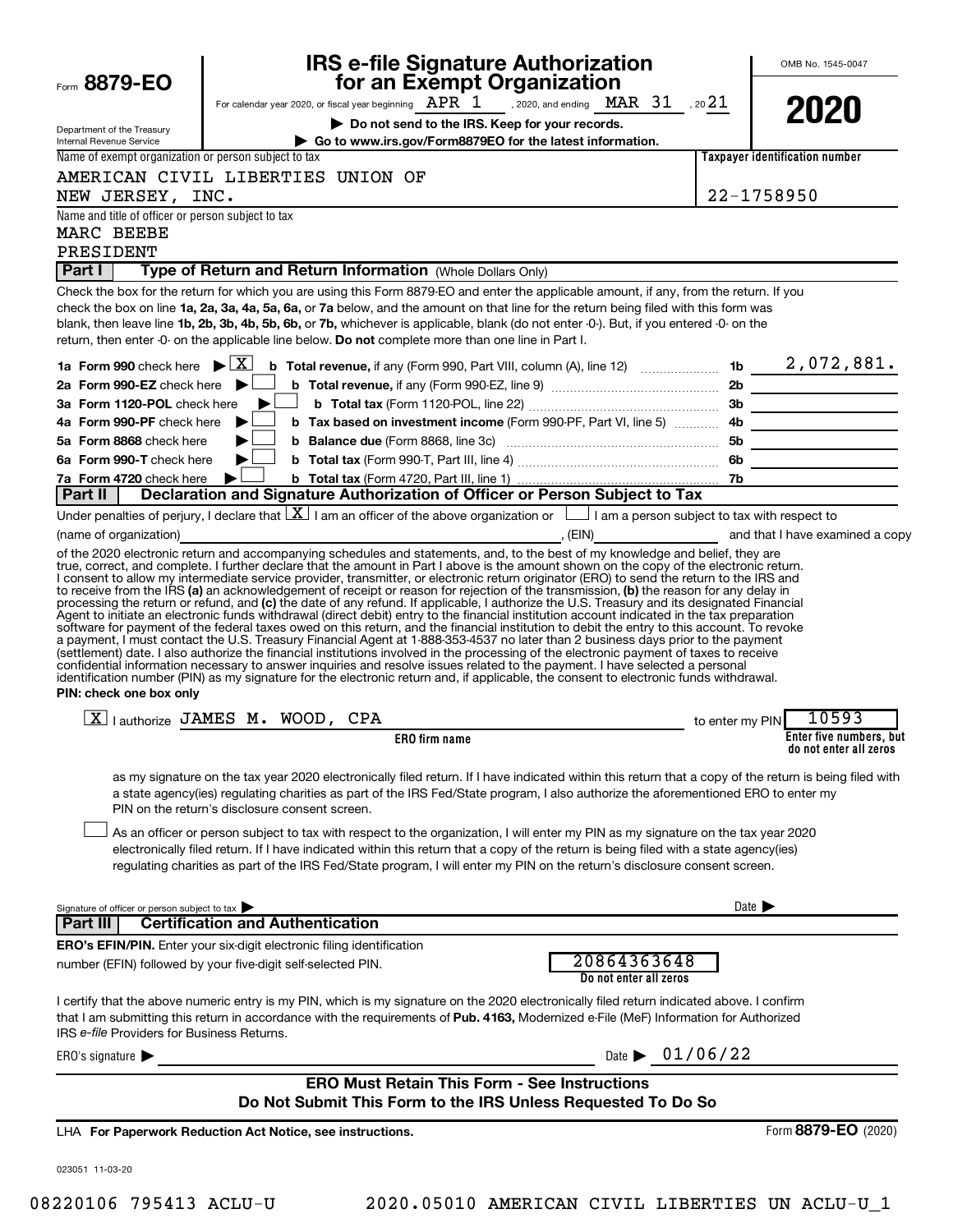## (Rev. January 2020) **Cxempt Organization Return** Manuary 2020) and the settern metal combined the Second Exempt Organization Return **Form 8868 Application for Automatic Extension of Time To File an**<br>**Exempt Organization Return**

Department of the Treasury Internal Revenue Service

|  |  |  |  | File a separate application for each return. |  |
|--|--|--|--|----------------------------------------------|--|
|  |  |  |  |                                              |  |

**| Go to www.irs.gov/Form8868 for the latest information.**

**Electronic filing (e-file).** You can electronically file Form 8868 to request a 6-month automatic extension of time to file any of the filing of this form, visit www.irs.gov/e-file-providers/e-file-for-charities-and-non-profits. forms listed below with the exception of Form 8870, Information Return for Transfers Associated With Certain Personal Benefit Contracts, for which an extension request must be sent to the IRS in paper format (see instructions). For more details on the electronic

## **Automatic 6-Month Extension of Time.** Only submit original (no copies needed).

All corporations required to file an income tax return other than Form 990-T (including 1120-C filers), partnerships, REMICs, and trusts must use Form 7004 to request an extension of time to file income tax returns.

| Type or<br>print                           | Name of exempt organization or other filer, see instructions.<br>AMERICAN CIVIL LIBERTIES UNION OF                                                                                                                                                                                                                                                                                                                                                                                                                            |        |                                                                                                                                                                                |              | 22-1758950                                   | Taxpayer identification number (TIN) |
|--------------------------------------------|-------------------------------------------------------------------------------------------------------------------------------------------------------------------------------------------------------------------------------------------------------------------------------------------------------------------------------------------------------------------------------------------------------------------------------------------------------------------------------------------------------------------------------|--------|--------------------------------------------------------------------------------------------------------------------------------------------------------------------------------|--------------|----------------------------------------------|--------------------------------------|
| File by the<br>due date for<br>filing your | NEW JERSEY, INC.<br>Number, street, and room or suite no. If a P.O. box, see instructions.<br>PO BOX 32159                                                                                                                                                                                                                                                                                                                                                                                                                    |        |                                                                                                                                                                                |              |                                              |                                      |
| return. See<br>instructions.               | City, town or post office, state, and ZIP code. For a foreign address, see instructions.<br>07102<br>NEWARK, NJ                                                                                                                                                                                                                                                                                                                                                                                                               |        |                                                                                                                                                                                |              |                                              |                                      |
|                                            | Enter the Return Code for the return that this application is for (file a separate application for each return)                                                                                                                                                                                                                                                                                                                                                                                                               |        |                                                                                                                                                                                |              |                                              | 0<br>1                               |
| Application                                |                                                                                                                                                                                                                                                                                                                                                                                                                                                                                                                               | Return | Application                                                                                                                                                                    |              |                                              | Return                               |
| <b>Is For</b>                              |                                                                                                                                                                                                                                                                                                                                                                                                                                                                                                                               | Code   | Is For                                                                                                                                                                         |              |                                              | Code                                 |
|                                            | Form 990 or Form 990-EZ                                                                                                                                                                                                                                                                                                                                                                                                                                                                                                       | 01     | Form 990-T (corporation)                                                                                                                                                       |              |                                              | 07                                   |
| Form 990-BL                                |                                                                                                                                                                                                                                                                                                                                                                                                                                                                                                                               | 02     | Form 1041-A                                                                                                                                                                    |              |                                              | 08                                   |
|                                            | Form 4720 (individual)                                                                                                                                                                                                                                                                                                                                                                                                                                                                                                        | 03     | Form 4720 (other than individual)                                                                                                                                              |              |                                              | 09                                   |
| Form 990-PF                                |                                                                                                                                                                                                                                                                                                                                                                                                                                                                                                                               | 04     | Form 5227                                                                                                                                                                      |              |                                              | 10                                   |
|                                            | Form 990-T (sec. 401(a) or 408(a) trust)                                                                                                                                                                                                                                                                                                                                                                                                                                                                                      | 05     | Form 6069                                                                                                                                                                      |              |                                              | 11                                   |
|                                            | Form 990-T (trust other than above)                                                                                                                                                                                                                                                                                                                                                                                                                                                                                           | 06     | Form 8870                                                                                                                                                                      |              |                                              | 12                                   |
|                                            | THE ORGANIZATION<br>• The books are in the care of > PO BOX 32159 - NEWARK, NJ 07102                                                                                                                                                                                                                                                                                                                                                                                                                                          |        |                                                                                                                                                                                |              |                                              |                                      |
| $box \blacktriangleright$<br>1             | Telephone No. $\bullet$ (973) 642-2086<br>If this is for a Group Return, enter the organization's four digit Group Exemption Number (GEN) [If this is for the whole group, check this<br>$\Box$ . If it is for part of the group, check this box $\blacktriangleright$ $\Box$<br>I request an automatic 6-month extension of time until<br>the organization named above. The extension is for the organization's return for:<br>calendar year<br>or<br>$\blacktriangleright$ $ \underline{X} $ tax year beginning APR 1, 2020 |        | Fax No. $\blacktriangleright$<br>and attach a list with the names and TINs of all members the extension is for.<br><b>FEBRUARY 15, 2022</b><br>, and ending $\n  MAR$ 31, 2021 |              | , to file the exempt organization return for |                                      |
| 2                                          | If the tax year entered in line 1 is for less than 12 months, check reason:<br>Change in accounting period                                                                                                                                                                                                                                                                                                                                                                                                                    |        | Initial return                                                                                                                                                                 | Final return |                                              |                                      |
| За                                         | If this application is for Forms 990-BL, 990-PF, 990-T, 4720, or 6069, enter the tentative tax, less                                                                                                                                                                                                                                                                                                                                                                                                                          |        |                                                                                                                                                                                |              |                                              |                                      |
|                                            | any nonrefundable credits. See instructions.                                                                                                                                                                                                                                                                                                                                                                                                                                                                                  |        |                                                                                                                                                                                | 3a           | \$                                           | 0.                                   |
| b                                          | If this application is for Forms 990-PF, 990-T, 4720, or 6069, enter any refundable credits and                                                                                                                                                                                                                                                                                                                                                                                                                               |        |                                                                                                                                                                                |              |                                              |                                      |
|                                            | estimated tax payments made. Include any prior year overpayment allowed as a credit.                                                                                                                                                                                                                                                                                                                                                                                                                                          |        |                                                                                                                                                                                | 3b           | \$                                           | Ο.                                   |
|                                            | <b>Balance due.</b> Subtract line 3b from line 3a. Include your payment with this form, if required, by                                                                                                                                                                                                                                                                                                                                                                                                                       |        |                                                                                                                                                                                |              |                                              |                                      |
|                                            | using EFTPS (Electronic Federal Tax Payment System). See instructions.                                                                                                                                                                                                                                                                                                                                                                                                                                                        |        |                                                                                                                                                                                | Зc           |                                              | 0.                                   |
| instructions.                              | Caution: If you are going to make an electronic funds withdrawal (direct debit) with this Form 8868, see Form 8453-EO and Form 8879-EO for payment                                                                                                                                                                                                                                                                                                                                                                            |        |                                                                                                                                                                                |              |                                              |                                      |
| LHA                                        | For Privacy Act and Paperwork Reduction Act Notice, see instructions.                                                                                                                                                                                                                                                                                                                                                                                                                                                         |        |                                                                                                                                                                                |              |                                              | Form 8868 (Rev. 1-2020)              |

023841 04-01-20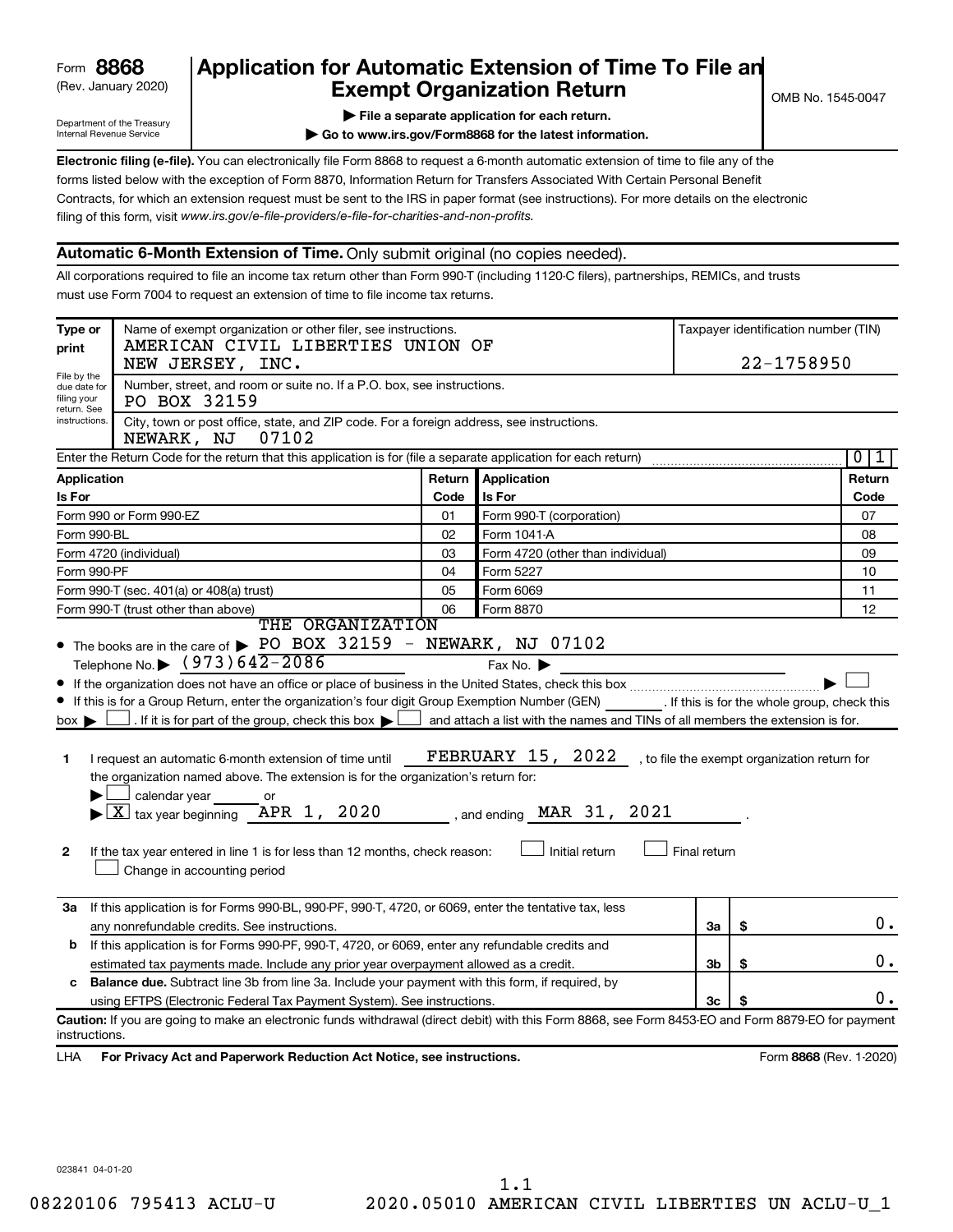| OMB No. 1545-0047<br><b>Return of Organization Exempt From Income Tax</b><br>Form 990<br>Under section 501(c), 527, or 4947(a)(1) of the Internal Revenue Code (except private foundations)<br>Do not enter social security numbers on this form as it may be made public.<br><b>Open to Public</b><br>Department of the Treasury<br>Inspection<br>Go to www.irs.gov/Form990 for instructions and the latest information.<br>Internal Revenue Service<br>A For the 2020 calendar year, or tax year beginning $APR$ 1, $2020$<br>MAR 31, 2021<br>and ending<br>D Employer identification number<br>C Name of organization<br><b>B</b> Check if<br>applicable:<br>AMERICAN CIVIL LIBERTIES UNION OF<br>Address<br>NEW JERSEY, INC.<br>change<br>Name<br>22-1758950<br>Doing business as<br>change<br>Initial<br>Number and street (or P.O. box if mail is not delivered to street address)<br>Room/suite<br>E Telephone number<br>return<br>Final<br>PO BOX 32159<br>$(973)642 - 2086$<br>return/<br>termin-<br>2,072,881.<br>G Gross receipts \$<br>City or town, state or province, country, and ZIP or foreign postal code<br>ated<br>Amended<br>NEWARK, NJ<br>07102<br>H(a) Is this a group return<br>return<br>Applica-<br>Ition<br>$ {\mathsf Y}\mathsf{es}\ \overline{{\mathsf X}}$ No<br>F Name and address of principal officer: MARC BEEBE<br>for subordinates?<br>pending<br>SAME AS C ABOVE<br>$H(b)$ Are all subordinates included? $\Box$ Yes<br><b>No</b><br>$501(c)(3)$ $\boxed{\textbf{X}}$ 501(c) (<br>4<br>$\sqrt{\frac{1}{1}}$ (insert no.)<br>527<br>4947(a)(1) or<br>$\blacksquare$ Tax-exempt status: $\lfloor$<br>If "No," attach a list. See instructions<br>J Website: WWW.ACLU-NJ.ORG<br>$H(c)$ Group exemption number $\blacktriangleright$<br>K Form of organization: $X$ Corporation<br>Trust<br>Association<br>Other $\blacktriangleright$<br>L Year of formation: $1969$ M State of legal domicile: NJ<br>Part I<br><b>Summary</b><br>Briefly describe the organization's mission or most significant activities: TO PROMOTE AND DEFEND CIVIL<br>1.<br>Governance<br>LIBERTIES PRINCIPLES.<br>Check this box $\blacktriangleright$ $\Box$ if the organization discontinued its operations or disposed of more than 25% of its net assets.<br>2<br>20<br>Number of voting members of the governing body (Part VI, line 1a)<br>з<br>$\overline{20}$<br>$\overline{4}$<br>4<br><b>Activities &amp;</b><br>$\overline{5}$<br>0<br>5<br>$\overline{0}$<br>6<br>$\overline{0}$ .<br>7a<br>7 a Total unrelated business revenue from Part VIII, column (C), line 12 [11] [2] [11] [12] [11] [12] [11] [12<br>σ.<br>7 <sub>b</sub><br><b>Prior Year</b><br><b>Current Year</b><br>2,039,364.<br>1,992,511.<br>8<br>Revenue<br>$\mathbf 0$ .<br>0.<br>Program service revenue (Part VIII, line 2g)<br>9<br>93,689.<br>80,370.<br>10<br>Ω.<br>Other revenue (Part VIII, column (A), lines 5, 6d, 8c, 9c, 10c, and 11e)<br>11<br>2, 133, 053.<br>2,072,881.<br>Total revenue - add lines 8 through 11 (must equal Part VIII, column (A), line 12)<br>12<br>22,437.<br>0.<br>Grants and similar amounts paid (Part IX, column (A), lines 1-3)<br>13<br><u> 1986 - Jan Stein Stein Stein Stein Stein Stein Stein Stein Stein Stein Stein Stein Stein Stein Stein Stein S</u><br>σ.<br>$\overline{0}$ .<br>14<br>533, 115.<br>1,664,612.<br>15 Salaries, other compensation, employee benefits (Part IX, column (A), lines 5-10)<br>Expenses<br>$\overline{0}$<br>σ.<br>368, 336.<br>698,929.<br>901,451.<br>2,385,978.<br>Total expenses. Add lines 13-17 (must equal Part IX, column (A), line 25)<br>18<br>1,231,602.<br>$-313,097$ .<br>19<br>Net Assets or<br><b>Beginning of Current Year</b><br><b>End of Year</b><br>$6,226,067$ .<br>5, 281, 743.<br>Total assets (Part X, line 16)<br>20<br>113,994.<br>151,074 <b>.</b><br>Total liabilities (Part X, line 26)<br>21<br>5, 167, 749.<br>6,074,993.<br>22<br>Part II<br><b>Signature Block</b><br>Under penalties of perjury, I declare that I have examined this return, including accompanying schedules and statements, and to the best of my knowledge and belief, it is<br>true, correct, and complete. Declaration of preparer (other than officer) is based on all information of which preparer has any knowledge.<br>Signature of officer<br>Date<br>Sign<br>MARC BEEBE,<br>PRESIDENT<br>Here<br>Type or print name and title<br>Date<br><b>PTIN</b><br>x<br>Check<br>Print/Type preparer's name<br>Preparer's signature<br>$01/06/22$ self-employed<br>P00310420<br>Paid<br>JAMES M. WOOD |  | EXTENDED TO FEBRUARY 15, 2022 |  |
|-------------------------------------------------------------------------------------------------------------------------------------------------------------------------------------------------------------------------------------------------------------------------------------------------------------------------------------------------------------------------------------------------------------------------------------------------------------------------------------------------------------------------------------------------------------------------------------------------------------------------------------------------------------------------------------------------------------------------------------------------------------------------------------------------------------------------------------------------------------------------------------------------------------------------------------------------------------------------------------------------------------------------------------------------------------------------------------------------------------------------------------------------------------------------------------------------------------------------------------------------------------------------------------------------------------------------------------------------------------------------------------------------------------------------------------------------------------------------------------------------------------------------------------------------------------------------------------------------------------------------------------------------------------------------------------------------------------------------------------------------------------------------------------------------------------------------------------------------------------------------------------------------------------------------------------------------------------------------------------------------------------------------------------------------------------------------------------------------------------------------------------------------------------------------------------------------------------------------------------------------------------------------------------------------------------------------------------------------------------------------------------------------------------------------------------------------------------------------------------------------------------------------------------------------------------------------------------------------------------------------------------------------------------------------------------------------------------------------------------------------------------------------------------------------------------------------------------------------------------------------------------------------------------------------------------------------------------------------------------------------------------------------------------------------------------------------------------------------------------------------------------------------------------------------------------------------------------------------------------------------------------------------------------------------------------------------------------------------------------------------------------------------------------------------------------------------------------------------------------------------------------------------------------------------------------------------------------------------------------------------------------------------------------------------------------------------------------------------------------------------------------------------------------------------------------------------------------------------------------------------------------------------------------------------------------------------------------------------------------------------------------------------------------------------------------------------------------------------------------------------------------------------------------------------------------------------------------------------------------------------------------------------------------------------------------------------------------------------------------------------------------------------------------------------------------------------------------------------------------------------------------------------------------------------------------------------------|--|-------------------------------|--|
|                                                                                                                                                                                                                                                                                                                                                                                                                                                                                                                                                                                                                                                                                                                                                                                                                                                                                                                                                                                                                                                                                                                                                                                                                                                                                                                                                                                                                                                                                                                                                                                                                                                                                                                                                                                                                                                                                                                                                                                                                                                                                                                                                                                                                                                                                                                                                                                                                                                                                                                                                                                                                                                                                                                                                                                                                                                                                                                                                                                                                                                                                                                                                                                                                                                                                                                                                                                                                                                                                                                                                                                                                                                                                                                                                                                                                                                                                                                                                                                                                                                                                                                                                                                                                                                                                                                                                                                                                                                                                                                                                                               |  |                               |  |
|                                                                                                                                                                                                                                                                                                                                                                                                                                                                                                                                                                                                                                                                                                                                                                                                                                                                                                                                                                                                                                                                                                                                                                                                                                                                                                                                                                                                                                                                                                                                                                                                                                                                                                                                                                                                                                                                                                                                                                                                                                                                                                                                                                                                                                                                                                                                                                                                                                                                                                                                                                                                                                                                                                                                                                                                                                                                                                                                                                                                                                                                                                                                                                                                                                                                                                                                                                                                                                                                                                                                                                                                                                                                                                                                                                                                                                                                                                                                                                                                                                                                                                                                                                                                                                                                                                                                                                                                                                                                                                                                                                               |  |                               |  |
|                                                                                                                                                                                                                                                                                                                                                                                                                                                                                                                                                                                                                                                                                                                                                                                                                                                                                                                                                                                                                                                                                                                                                                                                                                                                                                                                                                                                                                                                                                                                                                                                                                                                                                                                                                                                                                                                                                                                                                                                                                                                                                                                                                                                                                                                                                                                                                                                                                                                                                                                                                                                                                                                                                                                                                                                                                                                                                                                                                                                                                                                                                                                                                                                                                                                                                                                                                                                                                                                                                                                                                                                                                                                                                                                                                                                                                                                                                                                                                                                                                                                                                                                                                                                                                                                                                                                                                                                                                                                                                                                                                               |  |                               |  |
|                                                                                                                                                                                                                                                                                                                                                                                                                                                                                                                                                                                                                                                                                                                                                                                                                                                                                                                                                                                                                                                                                                                                                                                                                                                                                                                                                                                                                                                                                                                                                                                                                                                                                                                                                                                                                                                                                                                                                                                                                                                                                                                                                                                                                                                                                                                                                                                                                                                                                                                                                                                                                                                                                                                                                                                                                                                                                                                                                                                                                                                                                                                                                                                                                                                                                                                                                                                                                                                                                                                                                                                                                                                                                                                                                                                                                                                                                                                                                                                                                                                                                                                                                                                                                                                                                                                                                                                                                                                                                                                                                                               |  |                               |  |
|                                                                                                                                                                                                                                                                                                                                                                                                                                                                                                                                                                                                                                                                                                                                                                                                                                                                                                                                                                                                                                                                                                                                                                                                                                                                                                                                                                                                                                                                                                                                                                                                                                                                                                                                                                                                                                                                                                                                                                                                                                                                                                                                                                                                                                                                                                                                                                                                                                                                                                                                                                                                                                                                                                                                                                                                                                                                                                                                                                                                                                                                                                                                                                                                                                                                                                                                                                                                                                                                                                                                                                                                                                                                                                                                                                                                                                                                                                                                                                                                                                                                                                                                                                                                                                                                                                                                                                                                                                                                                                                                                                               |  |                               |  |
|                                                                                                                                                                                                                                                                                                                                                                                                                                                                                                                                                                                                                                                                                                                                                                                                                                                                                                                                                                                                                                                                                                                                                                                                                                                                                                                                                                                                                                                                                                                                                                                                                                                                                                                                                                                                                                                                                                                                                                                                                                                                                                                                                                                                                                                                                                                                                                                                                                                                                                                                                                                                                                                                                                                                                                                                                                                                                                                                                                                                                                                                                                                                                                                                                                                                                                                                                                                                                                                                                                                                                                                                                                                                                                                                                                                                                                                                                                                                                                                                                                                                                                                                                                                                                                                                                                                                                                                                                                                                                                                                                                               |  |                               |  |
|                                                                                                                                                                                                                                                                                                                                                                                                                                                                                                                                                                                                                                                                                                                                                                                                                                                                                                                                                                                                                                                                                                                                                                                                                                                                                                                                                                                                                                                                                                                                                                                                                                                                                                                                                                                                                                                                                                                                                                                                                                                                                                                                                                                                                                                                                                                                                                                                                                                                                                                                                                                                                                                                                                                                                                                                                                                                                                                                                                                                                                                                                                                                                                                                                                                                                                                                                                                                                                                                                                                                                                                                                                                                                                                                                                                                                                                                                                                                                                                                                                                                                                                                                                                                                                                                                                                                                                                                                                                                                                                                                                               |  |                               |  |
|                                                                                                                                                                                                                                                                                                                                                                                                                                                                                                                                                                                                                                                                                                                                                                                                                                                                                                                                                                                                                                                                                                                                                                                                                                                                                                                                                                                                                                                                                                                                                                                                                                                                                                                                                                                                                                                                                                                                                                                                                                                                                                                                                                                                                                                                                                                                                                                                                                                                                                                                                                                                                                                                                                                                                                                                                                                                                                                                                                                                                                                                                                                                                                                                                                                                                                                                                                                                                                                                                                                                                                                                                                                                                                                                                                                                                                                                                                                                                                                                                                                                                                                                                                                                                                                                                                                                                                                                                                                                                                                                                                               |  |                               |  |
|                                                                                                                                                                                                                                                                                                                                                                                                                                                                                                                                                                                                                                                                                                                                                                                                                                                                                                                                                                                                                                                                                                                                                                                                                                                                                                                                                                                                                                                                                                                                                                                                                                                                                                                                                                                                                                                                                                                                                                                                                                                                                                                                                                                                                                                                                                                                                                                                                                                                                                                                                                                                                                                                                                                                                                                                                                                                                                                                                                                                                                                                                                                                                                                                                                                                                                                                                                                                                                                                                                                                                                                                                                                                                                                                                                                                                                                                                                                                                                                                                                                                                                                                                                                                                                                                                                                                                                                                                                                                                                                                                                               |  |                               |  |
|                                                                                                                                                                                                                                                                                                                                                                                                                                                                                                                                                                                                                                                                                                                                                                                                                                                                                                                                                                                                                                                                                                                                                                                                                                                                                                                                                                                                                                                                                                                                                                                                                                                                                                                                                                                                                                                                                                                                                                                                                                                                                                                                                                                                                                                                                                                                                                                                                                                                                                                                                                                                                                                                                                                                                                                                                                                                                                                                                                                                                                                                                                                                                                                                                                                                                                                                                                                                                                                                                                                                                                                                                                                                                                                                                                                                                                                                                                                                                                                                                                                                                                                                                                                                                                                                                                                                                                                                                                                                                                                                                                               |  |                               |  |
|                                                                                                                                                                                                                                                                                                                                                                                                                                                                                                                                                                                                                                                                                                                                                                                                                                                                                                                                                                                                                                                                                                                                                                                                                                                                                                                                                                                                                                                                                                                                                                                                                                                                                                                                                                                                                                                                                                                                                                                                                                                                                                                                                                                                                                                                                                                                                                                                                                                                                                                                                                                                                                                                                                                                                                                                                                                                                                                                                                                                                                                                                                                                                                                                                                                                                                                                                                                                                                                                                                                                                                                                                                                                                                                                                                                                                                                                                                                                                                                                                                                                                                                                                                                                                                                                                                                                                                                                                                                                                                                                                                               |  |                               |  |
|                                                                                                                                                                                                                                                                                                                                                                                                                                                                                                                                                                                                                                                                                                                                                                                                                                                                                                                                                                                                                                                                                                                                                                                                                                                                                                                                                                                                                                                                                                                                                                                                                                                                                                                                                                                                                                                                                                                                                                                                                                                                                                                                                                                                                                                                                                                                                                                                                                                                                                                                                                                                                                                                                                                                                                                                                                                                                                                                                                                                                                                                                                                                                                                                                                                                                                                                                                                                                                                                                                                                                                                                                                                                                                                                                                                                                                                                                                                                                                                                                                                                                                                                                                                                                                                                                                                                                                                                                                                                                                                                                                               |  |                               |  |
|                                                                                                                                                                                                                                                                                                                                                                                                                                                                                                                                                                                                                                                                                                                                                                                                                                                                                                                                                                                                                                                                                                                                                                                                                                                                                                                                                                                                                                                                                                                                                                                                                                                                                                                                                                                                                                                                                                                                                                                                                                                                                                                                                                                                                                                                                                                                                                                                                                                                                                                                                                                                                                                                                                                                                                                                                                                                                                                                                                                                                                                                                                                                                                                                                                                                                                                                                                                                                                                                                                                                                                                                                                                                                                                                                                                                                                                                                                                                                                                                                                                                                                                                                                                                                                                                                                                                                                                                                                                                                                                                                                               |  |                               |  |
|                                                                                                                                                                                                                                                                                                                                                                                                                                                                                                                                                                                                                                                                                                                                                                                                                                                                                                                                                                                                                                                                                                                                                                                                                                                                                                                                                                                                                                                                                                                                                                                                                                                                                                                                                                                                                                                                                                                                                                                                                                                                                                                                                                                                                                                                                                                                                                                                                                                                                                                                                                                                                                                                                                                                                                                                                                                                                                                                                                                                                                                                                                                                                                                                                                                                                                                                                                                                                                                                                                                                                                                                                                                                                                                                                                                                                                                                                                                                                                                                                                                                                                                                                                                                                                                                                                                                                                                                                                                                                                                                                                               |  |                               |  |
|                                                                                                                                                                                                                                                                                                                                                                                                                                                                                                                                                                                                                                                                                                                                                                                                                                                                                                                                                                                                                                                                                                                                                                                                                                                                                                                                                                                                                                                                                                                                                                                                                                                                                                                                                                                                                                                                                                                                                                                                                                                                                                                                                                                                                                                                                                                                                                                                                                                                                                                                                                                                                                                                                                                                                                                                                                                                                                                                                                                                                                                                                                                                                                                                                                                                                                                                                                                                                                                                                                                                                                                                                                                                                                                                                                                                                                                                                                                                                                                                                                                                                                                                                                                                                                                                                                                                                                                                                                                                                                                                                                               |  |                               |  |
|                                                                                                                                                                                                                                                                                                                                                                                                                                                                                                                                                                                                                                                                                                                                                                                                                                                                                                                                                                                                                                                                                                                                                                                                                                                                                                                                                                                                                                                                                                                                                                                                                                                                                                                                                                                                                                                                                                                                                                                                                                                                                                                                                                                                                                                                                                                                                                                                                                                                                                                                                                                                                                                                                                                                                                                                                                                                                                                                                                                                                                                                                                                                                                                                                                                                                                                                                                                                                                                                                                                                                                                                                                                                                                                                                                                                                                                                                                                                                                                                                                                                                                                                                                                                                                                                                                                                                                                                                                                                                                                                                                               |  |                               |  |
|                                                                                                                                                                                                                                                                                                                                                                                                                                                                                                                                                                                                                                                                                                                                                                                                                                                                                                                                                                                                                                                                                                                                                                                                                                                                                                                                                                                                                                                                                                                                                                                                                                                                                                                                                                                                                                                                                                                                                                                                                                                                                                                                                                                                                                                                                                                                                                                                                                                                                                                                                                                                                                                                                                                                                                                                                                                                                                                                                                                                                                                                                                                                                                                                                                                                                                                                                                                                                                                                                                                                                                                                                                                                                                                                                                                                                                                                                                                                                                                                                                                                                                                                                                                                                                                                                                                                                                                                                                                                                                                                                                               |  |                               |  |
|                                                                                                                                                                                                                                                                                                                                                                                                                                                                                                                                                                                                                                                                                                                                                                                                                                                                                                                                                                                                                                                                                                                                                                                                                                                                                                                                                                                                                                                                                                                                                                                                                                                                                                                                                                                                                                                                                                                                                                                                                                                                                                                                                                                                                                                                                                                                                                                                                                                                                                                                                                                                                                                                                                                                                                                                                                                                                                                                                                                                                                                                                                                                                                                                                                                                                                                                                                                                                                                                                                                                                                                                                                                                                                                                                                                                                                                                                                                                                                                                                                                                                                                                                                                                                                                                                                                                                                                                                                                                                                                                                                               |  |                               |  |
|                                                                                                                                                                                                                                                                                                                                                                                                                                                                                                                                                                                                                                                                                                                                                                                                                                                                                                                                                                                                                                                                                                                                                                                                                                                                                                                                                                                                                                                                                                                                                                                                                                                                                                                                                                                                                                                                                                                                                                                                                                                                                                                                                                                                                                                                                                                                                                                                                                                                                                                                                                                                                                                                                                                                                                                                                                                                                                                                                                                                                                                                                                                                                                                                                                                                                                                                                                                                                                                                                                                                                                                                                                                                                                                                                                                                                                                                                                                                                                                                                                                                                                                                                                                                                                                                                                                                                                                                                                                                                                                                                                               |  |                               |  |
|                                                                                                                                                                                                                                                                                                                                                                                                                                                                                                                                                                                                                                                                                                                                                                                                                                                                                                                                                                                                                                                                                                                                                                                                                                                                                                                                                                                                                                                                                                                                                                                                                                                                                                                                                                                                                                                                                                                                                                                                                                                                                                                                                                                                                                                                                                                                                                                                                                                                                                                                                                                                                                                                                                                                                                                                                                                                                                                                                                                                                                                                                                                                                                                                                                                                                                                                                                                                                                                                                                                                                                                                                                                                                                                                                                                                                                                                                                                                                                                                                                                                                                                                                                                                                                                                                                                                                                                                                                                                                                                                                                               |  |                               |  |
|                                                                                                                                                                                                                                                                                                                                                                                                                                                                                                                                                                                                                                                                                                                                                                                                                                                                                                                                                                                                                                                                                                                                                                                                                                                                                                                                                                                                                                                                                                                                                                                                                                                                                                                                                                                                                                                                                                                                                                                                                                                                                                                                                                                                                                                                                                                                                                                                                                                                                                                                                                                                                                                                                                                                                                                                                                                                                                                                                                                                                                                                                                                                                                                                                                                                                                                                                                                                                                                                                                                                                                                                                                                                                                                                                                                                                                                                                                                                                                                                                                                                                                                                                                                                                                                                                                                                                                                                                                                                                                                                                                               |  |                               |  |
|                                                                                                                                                                                                                                                                                                                                                                                                                                                                                                                                                                                                                                                                                                                                                                                                                                                                                                                                                                                                                                                                                                                                                                                                                                                                                                                                                                                                                                                                                                                                                                                                                                                                                                                                                                                                                                                                                                                                                                                                                                                                                                                                                                                                                                                                                                                                                                                                                                                                                                                                                                                                                                                                                                                                                                                                                                                                                                                                                                                                                                                                                                                                                                                                                                                                                                                                                                                                                                                                                                                                                                                                                                                                                                                                                                                                                                                                                                                                                                                                                                                                                                                                                                                                                                                                                                                                                                                                                                                                                                                                                                               |  |                               |  |
|                                                                                                                                                                                                                                                                                                                                                                                                                                                                                                                                                                                                                                                                                                                                                                                                                                                                                                                                                                                                                                                                                                                                                                                                                                                                                                                                                                                                                                                                                                                                                                                                                                                                                                                                                                                                                                                                                                                                                                                                                                                                                                                                                                                                                                                                                                                                                                                                                                                                                                                                                                                                                                                                                                                                                                                                                                                                                                                                                                                                                                                                                                                                                                                                                                                                                                                                                                                                                                                                                                                                                                                                                                                                                                                                                                                                                                                                                                                                                                                                                                                                                                                                                                                                                                                                                                                                                                                                                                                                                                                                                                               |  |                               |  |
|                                                                                                                                                                                                                                                                                                                                                                                                                                                                                                                                                                                                                                                                                                                                                                                                                                                                                                                                                                                                                                                                                                                                                                                                                                                                                                                                                                                                                                                                                                                                                                                                                                                                                                                                                                                                                                                                                                                                                                                                                                                                                                                                                                                                                                                                                                                                                                                                                                                                                                                                                                                                                                                                                                                                                                                                                                                                                                                                                                                                                                                                                                                                                                                                                                                                                                                                                                                                                                                                                                                                                                                                                                                                                                                                                                                                                                                                                                                                                                                                                                                                                                                                                                                                                                                                                                                                                                                                                                                                                                                                                                               |  |                               |  |
|                                                                                                                                                                                                                                                                                                                                                                                                                                                                                                                                                                                                                                                                                                                                                                                                                                                                                                                                                                                                                                                                                                                                                                                                                                                                                                                                                                                                                                                                                                                                                                                                                                                                                                                                                                                                                                                                                                                                                                                                                                                                                                                                                                                                                                                                                                                                                                                                                                                                                                                                                                                                                                                                                                                                                                                                                                                                                                                                                                                                                                                                                                                                                                                                                                                                                                                                                                                                                                                                                                                                                                                                                                                                                                                                                                                                                                                                                                                                                                                                                                                                                                                                                                                                                                                                                                                                                                                                                                                                                                                                                                               |  |                               |  |
|                                                                                                                                                                                                                                                                                                                                                                                                                                                                                                                                                                                                                                                                                                                                                                                                                                                                                                                                                                                                                                                                                                                                                                                                                                                                                                                                                                                                                                                                                                                                                                                                                                                                                                                                                                                                                                                                                                                                                                                                                                                                                                                                                                                                                                                                                                                                                                                                                                                                                                                                                                                                                                                                                                                                                                                                                                                                                                                                                                                                                                                                                                                                                                                                                                                                                                                                                                                                                                                                                                                                                                                                                                                                                                                                                                                                                                                                                                                                                                                                                                                                                                                                                                                                                                                                                                                                                                                                                                                                                                                                                                               |  |                               |  |
|                                                                                                                                                                                                                                                                                                                                                                                                                                                                                                                                                                                                                                                                                                                                                                                                                                                                                                                                                                                                                                                                                                                                                                                                                                                                                                                                                                                                                                                                                                                                                                                                                                                                                                                                                                                                                                                                                                                                                                                                                                                                                                                                                                                                                                                                                                                                                                                                                                                                                                                                                                                                                                                                                                                                                                                                                                                                                                                                                                                                                                                                                                                                                                                                                                                                                                                                                                                                                                                                                                                                                                                                                                                                                                                                                                                                                                                                                                                                                                                                                                                                                                                                                                                                                                                                                                                                                                                                                                                                                                                                                                               |  |                               |  |
|                                                                                                                                                                                                                                                                                                                                                                                                                                                                                                                                                                                                                                                                                                                                                                                                                                                                                                                                                                                                                                                                                                                                                                                                                                                                                                                                                                                                                                                                                                                                                                                                                                                                                                                                                                                                                                                                                                                                                                                                                                                                                                                                                                                                                                                                                                                                                                                                                                                                                                                                                                                                                                                                                                                                                                                                                                                                                                                                                                                                                                                                                                                                                                                                                                                                                                                                                                                                                                                                                                                                                                                                                                                                                                                                                                                                                                                                                                                                                                                                                                                                                                                                                                                                                                                                                                                                                                                                                                                                                                                                                                               |  |                               |  |
|                                                                                                                                                                                                                                                                                                                                                                                                                                                                                                                                                                                                                                                                                                                                                                                                                                                                                                                                                                                                                                                                                                                                                                                                                                                                                                                                                                                                                                                                                                                                                                                                                                                                                                                                                                                                                                                                                                                                                                                                                                                                                                                                                                                                                                                                                                                                                                                                                                                                                                                                                                                                                                                                                                                                                                                                                                                                                                                                                                                                                                                                                                                                                                                                                                                                                                                                                                                                                                                                                                                                                                                                                                                                                                                                                                                                                                                                                                                                                                                                                                                                                                                                                                                                                                                                                                                                                                                                                                                                                                                                                                               |  |                               |  |
|                                                                                                                                                                                                                                                                                                                                                                                                                                                                                                                                                                                                                                                                                                                                                                                                                                                                                                                                                                                                                                                                                                                                                                                                                                                                                                                                                                                                                                                                                                                                                                                                                                                                                                                                                                                                                                                                                                                                                                                                                                                                                                                                                                                                                                                                                                                                                                                                                                                                                                                                                                                                                                                                                                                                                                                                                                                                                                                                                                                                                                                                                                                                                                                                                                                                                                                                                                                                                                                                                                                                                                                                                                                                                                                                                                                                                                                                                                                                                                                                                                                                                                                                                                                                                                                                                                                                                                                                                                                                                                                                                                               |  |                               |  |
|                                                                                                                                                                                                                                                                                                                                                                                                                                                                                                                                                                                                                                                                                                                                                                                                                                                                                                                                                                                                                                                                                                                                                                                                                                                                                                                                                                                                                                                                                                                                                                                                                                                                                                                                                                                                                                                                                                                                                                                                                                                                                                                                                                                                                                                                                                                                                                                                                                                                                                                                                                                                                                                                                                                                                                                                                                                                                                                                                                                                                                                                                                                                                                                                                                                                                                                                                                                                                                                                                                                                                                                                                                                                                                                                                                                                                                                                                                                                                                                                                                                                                                                                                                                                                                                                                                                                                                                                                                                                                                                                                                               |  |                               |  |
|                                                                                                                                                                                                                                                                                                                                                                                                                                                                                                                                                                                                                                                                                                                                                                                                                                                                                                                                                                                                                                                                                                                                                                                                                                                                                                                                                                                                                                                                                                                                                                                                                                                                                                                                                                                                                                                                                                                                                                                                                                                                                                                                                                                                                                                                                                                                                                                                                                                                                                                                                                                                                                                                                                                                                                                                                                                                                                                                                                                                                                                                                                                                                                                                                                                                                                                                                                                                                                                                                                                                                                                                                                                                                                                                                                                                                                                                                                                                                                                                                                                                                                                                                                                                                                                                                                                                                                                                                                                                                                                                                                               |  |                               |  |
|                                                                                                                                                                                                                                                                                                                                                                                                                                                                                                                                                                                                                                                                                                                                                                                                                                                                                                                                                                                                                                                                                                                                                                                                                                                                                                                                                                                                                                                                                                                                                                                                                                                                                                                                                                                                                                                                                                                                                                                                                                                                                                                                                                                                                                                                                                                                                                                                                                                                                                                                                                                                                                                                                                                                                                                                                                                                                                                                                                                                                                                                                                                                                                                                                                                                                                                                                                                                                                                                                                                                                                                                                                                                                                                                                                                                                                                                                                                                                                                                                                                                                                                                                                                                                                                                                                                                                                                                                                                                                                                                                                               |  |                               |  |
|                                                                                                                                                                                                                                                                                                                                                                                                                                                                                                                                                                                                                                                                                                                                                                                                                                                                                                                                                                                                                                                                                                                                                                                                                                                                                                                                                                                                                                                                                                                                                                                                                                                                                                                                                                                                                                                                                                                                                                                                                                                                                                                                                                                                                                                                                                                                                                                                                                                                                                                                                                                                                                                                                                                                                                                                                                                                                                                                                                                                                                                                                                                                                                                                                                                                                                                                                                                                                                                                                                                                                                                                                                                                                                                                                                                                                                                                                                                                                                                                                                                                                                                                                                                                                                                                                                                                                                                                                                                                                                                                                                               |  |                               |  |
|                                                                                                                                                                                                                                                                                                                                                                                                                                                                                                                                                                                                                                                                                                                                                                                                                                                                                                                                                                                                                                                                                                                                                                                                                                                                                                                                                                                                                                                                                                                                                                                                                                                                                                                                                                                                                                                                                                                                                                                                                                                                                                                                                                                                                                                                                                                                                                                                                                                                                                                                                                                                                                                                                                                                                                                                                                                                                                                                                                                                                                                                                                                                                                                                                                                                                                                                                                                                                                                                                                                                                                                                                                                                                                                                                                                                                                                                                                                                                                                                                                                                                                                                                                                                                                                                                                                                                                                                                                                                                                                                                                               |  |                               |  |
|                                                                                                                                                                                                                                                                                                                                                                                                                                                                                                                                                                                                                                                                                                                                                                                                                                                                                                                                                                                                                                                                                                                                                                                                                                                                                                                                                                                                                                                                                                                                                                                                                                                                                                                                                                                                                                                                                                                                                                                                                                                                                                                                                                                                                                                                                                                                                                                                                                                                                                                                                                                                                                                                                                                                                                                                                                                                                                                                                                                                                                                                                                                                                                                                                                                                                                                                                                                                                                                                                                                                                                                                                                                                                                                                                                                                                                                                                                                                                                                                                                                                                                                                                                                                                                                                                                                                                                                                                                                                                                                                                                               |  |                               |  |
|                                                                                                                                                                                                                                                                                                                                                                                                                                                                                                                                                                                                                                                                                                                                                                                                                                                                                                                                                                                                                                                                                                                                                                                                                                                                                                                                                                                                                                                                                                                                                                                                                                                                                                                                                                                                                                                                                                                                                                                                                                                                                                                                                                                                                                                                                                                                                                                                                                                                                                                                                                                                                                                                                                                                                                                                                                                                                                                                                                                                                                                                                                                                                                                                                                                                                                                                                                                                                                                                                                                                                                                                                                                                                                                                                                                                                                                                                                                                                                                                                                                                                                                                                                                                                                                                                                                                                                                                                                                                                                                                                                               |  |                               |  |
|                                                                                                                                                                                                                                                                                                                                                                                                                                                                                                                                                                                                                                                                                                                                                                                                                                                                                                                                                                                                                                                                                                                                                                                                                                                                                                                                                                                                                                                                                                                                                                                                                                                                                                                                                                                                                                                                                                                                                                                                                                                                                                                                                                                                                                                                                                                                                                                                                                                                                                                                                                                                                                                                                                                                                                                                                                                                                                                                                                                                                                                                                                                                                                                                                                                                                                                                                                                                                                                                                                                                                                                                                                                                                                                                                                                                                                                                                                                                                                                                                                                                                                                                                                                                                                                                                                                                                                                                                                                                                                                                                                               |  |                               |  |
|                                                                                                                                                                                                                                                                                                                                                                                                                                                                                                                                                                                                                                                                                                                                                                                                                                                                                                                                                                                                                                                                                                                                                                                                                                                                                                                                                                                                                                                                                                                                                                                                                                                                                                                                                                                                                                                                                                                                                                                                                                                                                                                                                                                                                                                                                                                                                                                                                                                                                                                                                                                                                                                                                                                                                                                                                                                                                                                                                                                                                                                                                                                                                                                                                                                                                                                                                                                                                                                                                                                                                                                                                                                                                                                                                                                                                                                                                                                                                                                                                                                                                                                                                                                                                                                                                                                                                                                                                                                                                                                                                                               |  |                               |  |
|                                                                                                                                                                                                                                                                                                                                                                                                                                                                                                                                                                                                                                                                                                                                                                                                                                                                                                                                                                                                                                                                                                                                                                                                                                                                                                                                                                                                                                                                                                                                                                                                                                                                                                                                                                                                                                                                                                                                                                                                                                                                                                                                                                                                                                                                                                                                                                                                                                                                                                                                                                                                                                                                                                                                                                                                                                                                                                                                                                                                                                                                                                                                                                                                                                                                                                                                                                                                                                                                                                                                                                                                                                                                                                                                                                                                                                                                                                                                                                                                                                                                                                                                                                                                                                                                                                                                                                                                                                                                                                                                                                               |  |                               |  |
|                                                                                                                                                                                                                                                                                                                                                                                                                                                                                                                                                                                                                                                                                                                                                                                                                                                                                                                                                                                                                                                                                                                                                                                                                                                                                                                                                                                                                                                                                                                                                                                                                                                                                                                                                                                                                                                                                                                                                                                                                                                                                                                                                                                                                                                                                                                                                                                                                                                                                                                                                                                                                                                                                                                                                                                                                                                                                                                                                                                                                                                                                                                                                                                                                                                                                                                                                                                                                                                                                                                                                                                                                                                                                                                                                                                                                                                                                                                                                                                                                                                                                                                                                                                                                                                                                                                                                                                                                                                                                                                                                                               |  |                               |  |
|                                                                                                                                                                                                                                                                                                                                                                                                                                                                                                                                                                                                                                                                                                                                                                                                                                                                                                                                                                                                                                                                                                                                                                                                                                                                                                                                                                                                                                                                                                                                                                                                                                                                                                                                                                                                                                                                                                                                                                                                                                                                                                                                                                                                                                                                                                                                                                                                                                                                                                                                                                                                                                                                                                                                                                                                                                                                                                                                                                                                                                                                                                                                                                                                                                                                                                                                                                                                                                                                                                                                                                                                                                                                                                                                                                                                                                                                                                                                                                                                                                                                                                                                                                                                                                                                                                                                                                                                                                                                                                                                                                               |  |                               |  |
|                                                                                                                                                                                                                                                                                                                                                                                                                                                                                                                                                                                                                                                                                                                                                                                                                                                                                                                                                                                                                                                                                                                                                                                                                                                                                                                                                                                                                                                                                                                                                                                                                                                                                                                                                                                                                                                                                                                                                                                                                                                                                                                                                                                                                                                                                                                                                                                                                                                                                                                                                                                                                                                                                                                                                                                                                                                                                                                                                                                                                                                                                                                                                                                                                                                                                                                                                                                                                                                                                                                                                                                                                                                                                                                                                                                                                                                                                                                                                                                                                                                                                                                                                                                                                                                                                                                                                                                                                                                                                                                                                                               |  |                               |  |
|                                                                                                                                                                                                                                                                                                                                                                                                                                                                                                                                                                                                                                                                                                                                                                                                                                                                                                                                                                                                                                                                                                                                                                                                                                                                                                                                                                                                                                                                                                                                                                                                                                                                                                                                                                                                                                                                                                                                                                                                                                                                                                                                                                                                                                                                                                                                                                                                                                                                                                                                                                                                                                                                                                                                                                                                                                                                                                                                                                                                                                                                                                                                                                                                                                                                                                                                                                                                                                                                                                                                                                                                                                                                                                                                                                                                                                                                                                                                                                                                                                                                                                                                                                                                                                                                                                                                                                                                                                                                                                                                                                               |  |                               |  |
|                                                                                                                                                                                                                                                                                                                                                                                                                                                                                                                                                                                                                                                                                                                                                                                                                                                                                                                                                                                                                                                                                                                                                                                                                                                                                                                                                                                                                                                                                                                                                                                                                                                                                                                                                                                                                                                                                                                                                                                                                                                                                                                                                                                                                                                                                                                                                                                                                                                                                                                                                                                                                                                                                                                                                                                                                                                                                                                                                                                                                                                                                                                                                                                                                                                                                                                                                                                                                                                                                                                                                                                                                                                                                                                                                                                                                                                                                                                                                                                                                                                                                                                                                                                                                                                                                                                                                                                                                                                                                                                                                                               |  |                               |  |
|                                                                                                                                                                                                                                                                                                                                                                                                                                                                                                                                                                                                                                                                                                                                                                                                                                                                                                                                                                                                                                                                                                                                                                                                                                                                                                                                                                                                                                                                                                                                                                                                                                                                                                                                                                                                                                                                                                                                                                                                                                                                                                                                                                                                                                                                                                                                                                                                                                                                                                                                                                                                                                                                                                                                                                                                                                                                                                                                                                                                                                                                                                                                                                                                                                                                                                                                                                                                                                                                                                                                                                                                                                                                                                                                                                                                                                                                                                                                                                                                                                                                                                                                                                                                                                                                                                                                                                                                                                                                                                                                                                               |  |                               |  |
|                                                                                                                                                                                                                                                                                                                                                                                                                                                                                                                                                                                                                                                                                                                                                                                                                                                                                                                                                                                                                                                                                                                                                                                                                                                                                                                                                                                                                                                                                                                                                                                                                                                                                                                                                                                                                                                                                                                                                                                                                                                                                                                                                                                                                                                                                                                                                                                                                                                                                                                                                                                                                                                                                                                                                                                                                                                                                                                                                                                                                                                                                                                                                                                                                                                                                                                                                                                                                                                                                                                                                                                                                                                                                                                                                                                                                                                                                                                                                                                                                                                                                                                                                                                                                                                                                                                                                                                                                                                                                                                                                                               |  |                               |  |
|                                                                                                                                                                                                                                                                                                                                                                                                                                                                                                                                                                                                                                                                                                                                                                                                                                                                                                                                                                                                                                                                                                                                                                                                                                                                                                                                                                                                                                                                                                                                                                                                                                                                                                                                                                                                                                                                                                                                                                                                                                                                                                                                                                                                                                                                                                                                                                                                                                                                                                                                                                                                                                                                                                                                                                                                                                                                                                                                                                                                                                                                                                                                                                                                                                                                                                                                                                                                                                                                                                                                                                                                                                                                                                                                                                                                                                                                                                                                                                                                                                                                                                                                                                                                                                                                                                                                                                                                                                                                                                                                                                               |  |                               |  |
|                                                                                                                                                                                                                                                                                                                                                                                                                                                                                                                                                                                                                                                                                                                                                                                                                                                                                                                                                                                                                                                                                                                                                                                                                                                                                                                                                                                                                                                                                                                                                                                                                                                                                                                                                                                                                                                                                                                                                                                                                                                                                                                                                                                                                                                                                                                                                                                                                                                                                                                                                                                                                                                                                                                                                                                                                                                                                                                                                                                                                                                                                                                                                                                                                                                                                                                                                                                                                                                                                                                                                                                                                                                                                                                                                                                                                                                                                                                                                                                                                                                                                                                                                                                                                                                                                                                                                                                                                                                                                                                                                                               |  |                               |  |
|                                                                                                                                                                                                                                                                                                                                                                                                                                                                                                                                                                                                                                                                                                                                                                                                                                                                                                                                                                                                                                                                                                                                                                                                                                                                                                                                                                                                                                                                                                                                                                                                                                                                                                                                                                                                                                                                                                                                                                                                                                                                                                                                                                                                                                                                                                                                                                                                                                                                                                                                                                                                                                                                                                                                                                                                                                                                                                                                                                                                                                                                                                                                                                                                                                                                                                                                                                                                                                                                                                                                                                                                                                                                                                                                                                                                                                                                                                                                                                                                                                                                                                                                                                                                                                                                                                                                                                                                                                                                                                                                                                               |  |                               |  |
|                                                                                                                                                                                                                                                                                                                                                                                                                                                                                                                                                                                                                                                                                                                                                                                                                                                                                                                                                                                                                                                                                                                                                                                                                                                                                                                                                                                                                                                                                                                                                                                                                                                                                                                                                                                                                                                                                                                                                                                                                                                                                                                                                                                                                                                                                                                                                                                                                                                                                                                                                                                                                                                                                                                                                                                                                                                                                                                                                                                                                                                                                                                                                                                                                                                                                                                                                                                                                                                                                                                                                                                                                                                                                                                                                                                                                                                                                                                                                                                                                                                                                                                                                                                                                                                                                                                                                                                                                                                                                                                                                                               |  |                               |  |
|                                                                                                                                                                                                                                                                                                                                                                                                                                                                                                                                                                                                                                                                                                                                                                                                                                                                                                                                                                                                                                                                                                                                                                                                                                                                                                                                                                                                                                                                                                                                                                                                                                                                                                                                                                                                                                                                                                                                                                                                                                                                                                                                                                                                                                                                                                                                                                                                                                                                                                                                                                                                                                                                                                                                                                                                                                                                                                                                                                                                                                                                                                                                                                                                                                                                                                                                                                                                                                                                                                                                                                                                                                                                                                                                                                                                                                                                                                                                                                                                                                                                                                                                                                                                                                                                                                                                                                                                                                                                                                                                                                               |  |                               |  |
|                                                                                                                                                                                                                                                                                                                                                                                                                                                                                                                                                                                                                                                                                                                                                                                                                                                                                                                                                                                                                                                                                                                                                                                                                                                                                                                                                                                                                                                                                                                                                                                                                                                                                                                                                                                                                                                                                                                                                                                                                                                                                                                                                                                                                                                                                                                                                                                                                                                                                                                                                                                                                                                                                                                                                                                                                                                                                                                                                                                                                                                                                                                                                                                                                                                                                                                                                                                                                                                                                                                                                                                                                                                                                                                                                                                                                                                                                                                                                                                                                                                                                                                                                                                                                                                                                                                                                                                                                                                                                                                                                                               |  |                               |  |

| Paid     | UAMES M. WOOD |                                                                                 |                                                                                        | $ 01/06/22 $ self-employed $ P00310420 $ |           |                 |
|----------|---------------|---------------------------------------------------------------------------------|----------------------------------------------------------------------------------------|------------------------------------------|-----------|-----------------|
| Preparer |               | Firm's name JAMES M. WOOD, CPA                                                  |                                                                                        | $I$ Firm's EIN $\sqrt{22-3604710}$       |           |                 |
|          |               | Use Only Firm's address 603B OMNI DRIVE                                         |                                                                                        |                                          |           |                 |
|          |               | HILLSBOROUGH, NJ 08844                                                          |                                                                                        | Phone no. $(908)431 - 1700$              |           |                 |
|          |               | May the IRS discuss this return with the preparer shown above? See instructions |                                                                                        |                                          | ΧI<br>Yes | <b>No</b>       |
|          |               |                                                                                 | 032001 12-23-20 LHA For Paperwork Reduction Act Notice, see the separate instructions. |                                          |           | Form 990 (2020) |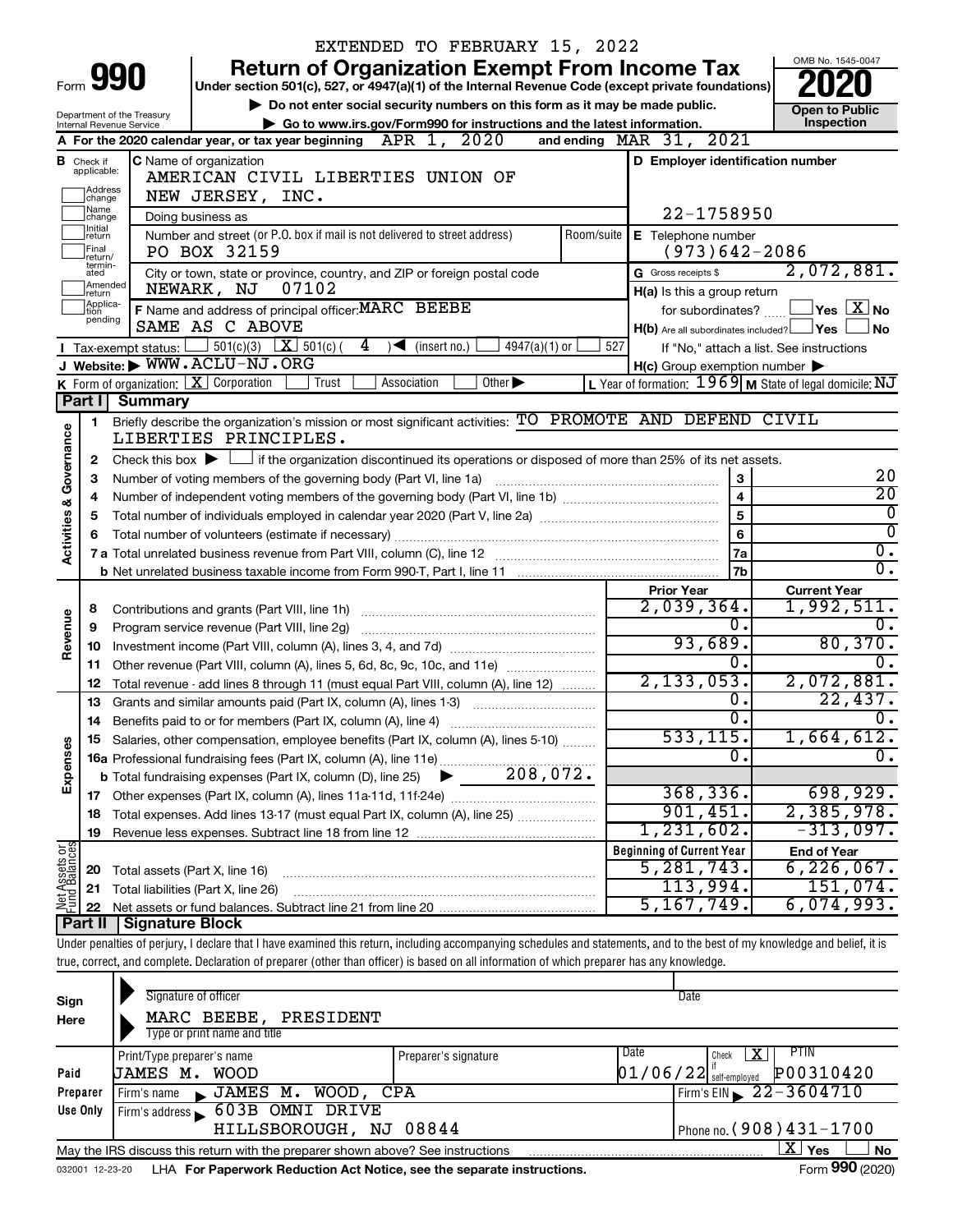|              | Form 990 (2020)                                                | AMERICAN CIVIL LIBERTIES UNION OF<br>NEW JERSEY, INC.                                                        |                                                        |             | 22-1758950                                                                                                                                   | Page 2                                  |
|--------------|----------------------------------------------------------------|--------------------------------------------------------------------------------------------------------------|--------------------------------------------------------|-------------|----------------------------------------------------------------------------------------------------------------------------------------------|-----------------------------------------|
|              | <b>Part III   Statement of Program Service Accomplishments</b> |                                                                                                              |                                                        |             |                                                                                                                                              |                                         |
|              |                                                                |                                                                                                              |                                                        |             |                                                                                                                                              |                                         |
| $\mathbf{1}$ | Briefly describe the organization's mission:                   |                                                                                                              |                                                        |             |                                                                                                                                              |                                         |
|              |                                                                | TO PROMOTE AND DEFEND CIVIL LIBERTIES PRINCIPLES.                                                            |                                                        |             |                                                                                                                                              |                                         |
|              |                                                                |                                                                                                              |                                                        |             |                                                                                                                                              |                                         |
|              |                                                                |                                                                                                              |                                                        |             |                                                                                                                                              |                                         |
|              |                                                                |                                                                                                              |                                                        |             |                                                                                                                                              |                                         |
| $\mathbf{2}$ |                                                                | Did the organization undertake any significant program services during the year which were not listed on the |                                                        |             |                                                                                                                                              | $\Box$ Yes $[\overline{\mathrm{X}}]$ No |
|              | prior Form 990 or 990-EZ?                                      |                                                                                                              |                                                        |             |                                                                                                                                              |                                         |
| 3            |                                                                | If "Yes," describe these new services on Schedule O.                                                         |                                                        |             | Did the organization cease conducting, or make significant changes in how it conducts, any program services?                                 | $\Box$ Yes $[\overline{\mathrm{X}}]$ No |
|              | If "Yes," describe these changes on Schedule O.                |                                                                                                              |                                                        |             |                                                                                                                                              |                                         |
| 4            |                                                                |                                                                                                              |                                                        |             | Describe the organization's program service accomplishments for each of its three largest program services, as measured by expenses.         |                                         |
|              |                                                                |                                                                                                              |                                                        |             | Section 501(c)(3) and 501(c)(4) organizations are required to report the amount of grants and allocations to others, the total expenses, and |                                         |
|              | revenue, if any, for each program service reported.            |                                                                                                              |                                                        |             |                                                                                                                                              |                                         |
| 4a           | ) (Expenses \$<br>(Code:                                       |                                                                                                              | 1,736,158. including grants of \$22,437. ) (Revenue \$ |             |                                                                                                                                              |                                         |
|              |                                                                |                                                                                                              |                                                        |             | 1. EDUCATE OUR MEMBERS AND THE GENERAL PUBLIC ABOUT THEIR CIVIL                                                                              |                                         |
|              |                                                                |                                                                                                              |                                                        |             | LIBERTIES AND CONSTITUTIONAL RIGHTS THROUGH PUBLICATIONS, SPEAKING                                                                           |                                         |
|              |                                                                | ENGAGEMENTS, DIGITAL CHANNELS, AND MEDIA.                                                                    |                                                        |             |                                                                                                                                              |                                         |
|              |                                                                |                                                                                                              |                                                        |             | CONDUCT OUTREACH TO COMMUNITIES NEEDING SUPPORT, GUIDANCE, AND                                                                               |                                         |
|              |                                                                | TECHNICAL ASSISTANCE ON CIVIL LIBERTIES ISSUES.                                                              |                                                        |             | DEVELOP PUBLICATIONS AND STUDIES OF CURRENT CIVIL LIBERTIES PROBLEMS                                                                         |                                         |
|              |                                                                | AND ADVANCE RECOMMENDATIONS.                                                                                 |                                                        |             |                                                                                                                                              |                                         |
|              |                                                                |                                                                                                              |                                                        |             | 4. LEAD LOBBYING EFFORTS TO SUPPORT PRO-CIVIL LIBERTIES LEGISLATION AND                                                                      |                                         |
|              | <b>GOVERNANCE.</b>                                             |                                                                                                              |                                                        |             |                                                                                                                                              |                                         |
|              |                                                                |                                                                                                              |                                                        |             |                                                                                                                                              |                                         |
|              |                                                                |                                                                                                              |                                                        |             |                                                                                                                                              |                                         |
|              |                                                                |                                                                                                              |                                                        |             |                                                                                                                                              |                                         |
|              |                                                                |                                                                                                              |                                                        |             | $\overbrace{\text{Code:}}$ (Expenses \$                                                                                                      |                                         |
|              |                                                                |                                                                                                              |                                                        |             |                                                                                                                                              |                                         |
|              |                                                                |                                                                                                              |                                                        |             |                                                                                                                                              |                                         |
|              |                                                                |                                                                                                              |                                                        |             |                                                                                                                                              |                                         |
|              |                                                                |                                                                                                              |                                                        |             |                                                                                                                                              |                                         |
|              |                                                                |                                                                                                              |                                                        |             |                                                                                                                                              |                                         |
|              |                                                                |                                                                                                              |                                                        |             |                                                                                                                                              |                                         |
|              |                                                                |                                                                                                              |                                                        |             |                                                                                                                                              |                                         |
|              |                                                                |                                                                                                              |                                                        |             |                                                                                                                                              |                                         |
|              |                                                                |                                                                                                              |                                                        |             |                                                                                                                                              |                                         |
|              |                                                                |                                                                                                              |                                                        |             |                                                                                                                                              |                                         |
|              |                                                                |                                                                                                              |                                                        |             |                                                                                                                                              |                                         |
| 4c           | ) (Expenses \$<br>(Code:                                       |                                                                                                              | including grants of \$                                 |             | ) (Revenue \$                                                                                                                                |                                         |
|              |                                                                |                                                                                                              |                                                        |             |                                                                                                                                              |                                         |
|              |                                                                |                                                                                                              |                                                        |             |                                                                                                                                              |                                         |
|              |                                                                |                                                                                                              |                                                        |             |                                                                                                                                              |                                         |
|              |                                                                |                                                                                                              |                                                        |             |                                                                                                                                              |                                         |
|              |                                                                |                                                                                                              |                                                        |             |                                                                                                                                              |                                         |
|              |                                                                |                                                                                                              |                                                        |             |                                                                                                                                              |                                         |
|              |                                                                |                                                                                                              |                                                        |             |                                                                                                                                              |                                         |
|              |                                                                |                                                                                                              |                                                        |             |                                                                                                                                              |                                         |
|              |                                                                |                                                                                                              |                                                        |             |                                                                                                                                              |                                         |
|              |                                                                |                                                                                                              |                                                        |             |                                                                                                                                              |                                         |
|              |                                                                |                                                                                                              |                                                        |             |                                                                                                                                              |                                         |
|              |                                                                |                                                                                                              |                                                        |             |                                                                                                                                              |                                         |
|              | <b>4d</b> Other program services (Describe on Schedule O.)     |                                                                                                              |                                                        |             |                                                                                                                                              |                                         |
|              | (Expenses \$                                                   | including grants of \$                                                                                       | 1,736,158.                                             | (Revenue \$ |                                                                                                                                              |                                         |
| 4е           | Total program service expenses >                               |                                                                                                              |                                                        |             |                                                                                                                                              | Form 990 (2020)                         |
|              | 032002 12-23-20                                                |                                                                                                              |                                                        |             |                                                                                                                                              |                                         |
|              |                                                                |                                                                                                              | 3                                                      |             |                                                                                                                                              |                                         |
|              | 220106 705112 2011-11                                          |                                                                                                              | 2020 A5010 AMEDICAN CIVII                              |             | זוז ססדחסססדז                                                                                                                                |                                         |

08220106 795413 ACLU-U 2020.05010 AMERICAN CIVIL LIBERTIES UN ACLU-U\_1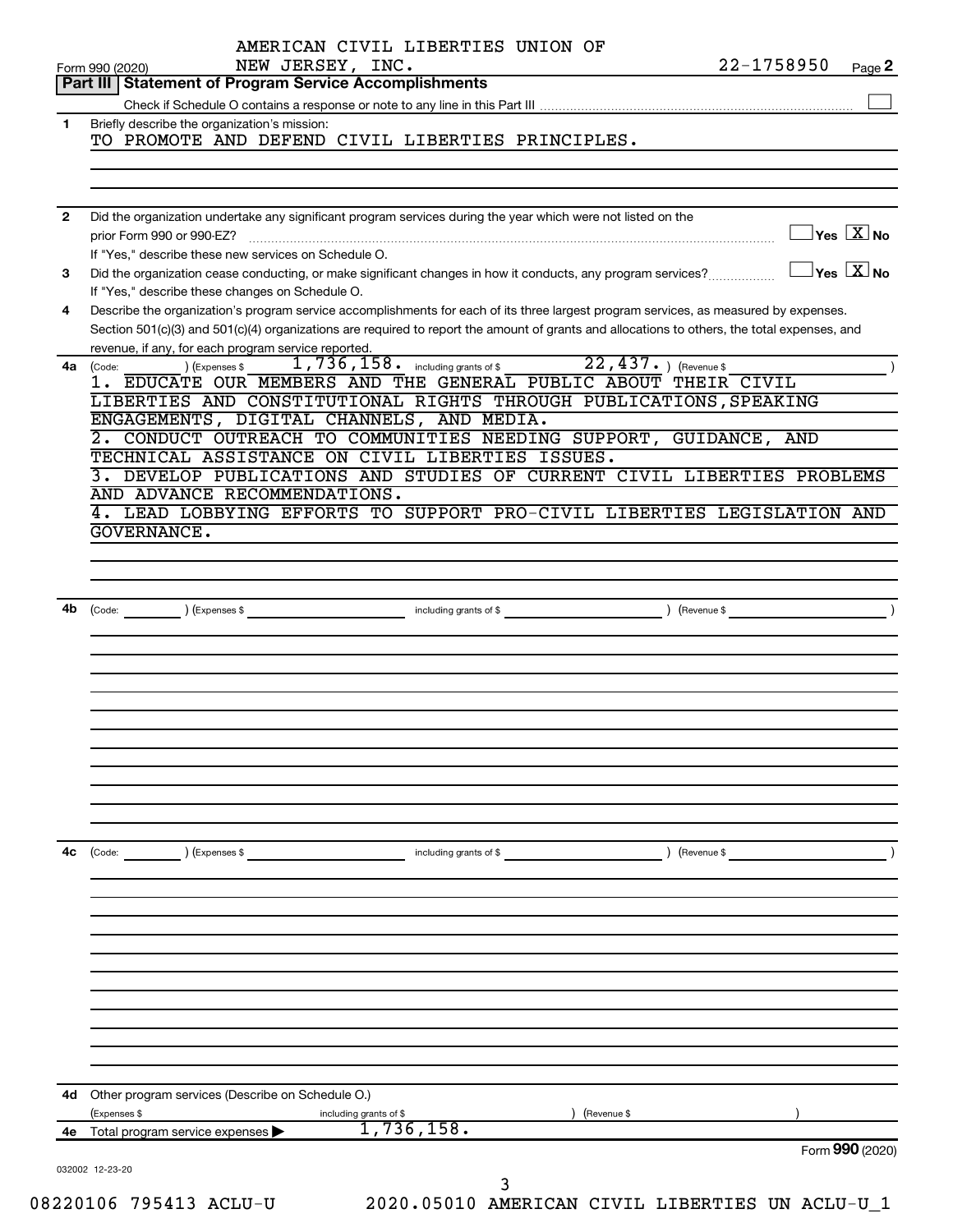**Part IV Checklist of Required Schedules**

|     |                                                                                                                                                                                                                                             |                 | Yes                     | No                    |
|-----|---------------------------------------------------------------------------------------------------------------------------------------------------------------------------------------------------------------------------------------------|-----------------|-------------------------|-----------------------|
| 1   | Is the organization described in section $501(c)(3)$ or $4947(a)(1)$ (other than a private foundation)?                                                                                                                                     |                 |                         |                       |
|     | If "Yes," complete Schedule A                                                                                                                                                                                                               | 1               |                         | x                     |
| 2   |                                                                                                                                                                                                                                             | $\overline{2}$  | $\overline{\textbf{x}}$ |                       |
| З   | Did the organization engage in direct or indirect political campaign activities on behalf of or in opposition to candidates for                                                                                                             |                 |                         |                       |
|     | public office? If "Yes," complete Schedule C, Part I                                                                                                                                                                                        | З               |                         | x                     |
| 4   | Section 501(c)(3) organizations. Did the organization engage in lobbying activities, or have a section 501(h) election in effect                                                                                                            |                 |                         |                       |
|     |                                                                                                                                                                                                                                             | 4               |                         |                       |
| 5   | Is the organization a section 501(c)(4), 501(c)(5), or 501(c)(6) organization that receives membership dues, assessments, or                                                                                                                |                 |                         |                       |
|     |                                                                                                                                                                                                                                             | 5               | х                       |                       |
| 6   | Did the organization maintain any donor advised funds or any similar funds or accounts for which donors have the right to                                                                                                                   |                 |                         | x                     |
|     | provide advice on the distribution or investment of amounts in such funds or accounts? If "Yes," complete Schedule D, Part I                                                                                                                | 6               |                         |                       |
| 7   | Did the organization receive or hold a conservation easement, including easements to preserve open space,                                                                                                                                   | $\overline{7}$  |                         | x                     |
|     | the environment, historic land areas, or historic structures? If "Yes," complete Schedule D, Part II<br>Did the organization maintain collections of works of art, historical treasures, or other similar assets? If "Yes," complete        |                 |                         |                       |
| 8   |                                                                                                                                                                                                                                             | 8               |                         | x                     |
| 9   | Schedule D, Part III <b>www.community.community.community.community.community.community.com</b><br>Did the organization report an amount in Part X, line 21, for escrow or custodial account liability, serve as a custodian for            |                 |                         |                       |
|     | amounts not listed in Part X; or provide credit counseling, debt management, credit repair, or debt negotiation services?                                                                                                                   |                 |                         |                       |
|     |                                                                                                                                                                                                                                             | 9               |                         | х                     |
| 10  | Did the organization, directly or through a related organization, hold assets in donor-restricted endowments                                                                                                                                |                 |                         |                       |
|     |                                                                                                                                                                                                                                             | 10              |                         | X.                    |
| 11  | If the organization's answer to any of the following questions is "Yes," then complete Schedule D, Parts VI, VII, VIII, IX, or X                                                                                                            |                 |                         |                       |
|     | as applicable.                                                                                                                                                                                                                              |                 |                         |                       |
|     | a Did the organization report an amount for land, buildings, and equipment in Part X, line 10? If "Yes," complete Schedule D,                                                                                                               |                 |                         |                       |
|     |                                                                                                                                                                                                                                             | 11a             | х                       |                       |
|     | <b>b</b> Did the organization report an amount for investments - other securities in Part X, line 12, that is 5% or more of its total                                                                                                       |                 |                         |                       |
|     |                                                                                                                                                                                                                                             | 11b             | х                       |                       |
|     | c Did the organization report an amount for investments - program related in Part X, line 13, that is 5% or more of its total                                                                                                               |                 |                         |                       |
|     |                                                                                                                                                                                                                                             | 11c             |                         | x                     |
|     | d Did the organization report an amount for other assets in Part X, line 15, that is 5% or more of its total assets reported in                                                                                                             |                 |                         |                       |
|     |                                                                                                                                                                                                                                             | 11d             |                         | x                     |
|     |                                                                                                                                                                                                                                             | 11e             | X                       |                       |
| f   | Did the organization's separate or consolidated financial statements for the tax year include a footnote that addresses                                                                                                                     |                 |                         |                       |
|     | the organization's liability for uncertain tax positions under FIN 48 (ASC 740)? If "Yes," complete Schedule D, Part X                                                                                                                      | 11f             |                         | X.                    |
|     | 12a Did the organization obtain separate, independent audited financial statements for the tax year? If "Yes," complete                                                                                                                     |                 | x                       |                       |
|     | Schedule D, Parts XI and XII                                                                                                                                                                                                                | 12a             |                         |                       |
|     | <b>b</b> Was the organization included in consolidated, independent audited financial statements for the tax year?<br>If "Yes," and if the organization answered "No" to line 12a, then completing Schedule D, Parts XI and XII is optional | 12 <sub>b</sub> |                         | х                     |
| 13  |                                                                                                                                                                                                                                             | 13              |                         | $\overline{\text{x}}$ |
| 14a |                                                                                                                                                                                                                                             | 14a             |                         | x                     |
|     | <b>b</b> Did the organization have aggregate revenues or expenses of more than \$10,000 from grantmaking, fundraising, business,                                                                                                            |                 |                         |                       |
|     | investment, and program service activities outside the United States, or aggregate foreign investments valued at \$100,000                                                                                                                  |                 |                         |                       |
|     |                                                                                                                                                                                                                                             | 14b             |                         | x                     |
| 15  | Did the organization report on Part IX, column (A), line 3, more than \$5,000 of grants or other assistance to or for any                                                                                                                   |                 |                         |                       |
|     |                                                                                                                                                                                                                                             | 15              |                         | x                     |
| 16  | Did the organization report on Part IX, column (A), line 3, more than \$5,000 of aggregate grants or other assistance to                                                                                                                    |                 |                         |                       |
|     |                                                                                                                                                                                                                                             | 16              |                         | x                     |
| 17  | Did the organization report a total of more than \$15,000 of expenses for professional fundraising services on Part IX,                                                                                                                     |                 |                         |                       |
|     |                                                                                                                                                                                                                                             | 17              |                         | x                     |
| 18  | Did the organization report more than \$15,000 total of fundraising event gross income and contributions on Part VIII, lines                                                                                                                |                 |                         |                       |
|     |                                                                                                                                                                                                                                             | 18              |                         | x                     |
| 19  | Did the organization report more than \$15,000 of gross income from gaming activities on Part VIII, line 9a? If "Yes,"                                                                                                                      |                 |                         |                       |
|     |                                                                                                                                                                                                                                             | 19              |                         | х                     |
|     |                                                                                                                                                                                                                                             | <b>20a</b>      |                         | $\overline{\text{X}}$ |
|     |                                                                                                                                                                                                                                             | 20 <sub>b</sub> |                         |                       |
| 21  | Did the organization report more than \$5,000 of grants or other assistance to any domestic organization or                                                                                                                                 |                 |                         |                       |
|     | domestic government on Part IX, column (A), line 1? If "Yes," complete Schedule I, Parts I and II                                                                                                                                           | 21              | х                       |                       |
|     | 032003 12-23-20                                                                                                                                                                                                                             |                 |                         | Form 990 (2020)       |

08220106 795413 ACLU-U 2020.05010 AMERICAN CIVIL LIBERTIES UN ACLU-U\_1

4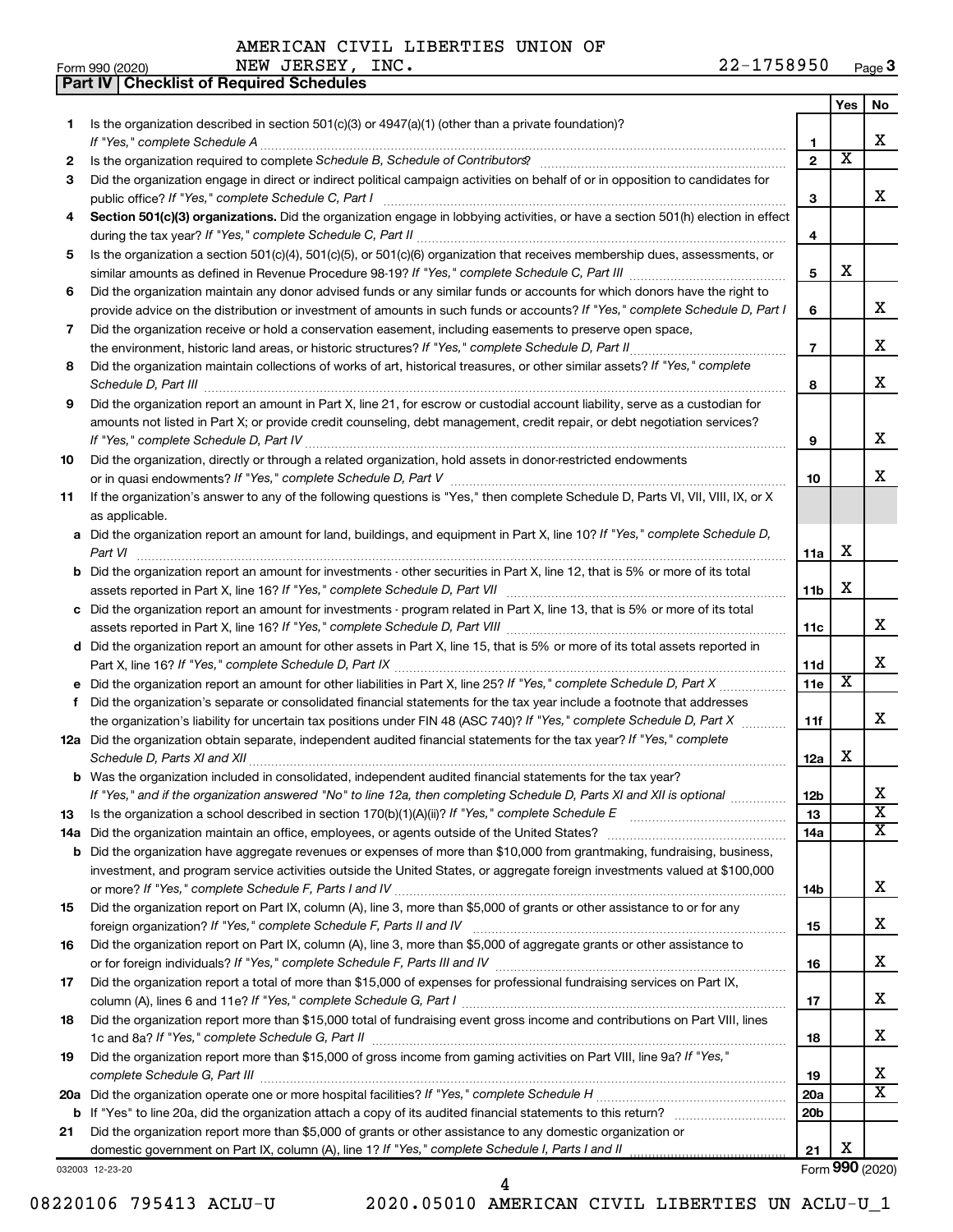*(continued)*

**Part IV Checklist of Required Schedules**

| Form 990 (2020) | NEW | <b>JERSEY</b> | INC. | 1758950<br>$22 -$ | Page 4 |
|-----------------|-----|---------------|------|-------------------|--------|
|-----------------|-----|---------------|------|-------------------|--------|

|               |                                                                                                                                                                                                                                                                                    |           | Yes             | No                      |
|---------------|------------------------------------------------------------------------------------------------------------------------------------------------------------------------------------------------------------------------------------------------------------------------------------|-----------|-----------------|-------------------------|
| 22            | Did the organization report more than \$5,000 of grants or other assistance to or for domestic individuals on                                                                                                                                                                      |           |                 |                         |
|               |                                                                                                                                                                                                                                                                                    | 22        |                 | х                       |
| 23            | Did the organization answer "Yes" to Part VII, Section A, line 3, 4, or 5 about compensation of the organization's current<br>and former officers, directors, trustees, key employees, and highest compensated employees? If "Yes," complete<br>Schedule J                         | 23        |                 | x                       |
|               | 24a Did the organization have a tax-exempt bond issue with an outstanding principal amount of more than \$100,000 as of the                                                                                                                                                        |           |                 |                         |
|               | last day of the year, that was issued after December 31, 2002? If "Yes," answer lines 24b through 24d and complete                                                                                                                                                                 | 24a       |                 | x                       |
|               |                                                                                                                                                                                                                                                                                    | 24b       |                 |                         |
|               | c Did the organization maintain an escrow account other than a refunding escrow at any time during the year to defease                                                                                                                                                             | 24c       |                 |                         |
|               |                                                                                                                                                                                                                                                                                    | 24d       |                 |                         |
|               | 25a Section 501(c)(3), 501(c)(4), and 501(c)(29) organizations. Did the organization engage in an excess benefit                                                                                                                                                                   |           |                 |                         |
|               |                                                                                                                                                                                                                                                                                    | 25a       |                 | X                       |
|               | <b>b</b> Is the organization aware that it engaged in an excess benefit transaction with a disqualified person in a prior year, and<br>that the transaction has not been reported on any of the organization's prior Forms 990 or 990-EZ? If "Yes," complete<br>Schedule L, Part I | 25b       |                 | X                       |
| 26            | Did the organization report any amount on Part X, line 5 or 22, for receivables from or payables to any current<br>or former officer, director, trustee, key employee, creator or founder, substantial contributor, or 35%                                                         |           |                 |                         |
|               |                                                                                                                                                                                                                                                                                    | 26        |                 | х                       |
| 27            | Did the organization provide a grant or other assistance to any current or former officer, director, trustee, key employee,                                                                                                                                                        |           |                 |                         |
|               | creator or founder, substantial contributor or employee thereof, a grant selection committee member, or to a 35% controlled                                                                                                                                                        |           |                 |                         |
|               | entity (including an employee thereof) or family member of any of these persons? If "Yes," complete Schedule L, Part III                                                                                                                                                           | 27        |                 | х                       |
| 28            | Was the organization a party to a business transaction with one of the following parties (see Schedule L, Part IV<br>instructions, for applicable filing thresholds, conditions, and exceptions):                                                                                  |           |                 |                         |
|               | a A current or former officer, director, trustee, key employee, creator or founder, or substantial contributor? If                                                                                                                                                                 | 28a       |                 | х                       |
|               |                                                                                                                                                                                                                                                                                    | 28b       |                 | $\overline{\textbf{x}}$ |
|               | c A 35% controlled entity of one or more individuals and/or organizations described in lines 28a or 28b?/f                                                                                                                                                                         |           |                 | х                       |
| 29            |                                                                                                                                                                                                                                                                                    | 28c<br>29 |                 | $\overline{\texttt{x}}$ |
| 30            | Did the organization receive contributions of art, historical treasures, or other similar assets, or qualified conservation                                                                                                                                                        | 30        |                 | х                       |
| 31            | Did the organization liquidate, terminate, or dissolve and cease operations? If "Yes," complete Schedule N, Part I                                                                                                                                                                 | 31        |                 | $\overline{\texttt{x}}$ |
| 32            | Did the organization sell, exchange, dispose of, or transfer more than 25% of its net assets? If "Yes," complete                                                                                                                                                                   | 32        |                 | X                       |
| 33            | Did the organization own 100% of an entity disregarded as separate from the organization under Regulations                                                                                                                                                                         |           |                 |                         |
|               |                                                                                                                                                                                                                                                                                    | 33        |                 | х                       |
| 34            | Was the organization related to any tax-exempt or taxable entity? If "Yes," complete Schedule R, Part II, III, or IV, and<br>Part V, line 1                                                                                                                                        | 34        | X               |                         |
|               |                                                                                                                                                                                                                                                                                    | 35a       |                 | X                       |
|               | b If "Yes" to line 35a, did the organization receive any payment from or engage in any transaction with a controlled entity                                                                                                                                                        | 35b       |                 |                         |
| 36            | Section 501(c)(3) organizations. Did the organization make any transfers to an exempt non-charitable related organization?                                                                                                                                                         | 36        |                 |                         |
| 37            | Did the organization conduct more than 5% of its activities through an entity that is not a related organization                                                                                                                                                                   | 37        |                 | x                       |
| 38            | Did the organization complete Schedule O and provide explanations in Schedule O for Part VI, lines 11b and 19?                                                                                                                                                                     | 38        | X               |                         |
| <b>Part V</b> | Statements Regarding Other IRS Filings and Tax Compliance<br>Check if Schedule O contains a response or note to any line in this Part V [111] [12] Check if Schedule O contains a response or note to any line in this Part V                                                      |           |                 |                         |
|               |                                                                                                                                                                                                                                                                                    |           | Yes             | No                      |
|               | 1a                                                                                                                                                                                                                                                                                 | 6         |                 |                         |
|               | <b>b</b> Enter the number of Forms W-2G included in line 1a. Enter -0- if not applicable<br>1 <sub>b</sub>                                                                                                                                                                         |           |                 |                         |
|               | c Did the organization comply with backup withholding rules for reportable payments to vendors and reportable gaming                                                                                                                                                               |           |                 |                         |
|               |                                                                                                                                                                                                                                                                                    | 1c        | X               |                         |
|               | 032004 12-23-20                                                                                                                                                                                                                                                                    |           | Form 990 (2020) |                         |
|               | 2020.05010 AMERICAN CIVIL LIBERTIES UN ACLU-U_1<br>08220106 795413 ACLU-U                                                                                                                                                                                                          |           |                 |                         |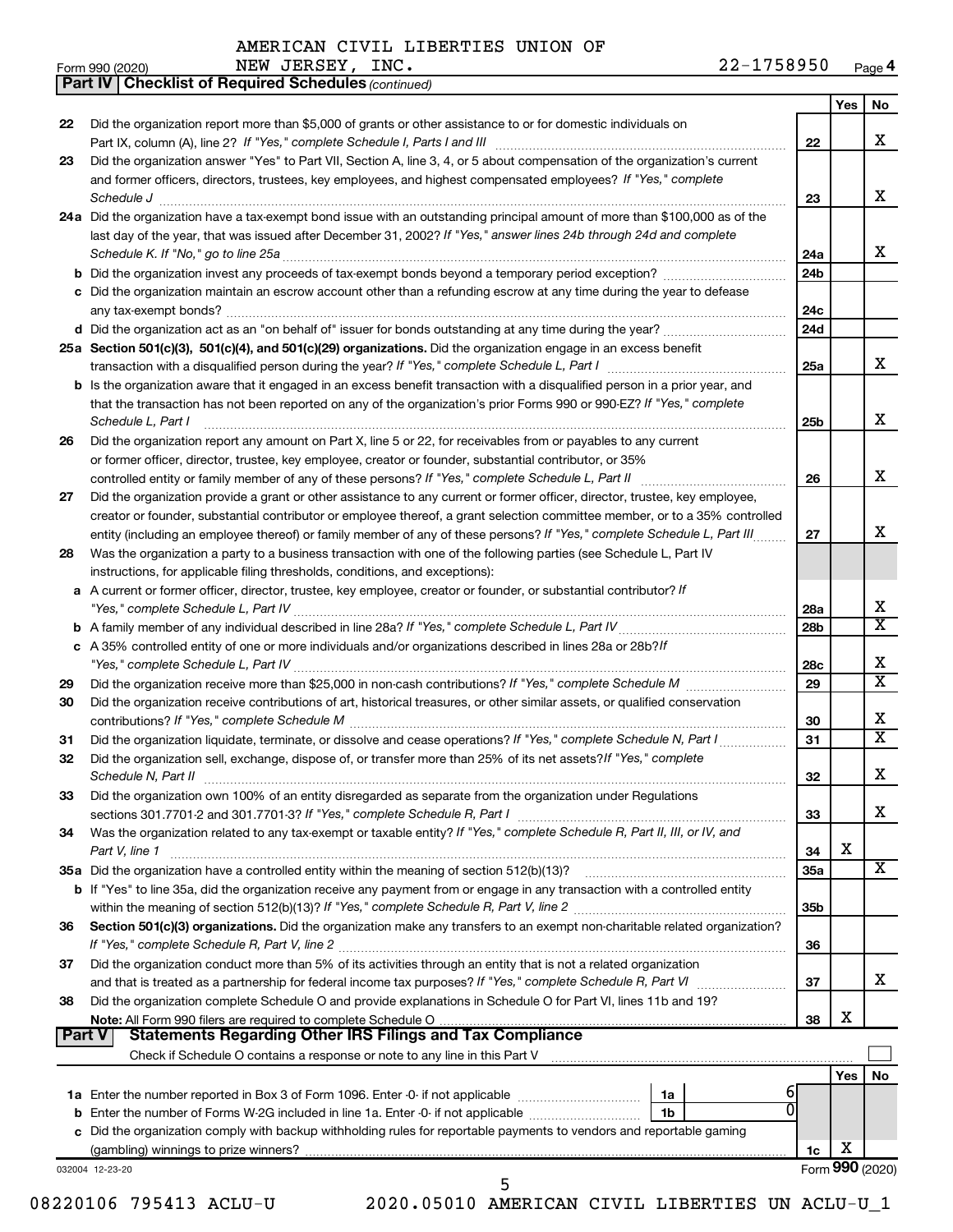| Part V | Statements Regarding Other IRS Filings and Tax Compliance (continued)                                                                                                         |                 |     |                         |
|--------|-------------------------------------------------------------------------------------------------------------------------------------------------------------------------------|-----------------|-----|-------------------------|
|        |                                                                                                                                                                               |                 | Yes | No                      |
|        | 2a Enter the number of employees reported on Form W-3, Transmittal of Wage and Tax Statements,                                                                                |                 |     |                         |
|        | 0<br>filed for the calendar year ending with or within the year covered by this return<br>2a                                                                                  |                 |     |                         |
| b      | If at least one is reported on line 2a, did the organization file all required federal employment tax returns?                                                                | 2 <sub>b</sub>  |     |                         |
|        |                                                                                                                                                                               |                 |     |                         |
|        | 3a Did the organization have unrelated business gross income of \$1,000 or more during the year?                                                                              | За              |     | х                       |
| b      |                                                                                                                                                                               | 3b              |     |                         |
|        | 4a At any time during the calendar year, did the organization have an interest in, or a signature or other authority over, a                                                  |                 |     |                         |
|        | financial account in a foreign country (such as a bank account, securities account, or other financial account)?                                                              | 4a              |     | х                       |
|        | <b>b</b> If "Yes," enter the name of the foreign country $\blacktriangleright$                                                                                                |                 |     |                         |
|        | See instructions for filing requirements for FinCEN Form 114, Report of Foreign Bank and Financial Accounts (FBAR).                                                           |                 |     |                         |
| 5a     |                                                                                                                                                                               | 5a              |     | х                       |
| b      |                                                                                                                                                                               | 5b              |     | $\overline{\textbf{X}}$ |
| с      |                                                                                                                                                                               | 5с              |     |                         |
|        | 6a Does the organization have annual gross receipts that are normally greater than \$100,000, and did the organization solicit                                                |                 |     |                         |
|        |                                                                                                                                                                               | 6a              | х   |                         |
| b      | If "Yes," did the organization include with every solicitation an express statement that such contributions or gifts                                                          |                 |     |                         |
|        |                                                                                                                                                                               | 6b              | х   |                         |
| 7      | Organizations that may receive deductible contributions under section 170(c).                                                                                                 |                 |     |                         |
| a      | Did the organization receive a payment in excess of \$75 made partly as a contribution and partly for goods and services provided to the payor?                               | 7a              |     | х                       |
| b      |                                                                                                                                                                               | 7b              |     |                         |
|        | Did the organization sell, exchange, or otherwise dispose of tangible personal property for which it was required                                                             |                 |     |                         |
|        |                                                                                                                                                                               | 7c              |     | х                       |
| d      | 7d                                                                                                                                                                            |                 |     |                         |
| е      |                                                                                                                                                                               | 7е              |     |                         |
| f      |                                                                                                                                                                               | 7f              |     |                         |
|        | If the organization received a contribution of qualified intellectual property, did the organization file Form 8899 as required?                                              | 7g              |     |                         |
| h      | If the organization received a contribution of cars, boats, airplanes, or other vehicles, did the organization file a Form 1098-C?                                            | 7h              |     |                         |
| 8      | Sponsoring organizations maintaining donor advised funds. Did a donor advised fund maintained by the                                                                          |                 |     |                         |
|        |                                                                                                                                                                               | 8               |     |                         |
| 9      | Sponsoring organizations maintaining donor advised funds.                                                                                                                     |                 |     |                         |
| а      | Did the sponsoring organization make any taxable distributions under section 4966?                                                                                            | 9а              |     |                         |
| b      |                                                                                                                                                                               | 9b              |     |                         |
| 10     | Section 501(c)(7) organizations. Enter:                                                                                                                                       |                 |     |                         |
| а      | 10a                                                                                                                                                                           |                 |     |                         |
|        | 10 <sub>b</sub><br>Gross receipts, included on Form 990, Part VIII, line 12, for public use of club facilities                                                                |                 |     |                         |
| 11     | Section 501(c)(12) organizations. Enter:                                                                                                                                      |                 |     |                         |
| а      | 11a                                                                                                                                                                           |                 |     |                         |
|        | Gross income from other sources (Do not net amounts due or paid to other sources against                                                                                      |                 |     |                         |
|        | 11b                                                                                                                                                                           |                 |     |                         |
|        | 12a Section 4947(a)(1) non-exempt charitable trusts. Is the organization filing Form 990 in lieu of Form 1041?                                                                | 12a             |     |                         |
|        | 12b<br><b>b</b> If "Yes," enter the amount of tax-exempt interest received or accrued during the year                                                                         |                 |     |                         |
| 13     | Section 501(c)(29) qualified nonprofit health insurance issuers.                                                                                                              |                 |     |                         |
| a      | Is the organization licensed to issue qualified health plans in more than one state?                                                                                          | 1За             |     |                         |
|        | Note: See the instructions for additional information the organization must report on Schedule O.                                                                             |                 |     |                         |
| b      | Enter the amount of reserves the organization is required to maintain by the states in which the                                                                              |                 |     |                         |
|        | 13 <sub>b</sub><br>13 <sub>c</sub>                                                                                                                                            |                 |     |                         |
| с      | Did the organization receive any payments for indoor tanning services during the tax year?                                                                                    |                 |     | х                       |
| 14a    |                                                                                                                                                                               | 14a             |     |                         |
|        | <b>b</b> If "Yes," has it filed a Form 720 to report these payments? If "No," provide an explanation on Schedule O                                                            | 14 <sub>b</sub> |     |                         |
| 15     | Is the organization subject to the section 4960 tax on payment(s) of more than \$1,000,000 in remuneration or                                                                 |                 |     | х                       |
|        |                                                                                                                                                                               | 15              |     |                         |
|        | If "Yes," see instructions and file Form 4720, Schedule N.<br>Is the organization an educational institution subject to the section 4968 excise tax on net investment income? | 16              |     | х                       |
| 16     |                                                                                                                                                                               |                 |     |                         |
|        | If "Yes," complete Form 4720, Schedule O.                                                                                                                                     |                 |     |                         |

Form (2020) **990**

032005 12-23-20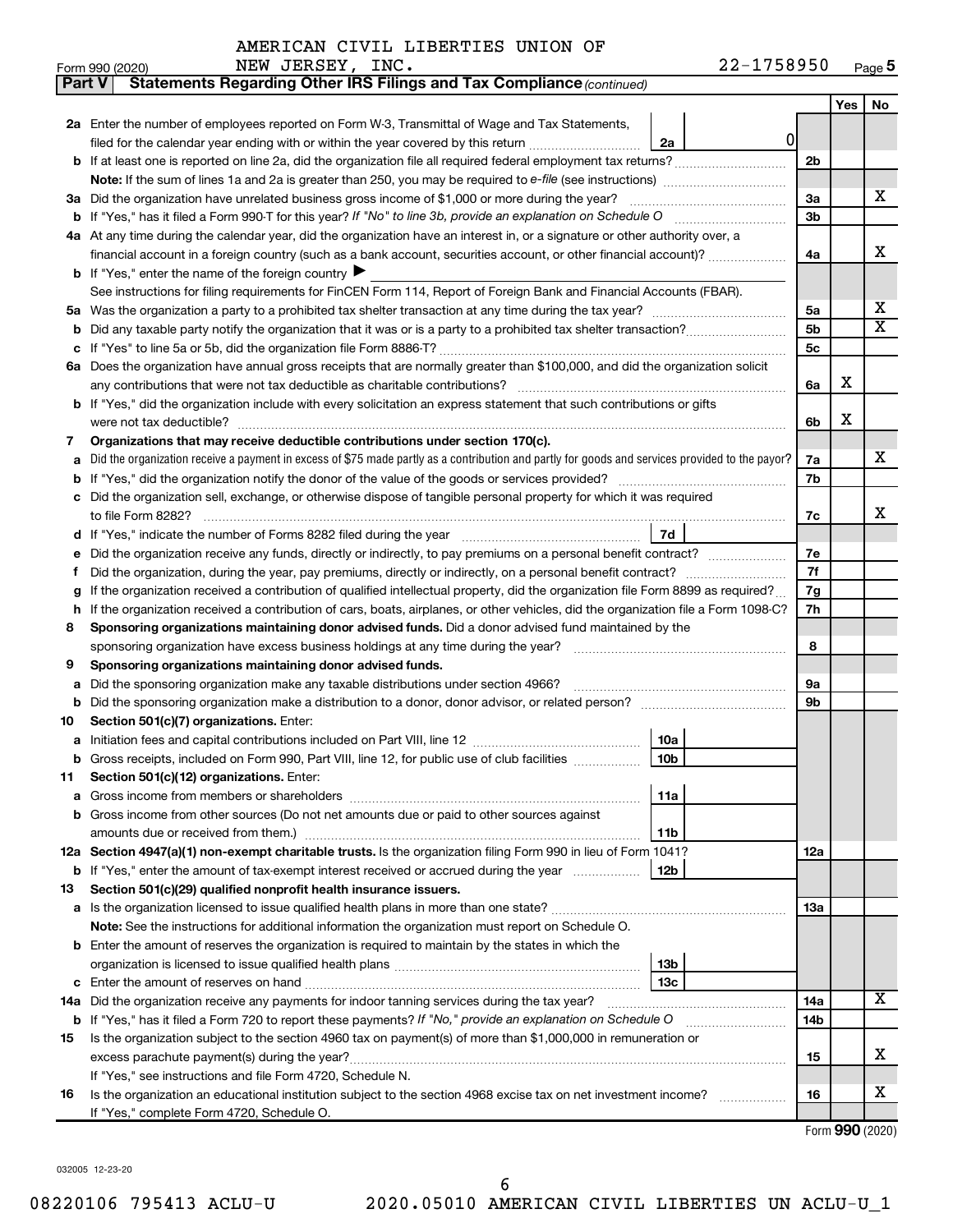Form 990 (2020) Page NEW JERSEY, INC. 22-1758950 **6**

| Part VI   Governance, Management, and Disclosure For each "Yes" response to lines 2 through 7b below, and for a "No" response |  |
|-------------------------------------------------------------------------------------------------------------------------------|--|
| to line 8a, 8b, or 10b below, describe the circumstances, processes, or changes on Schedule O. See instructions.              |  |

|     |                                                                                                                                                                                                                                |    |    |                 |                         | $\mathbf{X}$            |
|-----|--------------------------------------------------------------------------------------------------------------------------------------------------------------------------------------------------------------------------------|----|----|-----------------|-------------------------|-------------------------|
|     | <b>Section A. Governing Body and Management</b>                                                                                                                                                                                |    |    |                 |                         |                         |
|     |                                                                                                                                                                                                                                |    |    |                 | Yes                     | No                      |
|     | <b>1a</b> Enter the number of voting members of the governing body at the end of the tax year                                                                                                                                  | 1a | 20 |                 |                         |                         |
|     | If there are material differences in voting rights among members of the governing body, or if the governing                                                                                                                    |    |    |                 |                         |                         |
|     | body delegated broad authority to an executive committee or similar committee, explain on Schedule O.                                                                                                                          |    |    |                 |                         |                         |
| b   | Enter the number of voting members included on line 1a, above, who are independent                                                                                                                                             | 1b | 20 |                 |                         |                         |
| 2   | Did any officer, director, trustee, or key employee have a family relationship or a business relationship with any other                                                                                                       |    |    |                 |                         |                         |
|     | officer, director, trustee, or key employee?                                                                                                                                                                                   |    |    | $\mathbf{2}$    |                         | х                       |
| 3   | Did the organization delegate control over management duties customarily performed by or under the direct supervision                                                                                                          |    |    |                 |                         |                         |
|     |                                                                                                                                                                                                                                |    |    | 3               |                         | х                       |
| 4   | Did the organization make any significant changes to its governing documents since the prior Form 990 was filed?                                                                                                               |    |    | 4               |                         | $\overline{\mathbf{X}}$ |
| 5   |                                                                                                                                                                                                                                |    |    | 5               |                         | $\overline{\mathbf{x}}$ |
| 6   | Did the organization have members or stockholders?                                                                                                                                                                             |    |    | 6               | $\overline{\textbf{x}}$ |                         |
| 7a  | Did the organization have members, stockholders, or other persons who had the power to elect or appoint one or                                                                                                                 |    |    |                 |                         |                         |
|     |                                                                                                                                                                                                                                |    |    | 7a              | X                       |                         |
|     | <b>b</b> Are any governance decisions of the organization reserved to (or subject to approval by) members, stockholders, or                                                                                                    |    |    |                 |                         |                         |
|     | persons other than the governing body?                                                                                                                                                                                         |    |    | 7b              | X                       |                         |
| 8   | Did the organization contemporaneously document the meetings held or written actions undertaken during the year by the following:                                                                                              |    |    |                 |                         |                         |
| a   |                                                                                                                                                                                                                                |    |    | 8а              | х                       |                         |
| b   |                                                                                                                                                                                                                                |    |    | 8b              | $\overline{\mathbf{x}}$ |                         |
| 9   | Is there any officer, director, trustee, or key employee listed in Part VII, Section A, who cannot be reached at the                                                                                                           |    |    |                 |                         |                         |
|     |                                                                                                                                                                                                                                |    |    | 9               |                         | X.                      |
|     | <b>Section B. Policies</b> (This Section B requests information about policies not required by the Internal Revenue Code.)                                                                                                     |    |    |                 |                         |                         |
|     |                                                                                                                                                                                                                                |    |    |                 | Yes                     | No                      |
|     |                                                                                                                                                                                                                                |    |    | 10a             | X                       |                         |
|     | b If "Yes," did the organization have written policies and procedures governing the activities of such chapters, affiliates,                                                                                                   |    |    |                 |                         |                         |
|     |                                                                                                                                                                                                                                |    |    | 10 <sub>b</sub> | х                       |                         |
|     | 11a Has the organization provided a complete copy of this Form 990 to all members of its governing body before filing the form?                                                                                                |    |    | 11a             | X                       |                         |
| b   | Describe in Schedule O the process, if any, used by the organization to review this Form 990.                                                                                                                                  |    |    |                 |                         |                         |
| 12a |                                                                                                                                                                                                                                |    |    | 12a             | Х                       |                         |
| b   | Were officers, directors, or trustees, and key employees required to disclose annually interests that could give rise to conflicts?                                                                                            |    |    | 12 <sub>b</sub> | х                       |                         |
| c   | Did the organization regularly and consistently monitor and enforce compliance with the policy? If "Yes," describe                                                                                                             |    |    |                 |                         |                         |
|     | in Schedule O how this was done manufactured and a state of the state of the state of the state of the state o                                                                                                                 |    |    | 12c             |                         | х                       |
| 13  | Did the organization have a written whistleblower policy?                                                                                                                                                                      |    |    | 13              | $\overline{\mathbf{X}}$ |                         |
| 14  | Did the organization have a written document retention and destruction policy? [11] manufaction in the organization have a written document retention and destruction policy?                                                  |    |    | 14              | X                       |                         |
| 15  | Did the process for determining compensation of the following persons include a review and approval by independent                                                                                                             |    |    |                 |                         |                         |
|     | persons, comparability data, and contemporaneous substantiation of the deliberation and decision?                                                                                                                              |    |    |                 |                         |                         |
|     | The organization's CEO, Executive Director, or top management official manufactured content of the organization's CEO, Executive Director, or top management official manufactured content of the state of the state of the st |    |    | 15a             | х                       |                         |
| b   | Other officers or key employees of the organization                                                                                                                                                                            |    |    | 15 <sub>b</sub> | X                       |                         |
|     | If "Yes" to line 15a or 15b, describe the process in Schedule O (see instructions).                                                                                                                                            |    |    |                 |                         |                         |
|     | 16a Did the organization invest in, contribute assets to, or participate in a joint venture or similar arrangement with a                                                                                                      |    |    |                 |                         |                         |
|     | taxable entity during the year?                                                                                                                                                                                                |    |    | 16a             |                         | х                       |
|     | <b>b</b> If "Yes," did the organization follow a written policy or procedure requiring the organization to evaluate its participation                                                                                          |    |    |                 |                         |                         |
|     | in joint venture arrangements under applicable federal tax law, and take steps to safequard the organization's                                                                                                                 |    |    |                 |                         |                         |
|     | exempt status with respect to such arrangements?                                                                                                                                                                               |    |    | 16 <sub>b</sub> |                         |                         |
|     | <b>Section C. Disclosure</b>                                                                                                                                                                                                   |    |    |                 |                         |                         |
| 17  | List the states with which a copy of this Form 990 is required to be filed $\blacktriangleright\mathrm{NJ}$                                                                                                                    |    |    |                 |                         |                         |
| 18  | Section 6104 requires an organization to make its Forms 1023 (1024 or 1024-A, if applicable), 990, and 990-T (Section 501(c)(3)s only) available                                                                               |    |    |                 |                         |                         |
|     | for public inspection. Indicate how you made these available. Check all that apply.                                                                                                                                            |    |    |                 |                         |                         |
|     | $\lfloor x \rfloor$ Upon request<br><b>X</b> Own website<br>$ \mathbf{X} $ Another's website<br>Other (explain on Schedule O)                                                                                                  |    |    |                 |                         |                         |
| 19  | Describe on Schedule O whether (and if so, how) the organization made its governing documents, conflict of interest policy, and financial                                                                                      |    |    |                 |                         |                         |
|     | statements available to the public during the tax year.                                                                                                                                                                        |    |    |                 |                         |                         |
| 20  | State the name, address, and telephone number of the person who possesses the organization's books and records                                                                                                                 |    |    |                 |                         |                         |
|     | THE ORGANIZATION - (973)642-2086                                                                                                                                                                                               |    |    |                 |                         |                         |
|     | PO BOX 32159, NEWARK, NJ<br>07102                                                                                                                                                                                              |    |    |                 |                         |                         |
|     | 032006 12-23-20                                                                                                                                                                                                                |    |    |                 |                         | Form 990 (2020)         |
|     | 7                                                                                                                                                                                                                              |    |    |                 |                         |                         |

<sup>08220106 795413</sup> ACLU-U 2020.05010 AMERICAN CIVIL LIBERTIES UN ACLU-U\_1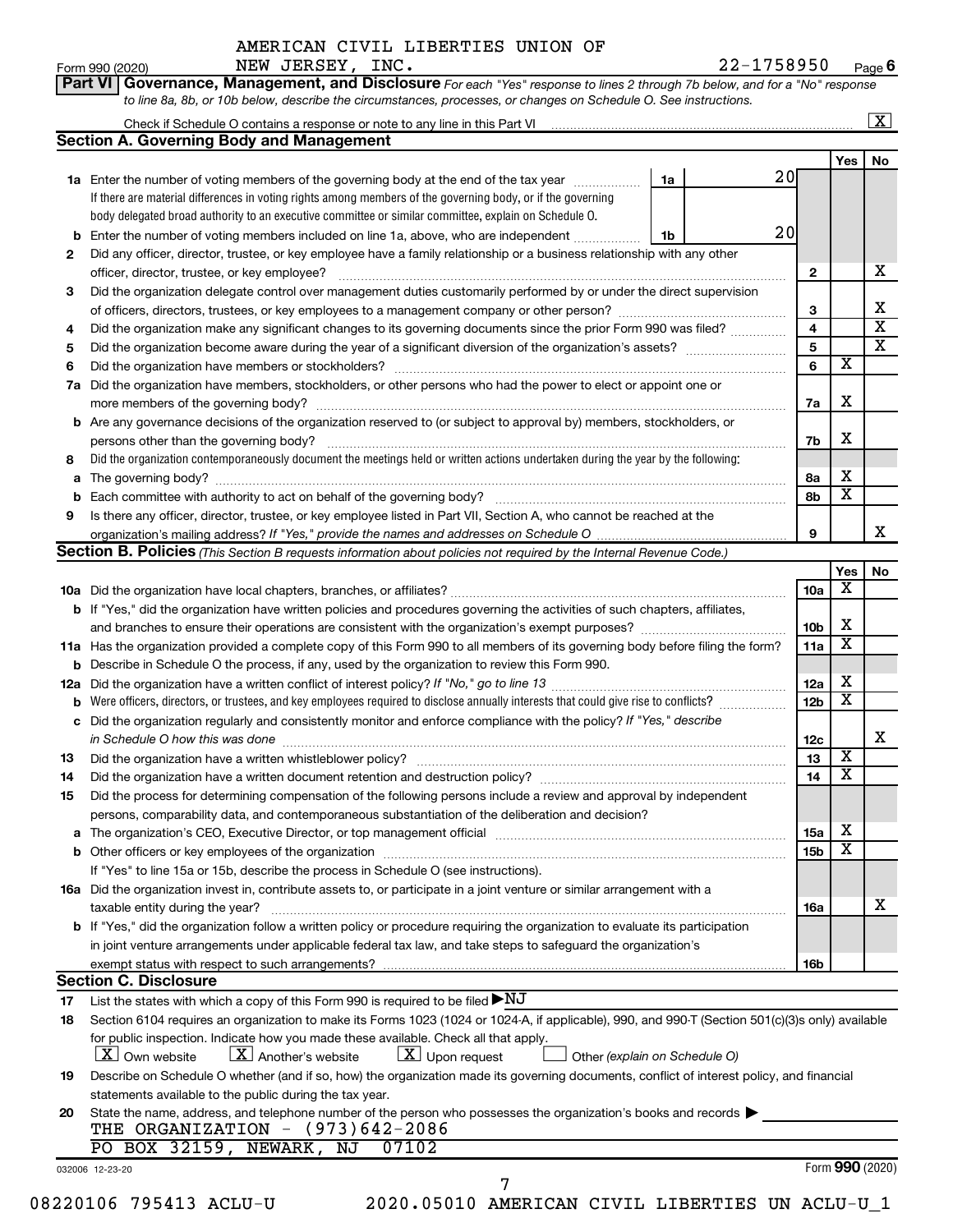| AMERICAN CIVIL LIBERTIES UNION OF |  |  |
|-----------------------------------|--|--|
|                                   |  |  |

 $\Box$ 

| Form 990 (2020) | NEW JERSEY, INC.                                                                           | 77-1758950 | Page |
|-----------------|--------------------------------------------------------------------------------------------|------------|------|
|                 | Part VII Compensation of Officers, Directors, Trustees, Key Employees, Highest Compensated |            |      |

#### **Employees, and Independent Contractors**

Check if Schedule O contains a response or note to any line in this Part VII

**Section A. Officers, Directors, Trustees, Key Employees, and Highest Compensated Employees**

**1a**  Complete this table for all persons required to be listed. Report compensation for the calendar year ending with or within the organization's tax year.  $\bullet$  List all of the organization's current officers, directors, trustees (whether individuals or organizations), regardless of amount of compensation.

Enter -0- in columns (D), (E), and (F) if no compensation was paid.

**•** List all of the organization's current key employees, if any. See instructions for definition of "key employee."

• List the organization's five *current* highest compensated employees (other than an officer, director, trustee, or key employee) who received reportable compensation (Box 5 of Form W-2 and/or Box 7 of Form 1099-MISC) of more than \$100,000 from the organization and any related organizations.

 $\bullet$  List all of the organization's former officers, key employees, and highest compensated employees who received more than \$100,000 of reportable compensation from the organization and any related organizations.

**•** List all of the organization's former directors or trustees that received, in the capacity as a former director or trustee of the organization, more than \$10,000 of reportable compensation from the organization and any related organizations.

See instructions for the order in which to list the persons above.

 $\boxed{\textbf{X}}$  Check this box if neither the organization nor any related organization compensated any current officer, director, or trustee.

| (A)                     | (B)                  |                                |                      |             | (C)          |                                                                  |        | (D)                             | (E)             | (F)                      |
|-------------------------|----------------------|--------------------------------|----------------------|-------------|--------------|------------------------------------------------------------------|--------|---------------------------------|-----------------|--------------------------|
| Name and title          | Average              |                                |                      | Position    |              | (do not check more than one                                      |        | Reportable                      | Reportable      | Estimated                |
|                         | hours per            |                                |                      |             |              | box, unless person is both an<br>officer and a director/trustee) |        | compensation                    | compensation    | amount of                |
|                         | week                 |                                |                      |             |              |                                                                  |        | from                            | from related    | other                    |
|                         | (list any            | Individual trustee or director |                      |             |              |                                                                  |        | the                             | organizations   | compensation             |
|                         | hours for<br>related |                                |                      |             |              |                                                                  |        | organization<br>(W-2/1099-MISC) | (W-2/1099-MISC) | from the<br>organization |
|                         | organizations        |                                |                      |             |              |                                                                  |        |                                 |                 | and related              |
|                         | below                |                                | nstitutional trustee |             |              |                                                                  |        |                                 |                 | organizations            |
|                         | line)                |                                |                      | Officer     | Key employee | Highest compensated<br>employee                                  | Former |                                 |                 |                          |
| MARC BEEBE<br>(1)       | 2.00                 |                                |                      |             |              |                                                                  |        |                                 |                 |                          |
| PRESIDENT               |                      | $\mathbf X$                    |                      | X           |              |                                                                  |        | $\mathbf 0$ .                   | $\mathbf 0$ .   | $\mathbf 0$ .            |
| CJ GRIFFIN<br>(2)       | 2.00                 |                                |                      |             |              |                                                                  |        |                                 |                 |                          |
| VICE PRESIDENT          |                      | $\mathbf X$                    |                      | $\mathbf X$ |              |                                                                  |        | 0                               | $\mathbf 0$ .   | $\mathbf 0$ .            |
| JAY D. GARTMAN<br>(3)   | 2.00                 |                                |                      |             |              |                                                                  |        |                                 |                 |                          |
| <b>TREASURER</b>        |                      | $\mathbf X$                    |                      | $\mathbf X$ |              |                                                                  |        | 0                               | 0               | 0.                       |
| HEATHER TAYLOR<br>(4)   | 2.00                 |                                |                      |             |              |                                                                  |        |                                 |                 |                          |
| <b>SECRETARY</b>        |                      | $\mathbf X$                    |                      | $\mathbf X$ |              |                                                                  |        | $\mathbf 0$ .                   | $\mathbf 0$ .   | $\mathbf 0$ .            |
| (5)<br>EDWARD BAROCAS   | 1.00                 |                                |                      |             |              |                                                                  |        |                                 |                 |                          |
| <b>BOARD MEMBER</b>     |                      | $\mathbf X$                    |                      |             |              |                                                                  |        | $\mathbf 0$ .                   | 0               | 0.                       |
| PEGGY BROOKS<br>(6)     | 1.00                 |                                |                      |             |              |                                                                  |        |                                 |                 |                          |
| <b>BOARD MEMBER</b>     |                      | X                              |                      |             |              |                                                                  |        | $\mathbf 0$ .                   | $\mathbf 0$ .   | $\mathbf 0$ .            |
| FRANK CORRADO<br>(7)    | 1.00                 |                                |                      |             |              |                                                                  |        |                                 |                 |                          |
| <b>BOARD MEMBER</b>     |                      | X                              |                      |             |              |                                                                  |        | $\mathbf 0$ .                   | $\mathbf 0$     | $\mathbf 0$ .            |
| DEBRA E. GUSTON<br>(8)  | 1.00                 |                                |                      |             |              |                                                                  |        |                                 |                 |                          |
| <b>BOARD MEMBER</b>     |                      | X                              |                      |             |              |                                                                  |        | 0                               | $\mathbf 0$ .   | $\mathbf 0$ .            |
| S. NADIA HUSSAIN<br>(9) | 1.00                 |                                |                      |             |              |                                                                  |        |                                 |                 |                          |
| NATIONAL BOARD REP.     |                      | X                              |                      |             |              |                                                                  |        | 0                               | $\mathbf 0$ .   | $\mathbf 0$ .            |
| (10) ALEXIS KARTERON    | 1.00                 |                                |                      |             |              |                                                                  |        |                                 |                 |                          |
| <b>BOARD MEMBER</b>     |                      | $\mathbf X$                    |                      |             |              |                                                                  |        | 0                               | $\mathbf 0$ .   | 0.                       |
| (11) GARY NISSENBAUM    | 1.00                 |                                |                      |             |              |                                                                  |        |                                 |                 |                          |
| $AT-LARGE$              |                      | $\mathbf X$                    |                      |             |              |                                                                  |        | 0                               | $\mathbf 0$     | $\mathbf 0$ .            |
| (12) JOEY NOVICK        | 1.00                 |                                |                      |             |              |                                                                  |        |                                 |                 |                          |
| <b>BOARD MEMBER</b>     |                      | X                              |                      |             |              |                                                                  |        | $\mathbf 0$ .                   | $\mathbf 0$ .   | 0.                       |
| (13) JOHN M. O'CONNOR   | 1.00                 |                                |                      |             |              |                                                                  |        |                                 |                 |                          |
| <b>BOARD MEMBER</b>     |                      | X                              |                      |             |              |                                                                  |        | $\mathbf 0$ .                   | $\mathbf 0$ .   | 0.                       |
| (14) JOSEPH B. PARSONS  | 1.00                 |                                |                      |             |              |                                                                  |        |                                 |                 |                          |
| $AT-LARGE$              |                      | $\mathbf X$                    |                      |             |              |                                                                  |        | $\mathbf 0$ .                   | $\mathbf 0$ .   | $\mathbf 0$ .            |
| (15) JACOB S. PERSKIE   | 1.00                 |                                |                      |             |              |                                                                  |        |                                 |                 |                          |
| <b>BOARD MEMBER</b>     |                      | X                              |                      |             |              |                                                                  |        | 0                               | $\mathbf 0$     | $\mathbf 0$ .            |
| (16) MARNITA ROBERTSON  | 1.00                 |                                |                      |             |              |                                                                  |        |                                 |                 |                          |
| <b>BOARD MEMBER</b>     |                      | X                              |                      |             |              |                                                                  |        | 0                               | $\mathbf 0$ .   | $0$ .                    |
| (17) AFSHEEN SHAMSI     | 1.00                 |                                |                      |             |              |                                                                  |        |                                 |                 |                          |
| <b>BOARD MEMBER</b>     |                      | X                              |                      |             |              |                                                                  |        | 0                               | $\mathbf 0$ .   | 0.                       |
| 032007 12-23-20         |                      |                                |                      |             |              |                                                                  |        |                                 |                 | Form 990 (2020)          |

8

032007 12-23-20

08220106 795413 ACLU-U 2020.05010 AMERICAN CIVIL LIBERTIES UN ACLU-U\_1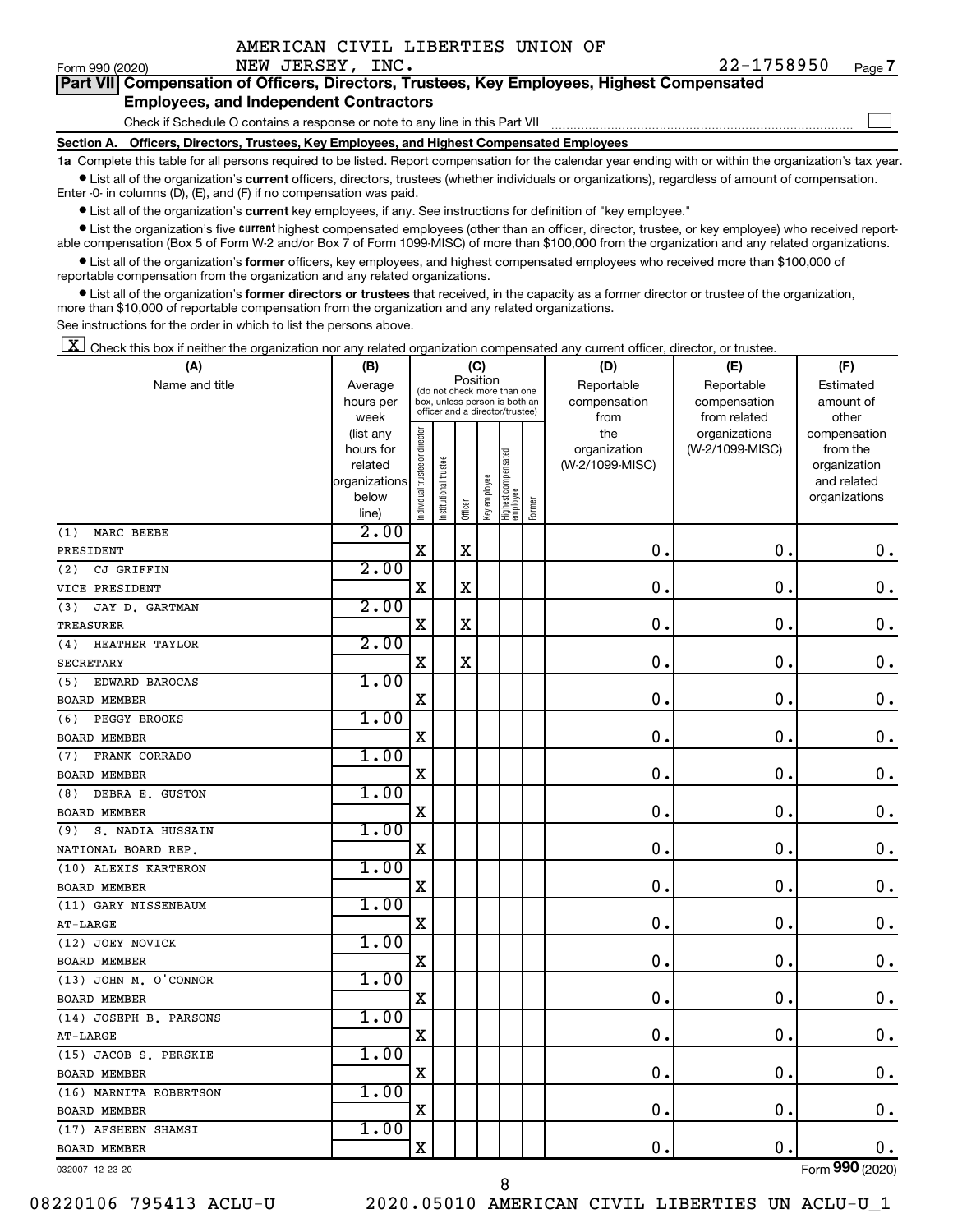|                | AMERICAN CIVIL LIBERTIES UNION OF |  |
|----------------|-----------------------------------|--|
| NEW TERSEY TNO |                                   |  |

 $22 - 1758950$  P<sub>209</sub> $\bf{8}$ 

| NEW JERSEY, INC.<br>Form 990 (2020)                                                                                                                                      |                                                                                                             |                                |                                                                                                                          |                            |              |                                 |        |                                                                                     | 22-1758950                                                                            |          |     |                                                                                                                    | Page <b>8</b>          |
|--------------------------------------------------------------------------------------------------------------------------------------------------------------------------|-------------------------------------------------------------------------------------------------------------|--------------------------------|--------------------------------------------------------------------------------------------------------------------------|----------------------------|--------------|---------------------------------|--------|-------------------------------------------------------------------------------------|---------------------------------------------------------------------------------------|----------|-----|--------------------------------------------------------------------------------------------------------------------|------------------------|
| <b>Part VII</b><br>Section A. Officers, Directors, Trustees, Key Employees, and Highest Compensated Employees (continued)                                                |                                                                                                             |                                |                                                                                                                          |                            |              |                                 |        |                                                                                     |                                                                                       |          |     |                                                                                                                    |                        |
| (A)<br>Name and title                                                                                                                                                    | (B)<br>Average<br>hours per<br>week<br>(list any<br>hours for<br>related<br>organizations<br>below<br>line) | Individual trustee or director | (do not check more than one<br>box, unless person is both an<br>officer and a director/trustee)<br>Institutional trustee | (C)<br>Position<br>Officer | Key employee | Highest compensated<br>employee | Former | (D)<br>Reportable<br>compensation<br>from<br>the<br>organization<br>(W-2/1099-MISC) | (E)<br>Reportable<br>compensation<br>from related<br>organizations<br>(W-2/1099-MISC) |          |     | (F)<br>Estimated<br>amount of<br>other<br>compensation<br>from the<br>organization<br>and related<br>organizations |                        |
| (18) AMARDEEP SINGH                                                                                                                                                      | 1.00                                                                                                        |                                |                                                                                                                          |                            |              |                                 |        |                                                                                     |                                                                                       |          |     |                                                                                                                    |                        |
| <b>BOARD MEMBER</b>                                                                                                                                                      |                                                                                                             | $\mathbf X$                    |                                                                                                                          |                            |              |                                 |        | О.                                                                                  |                                                                                       | О.       |     |                                                                                                                    | $0$ .                  |
| (19) GARY STEIN                                                                                                                                                          | 1.00                                                                                                        |                                |                                                                                                                          |                            |              |                                 |        |                                                                                     |                                                                                       |          |     |                                                                                                                    |                        |
| BOARD MEMBER                                                                                                                                                             |                                                                                                             | X                              |                                                                                                                          |                            |              |                                 |        | О.                                                                                  |                                                                                       | 0.       |     |                                                                                                                    | 0.                     |
| (20) JEFF WILD                                                                                                                                                           | 1.00                                                                                                        |                                |                                                                                                                          |                            |              |                                 |        |                                                                                     |                                                                                       |          |     |                                                                                                                    |                        |
| <b>BOARD MEMBER</b>                                                                                                                                                      |                                                                                                             | X                              |                                                                                                                          |                            |              |                                 |        | О.                                                                                  |                                                                                       | 0.       |     |                                                                                                                    | $0$ .                  |
|                                                                                                                                                                          |                                                                                                             |                                |                                                                                                                          |                            |              |                                 |        |                                                                                     |                                                                                       |          |     |                                                                                                                    |                        |
|                                                                                                                                                                          |                                                                                                             |                                |                                                                                                                          |                            |              |                                 |        |                                                                                     |                                                                                       |          |     |                                                                                                                    |                        |
|                                                                                                                                                                          |                                                                                                             |                                |                                                                                                                          |                            |              |                                 |        |                                                                                     |                                                                                       |          |     |                                                                                                                    |                        |
|                                                                                                                                                                          |                                                                                                             |                                |                                                                                                                          |                            |              |                                 |        |                                                                                     |                                                                                       |          |     |                                                                                                                    |                        |
|                                                                                                                                                                          |                                                                                                             |                                |                                                                                                                          |                            |              |                                 |        | о.                                                                                  |                                                                                       | Ο.       |     |                                                                                                                    | 0.                     |
|                                                                                                                                                                          |                                                                                                             |                                |                                                                                                                          |                            |              |                                 |        | σ.<br>$\overline{0}$ .                                                              |                                                                                       | σ.<br>σ. |     |                                                                                                                    | $\overline{0}$ .<br>σ. |
| Total number of individuals (including but not limited to those listed above) who received more than \$100,000 of reportable<br>$\mathbf{2}$                             |                                                                                                             |                                |                                                                                                                          |                            |              |                                 |        |                                                                                     |                                                                                       |          |     |                                                                                                                    |                        |
| compensation from the organization $\blacktriangleright$                                                                                                                 |                                                                                                             |                                |                                                                                                                          |                            |              |                                 |        |                                                                                     |                                                                                       |          |     |                                                                                                                    | 0                      |
|                                                                                                                                                                          |                                                                                                             |                                |                                                                                                                          |                            |              |                                 |        |                                                                                     |                                                                                       |          |     | Yes                                                                                                                | No                     |
| Did the organization list any former officer, director, trustee, key employee, or highest compensated employee on<br>3                                                   |                                                                                                             |                                |                                                                                                                          |                            |              |                                 |        |                                                                                     |                                                                                       |          |     |                                                                                                                    |                        |
|                                                                                                                                                                          |                                                                                                             |                                |                                                                                                                          |                            |              |                                 |        |                                                                                     |                                                                                       |          | 3   |                                                                                                                    | x                      |
| For any individual listed on line 1a, is the sum of reportable compensation and other compensation from the organization                                                 |                                                                                                             |                                |                                                                                                                          |                            |              |                                 |        |                                                                                     |                                                                                       |          |     |                                                                                                                    | х                      |
|                                                                                                                                                                          |                                                                                                             |                                |                                                                                                                          |                            |              |                                 |        |                                                                                     |                                                                                       |          | 4   |                                                                                                                    |                        |
| Did any person listed on line 1a receive or accrue compensation from any unrelated organization or individual for services<br>5                                          |                                                                                                             |                                |                                                                                                                          |                            |              |                                 |        |                                                                                     |                                                                                       |          | 5   |                                                                                                                    | x                      |
| <b>Section B. Independent Contractors</b>                                                                                                                                |                                                                                                             |                                |                                                                                                                          |                            |              |                                 |        |                                                                                     |                                                                                       |          |     |                                                                                                                    |                        |
| Complete this table for your five highest compensated independent contractors that received more than \$100,000 of compensation from<br>1.                               |                                                                                                             |                                |                                                                                                                          |                            |              |                                 |        |                                                                                     |                                                                                       |          |     |                                                                                                                    |                        |
| the organization. Report compensation for the calendar year ending with or within the organization's tax year.                                                           |                                                                                                             |                                |                                                                                                                          |                            |              |                                 |        |                                                                                     |                                                                                       |          |     |                                                                                                                    |                        |
| (A)<br>Name and business address                                                                                                                                         |                                                                                                             |                                |                                                                                                                          |                            |              |                                 |        | (B)<br>Description of services                                                      |                                                                                       |          | (C) | Compensation                                                                                                       |                        |
| BERGER ORGANIZATION, LLC                                                                                                                                                 |                                                                                                             |                                |                                                                                                                          |                            |              |                                 |        |                                                                                     |                                                                                       |          |     |                                                                                                                    |                        |
| 50 PARK PLACE, 3RD FLOOR, NEWARK, NJ 07102                                                                                                                               |                                                                                                             |                                |                                                                                                                          |                            |              |                                 |        | SPACE RENTAL                                                                        |                                                                                       |          |     | 157,500.                                                                                                           |                        |
|                                                                                                                                                                          |                                                                                                             |                                |                                                                                                                          |                            |              |                                 |        |                                                                                     |                                                                                       |          |     |                                                                                                                    |                        |
|                                                                                                                                                                          |                                                                                                             |                                |                                                                                                                          |                            |              |                                 |        |                                                                                     |                                                                                       |          |     |                                                                                                                    |                        |
|                                                                                                                                                                          |                                                                                                             |                                |                                                                                                                          |                            |              |                                 |        |                                                                                     |                                                                                       |          |     |                                                                                                                    |                        |
|                                                                                                                                                                          |                                                                                                             |                                |                                                                                                                          |                            |              |                                 |        |                                                                                     |                                                                                       |          |     |                                                                                                                    |                        |
| Total number of independent contractors (including but not limited to those listed above) who received more than<br>2<br>\$100,000 of compensation from the organization |                                                                                                             |                                |                                                                                                                          |                            |              |                                 |        |                                                                                     |                                                                                       |          |     | $000 \; \text{meV}$                                                                                                |                        |

032008 12-23-20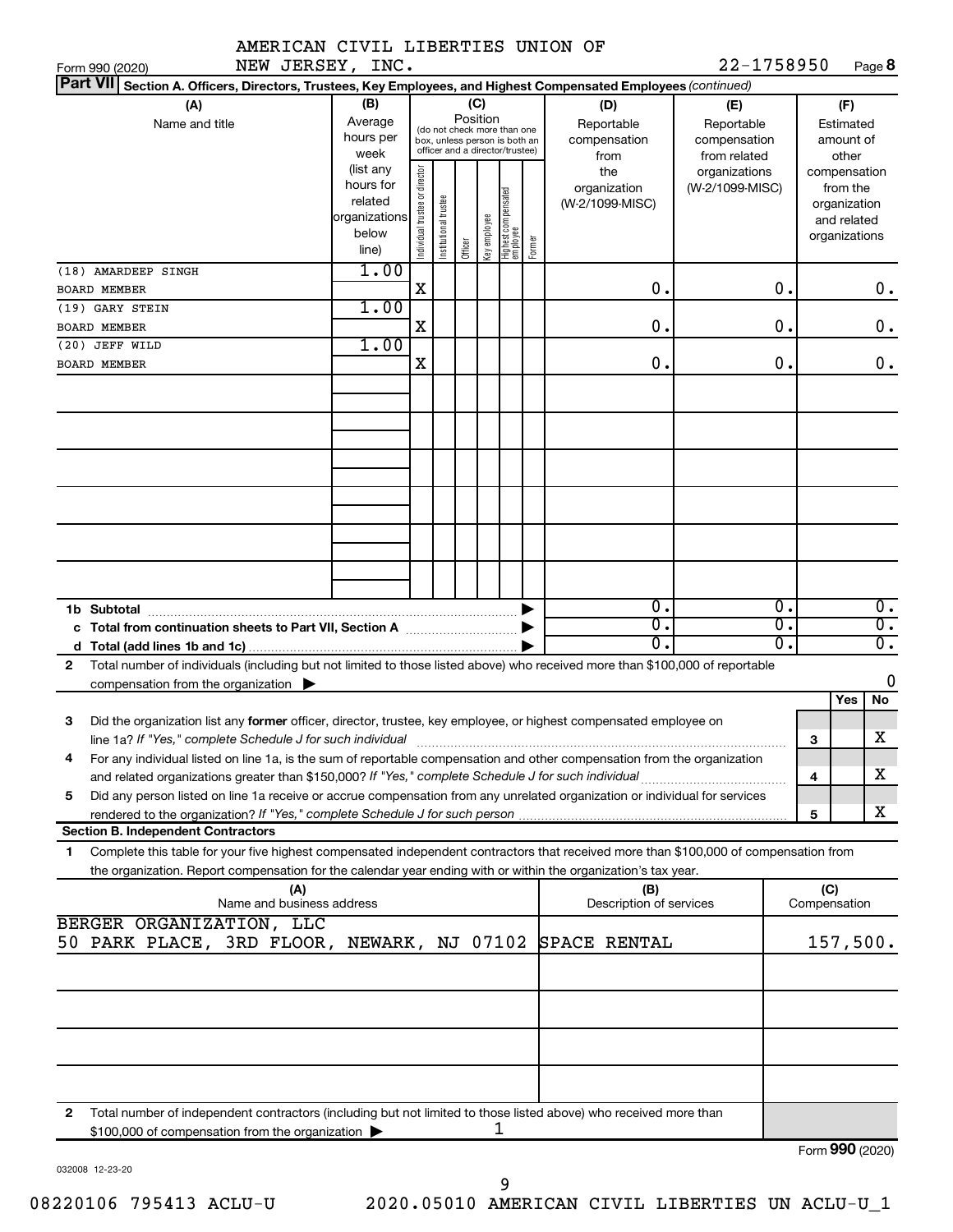Form 990 (2020) NEW JERSEY, INC. 22-1758950 Page 22-1758950 Page 9

|                                                           |      |        | NEW JERSEY, INC.<br>Form 990 (2020)                                                                                   |                       |                                  |                                              | 22-1758950                                      | Page 9                                                          |
|-----------------------------------------------------------|------|--------|-----------------------------------------------------------------------------------------------------------------------|-----------------------|----------------------------------|----------------------------------------------|-------------------------------------------------|-----------------------------------------------------------------|
| <b>Part VIII</b>                                          |      |        | <b>Statement of Revenue</b>                                                                                           |                       |                                  |                                              |                                                 |                                                                 |
|                                                           |      |        |                                                                                                                       |                       |                                  |                                              |                                                 |                                                                 |
|                                                           |      |        |                                                                                                                       |                       | (A)<br>Total revenue             | (B)<br>Related or exempt<br>function revenue | $\overline{C}$<br>Unrelated<br>business revenue | (D)<br>Revenue excluded<br>from tax under<br>sections 512 - 514 |
|                                                           |      |        | 1 a Federated campaigns<br>1a                                                                                         |                       |                                  |                                              |                                                 |                                                                 |
| Contributions, Gifts, Grants<br>and Other Similar Amounts |      |        | 1 <sub>b</sub><br><b>b</b> Membership dues<br>$\ldots \ldots \ldots \ldots \ldots$                                    | 1,633,818.            |                                  |                                              |                                                 |                                                                 |
|                                                           |      |        | 1c<br>c Fundraising events                                                                                            |                       |                                  |                                              |                                                 |                                                                 |
|                                                           |      |        | 1d<br>d Related organizations<br>$\overline{\phantom{a}}$                                                             |                       |                                  |                                              |                                                 |                                                                 |
|                                                           |      |        | e Government grants (contributions)<br>1e                                                                             |                       |                                  |                                              |                                                 |                                                                 |
|                                                           |      |        | f All other contributions, gifts, grants, and                                                                         |                       |                                  |                                              |                                                 |                                                                 |
|                                                           |      |        | similar amounts not included above<br>1f                                                                              | 358,693.              |                                  |                                              |                                                 |                                                                 |
|                                                           |      |        | g Noncash contributions included in lines 1a-1f<br>$1g$ $\frac{1}{3}$                                                 |                       |                                  |                                              |                                                 |                                                                 |
|                                                           |      |        |                                                                                                                       |                       | $\blacktriangleright$ 1,992,511. |                                              |                                                 |                                                                 |
|                                                           |      |        |                                                                                                                       | <b>Business Code</b>  |                                  |                                              |                                                 |                                                                 |
|                                                           | 2a   |        |                                                                                                                       |                       |                                  |                                              |                                                 |                                                                 |
|                                                           |      | b<br>c |                                                                                                                       |                       |                                  |                                              |                                                 |                                                                 |
|                                                           |      | d      | the control of the control of the control of the control of the control of<br><u> 1980 - Johann Barbara, martin a</u> |                       |                                  |                                              |                                                 |                                                                 |
| Program Service<br>Revenue                                |      |        |                                                                                                                       |                       |                                  |                                              |                                                 |                                                                 |
|                                                           |      |        |                                                                                                                       |                       |                                  |                                              |                                                 |                                                                 |
|                                                           |      |        |                                                                                                                       | ▶                     |                                  |                                              |                                                 |                                                                 |
|                                                           | 3    |        | Investment income (including dividends, interest, and                                                                 |                       |                                  |                                              |                                                 |                                                                 |
|                                                           |      |        |                                                                                                                       |                       | 80,370.                          |                                              |                                                 | 80,370.                                                         |
|                                                           | 4    |        | Income from investment of tax-exempt bond proceeds                                                                    |                       |                                  |                                              |                                                 |                                                                 |
|                                                           | 5    |        |                                                                                                                       |                       |                                  |                                              |                                                 |                                                                 |
|                                                           |      |        | (i) Real                                                                                                              | (ii) Personal         |                                  |                                              |                                                 |                                                                 |
|                                                           |      |        | 6 a Gross rents<br>6а<br>.                                                                                            |                       |                                  |                                              |                                                 |                                                                 |
|                                                           |      |        | <b>b</b> Less: rental expenses<br>6b                                                                                  |                       |                                  |                                              |                                                 |                                                                 |
|                                                           |      |        | c Rental income or (loss)<br>6c<br>d Net rental income or (loss)                                                      |                       |                                  |                                              |                                                 |                                                                 |
|                                                           |      |        | (i) Securities<br><b>7 a</b> Gross amount from sales of                                                               | (ii) Other            |                                  |                                              |                                                 |                                                                 |
|                                                           |      |        | assets other than inventory<br>7a                                                                                     |                       |                                  |                                              |                                                 |                                                                 |
|                                                           |      |        | <b>b</b> Less: cost or other basis                                                                                    |                       |                                  |                                              |                                                 |                                                                 |
|                                                           |      |        | and sales expenses<br>7b                                                                                              |                       |                                  |                                              |                                                 |                                                                 |
| evenue                                                    |      |        | 7c<br>c Gain or (loss)                                                                                                |                       |                                  |                                              |                                                 |                                                                 |
| Œ                                                         |      |        |                                                                                                                       |                       |                                  |                                              |                                                 |                                                                 |
| Other                                                     |      |        | 8 a Gross income from fundraising events (not                                                                         |                       |                                  |                                              |                                                 |                                                                 |
|                                                           |      |        | including $$$<br>of                                                                                                   |                       |                                  |                                              |                                                 |                                                                 |
|                                                           |      |        | contributions reported on line 1c). See                                                                               |                       |                                  |                                              |                                                 |                                                                 |
|                                                           |      |        | 8b                                                                                                                    |                       |                                  |                                              |                                                 |                                                                 |
|                                                           |      |        | c Net income or (loss) from fundraising events                                                                        |                       |                                  |                                              |                                                 |                                                                 |
|                                                           |      |        | 9 a Gross income from gaming activities. See                                                                          | .                     |                                  |                                              |                                                 |                                                                 |
|                                                           |      |        | 9a                                                                                                                    |                       |                                  |                                              |                                                 |                                                                 |
|                                                           |      |        | 9 <sub>b</sub>                                                                                                        |                       |                                  |                                              |                                                 |                                                                 |
|                                                           |      |        | c Net income or (loss) from gaming activities                                                                         |                       |                                  |                                              |                                                 |                                                                 |
|                                                           |      |        | 10 a Gross sales of inventory, less returns                                                                           |                       |                                  |                                              |                                                 |                                                                 |
|                                                           |      |        | 10a                                                                                                                   |                       |                                  |                                              |                                                 |                                                                 |
|                                                           |      |        | 10bl<br><b>b</b> Less: cost of goods sold                                                                             |                       |                                  |                                              |                                                 |                                                                 |
|                                                           |      |        | c Net income or (loss) from sales of inventory                                                                        |                       |                                  |                                              |                                                 |                                                                 |
|                                                           |      |        |                                                                                                                       | <b>Business Code</b>  |                                  |                                              |                                                 |                                                                 |
|                                                           | 11 a |        | the contract of the contract of the contract of the contract of                                                       |                       |                                  |                                              |                                                 |                                                                 |
|                                                           |      | b<br>c | <u> 1989 - Johann Barbara, martxa alemaniar a</u>                                                                     |                       |                                  |                                              |                                                 |                                                                 |
| Miscellaneous<br>Revenue                                  |      |        | the control of the control of the control of the control of                                                           |                       |                                  |                                              |                                                 |                                                                 |
|                                                           |      |        |                                                                                                                       | $\blacktriangleright$ |                                  |                                              |                                                 |                                                                 |
|                                                           | 12   |        |                                                                                                                       |                       | [2,072,881]                      | $\overline{0}$ .                             | $\overline{0}$ .                                | 80,370.                                                         |
| 032009 12-23-20                                           |      |        |                                                                                                                       |                       |                                  |                                              |                                                 | Form 990 (2020)                                                 |

10

08220106 795413 ACLU-U 2020.05010 AMERICAN CIVIL LIBERTIES UN ACLU-U\_1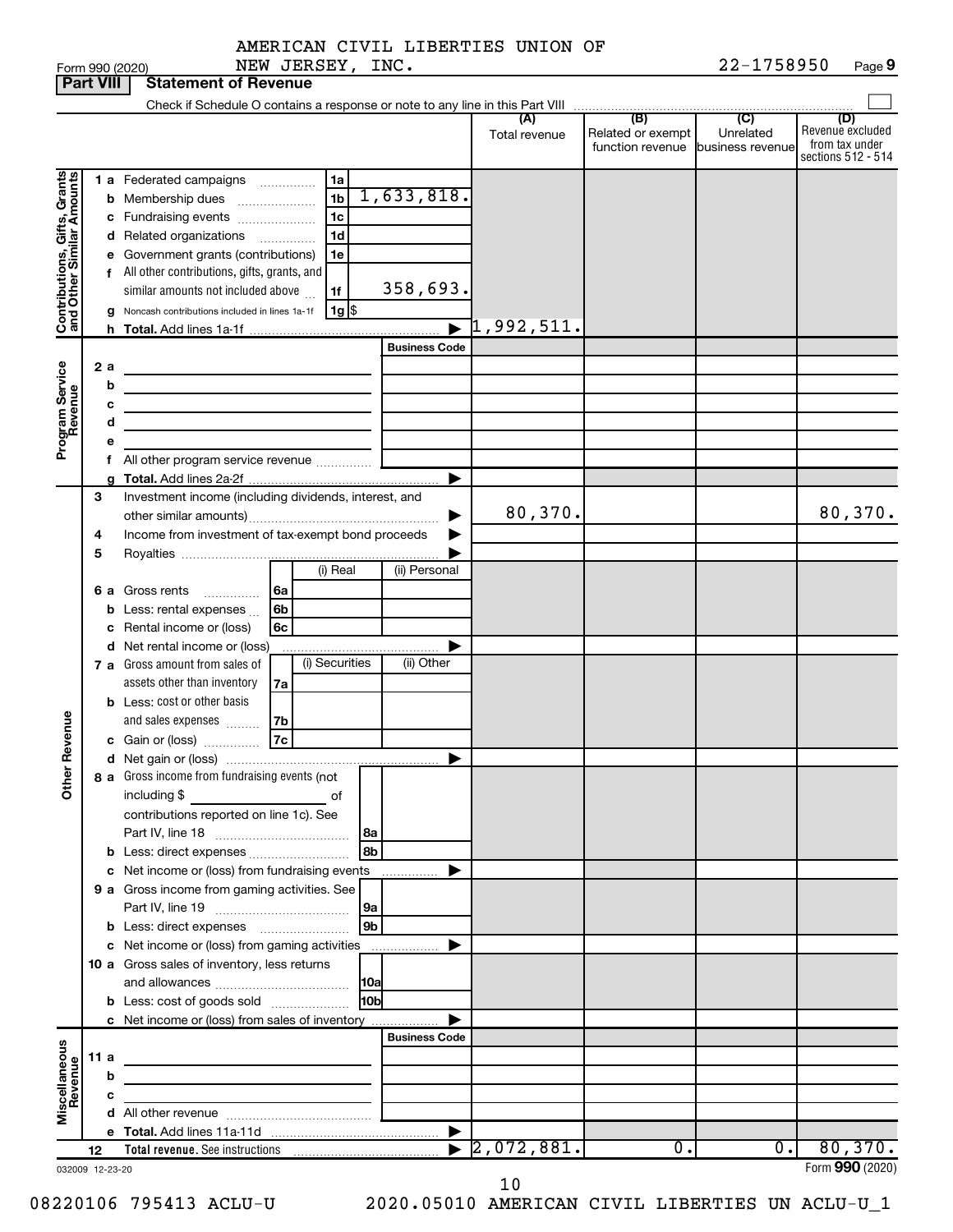## Form 990 (2020) Page NEW JERSEY, INC. 22-1758950 AMERICAN CIVIL LIBERTIES UNION OF

22-1758950 Page 10

**Part IX Statement of Functional Expenses**

*Section 501(c)(3) and 501(c)(4) organizations must complete all columns. All other organizations must complete column (A).*

|          | Do not include amounts reported on lines 6b,<br>7b, 8b, 9b, and 10b of Part VIII.                                                                                                                          | (A)<br>Total expenses | (B)<br>Program service<br>expenses | (C)<br>Management and<br>general expenses | (D)<br>Fundraising<br>expenses |
|----------|------------------------------------------------------------------------------------------------------------------------------------------------------------------------------------------------------------|-----------------------|------------------------------------|-------------------------------------------|--------------------------------|
| 1.       | Grants and other assistance to domestic organizations                                                                                                                                                      |                       |                                    |                                           |                                |
|          | and domestic governments. See Part IV, line 21                                                                                                                                                             | 22,437.               | 22,437.                            |                                           |                                |
| 2        | Grants and other assistance to domestic                                                                                                                                                                    |                       |                                    |                                           |                                |
|          | individuals. See Part IV, line 22                                                                                                                                                                          |                       |                                    |                                           |                                |
| 3        | Grants and other assistance to foreign                                                                                                                                                                     |                       |                                    |                                           |                                |
|          | organizations, foreign governments, and foreign                                                                                                                                                            |                       |                                    |                                           |                                |
|          | individuals. See Part IV, lines 15 and 16                                                                                                                                                                  |                       |                                    |                                           |                                |
| 4        | Benefits paid to or for members                                                                                                                                                                            |                       |                                    |                                           |                                |
| 5        | Compensation of current officers, directors,                                                                                                                                                               |                       |                                    |                                           |                                |
|          | trustees, and key employees                                                                                                                                                                                |                       |                                    |                                           |                                |
| 6        | Compensation not included above to disqualified                                                                                                                                                            |                       |                                    |                                           |                                |
|          | persons (as defined under section 4958(f)(1)) and                                                                                                                                                          |                       |                                    |                                           |                                |
|          | persons described in section 4958(c)(3)(B)                                                                                                                                                                 |                       |                                    |                                           |                                |
| 7        | Other salaries and wages                                                                                                                                                                                   | 1,334,879.            | 888, 228.                          | 304, 486.                                 | 142, 165.                      |
| 8        | Pension plan accruals and contributions (include                                                                                                                                                           |                       |                                    |                                           |                                |
|          | section 401(k) and 403(b) employer contributions)                                                                                                                                                          | 73,002.               | 48,575.                            | 16,652.                                   | 7,775.                         |
| 9        |                                                                                                                                                                                                            | 154, 613.             | 102,880.                           | 35,267.                                   | 16,466.                        |
| 10       |                                                                                                                                                                                                            | 102, 118.             | 67,949.                            | 23, 293.                                  | 10,876.                        |
| 11       | Fees for services (nonemployees):                                                                                                                                                                          |                       |                                    |                                           |                                |
| а        |                                                                                                                                                                                                            |                       |                                    |                                           |                                |
| b        |                                                                                                                                                                                                            |                       |                                    |                                           |                                |
|          |                                                                                                                                                                                                            |                       |                                    |                                           |                                |
| d        |                                                                                                                                                                                                            |                       |                                    |                                           |                                |
|          | Professional fundraising services. See Part IV, line 17                                                                                                                                                    |                       |                                    |                                           |                                |
| f        | Investment management fees                                                                                                                                                                                 |                       |                                    |                                           |                                |
| a        | Other. (If line 11g amount exceeds 10% of line 25,                                                                                                                                                         |                       |                                    |                                           |                                |
|          | column (A) amount, list line 11g expenses on Sch O.)                                                                                                                                                       |                       |                                    |                                           |                                |
| 12       |                                                                                                                                                                                                            |                       |                                    |                                           |                                |
| 13<br>14 |                                                                                                                                                                                                            |                       |                                    |                                           |                                |
| 15       |                                                                                                                                                                                                            |                       |                                    |                                           |                                |
| 16       |                                                                                                                                                                                                            | 178,421.              | 118,721.                           | 40,698.                                   | 19,002.                        |
| 17       | Travel                                                                                                                                                                                                     | 4,411.                | 2,935.                             | 1,006.                                    | 470.                           |
| 18       | Payments of travel or entertainment expenses                                                                                                                                                               |                       |                                    |                                           |                                |
|          | for any federal, state, or local public officials                                                                                                                                                          |                       |                                    |                                           |                                |
| 19       | Conferences, conventions, and meetings                                                                                                                                                                     | 1,630.                | 1,630.                             |                                           |                                |
| 20       | Interest                                                                                                                                                                                                   |                       |                                    |                                           |                                |
| 21       |                                                                                                                                                                                                            |                       |                                    |                                           |                                |
| 22       | Depreciation, depletion, and amortization                                                                                                                                                                  | 16,880.               | 11,232.                            | 3,850.                                    | 1,798.                         |
| 23       | Insurance                                                                                                                                                                                                  |                       |                                    |                                           |                                |
| 24       | Other expenses. Itemize expenses not covered<br>above (List miscellaneous expenses on line 24e. If<br>line 24e amount exceeds 10% of line 25, column (A)<br>amount, list line 24e expenses on Schedule O.) |                       |                                    |                                           |                                |
| a        | CANNABIS LEGALIZATION<br>C                                                                                                                                                                                 | 296,750.              | 296,750.                           | 0.                                        | Ο.                             |
| b        | <b>NEWSLETTER</b>                                                                                                                                                                                          | 46,980.               | 46,980.                            | О.                                        | σ.                             |
| C        | <b>LOBBYING</b>                                                                                                                                                                                            | 41,685.               | 41,685.                            | О.                                        | σ.                             |
| d        | PUBLIC EDUCATION                                                                                                                                                                                           | 32,003.               | 32,003.                            | 0.                                        | Ο.                             |
| е        | All other expenses                                                                                                                                                                                         | 80, 169.              | 54, 153.                           | 16,496.                                   | 9,520.                         |
| 25       | Total functional expenses. Add lines 1 through 24e                                                                                                                                                         | 2,385,978.            | 1,736,158.                         | 441,748                                   | 208,072.                       |
| 26       | Joint costs. Complete this line only if the organization                                                                                                                                                   |                       |                                    |                                           |                                |
|          | reported in column (B) joint costs from a combined                                                                                                                                                         |                       |                                    |                                           |                                |
|          | educational campaign and fundraising solicitation.                                                                                                                                                         |                       |                                    |                                           |                                |
|          | Check here $\blacktriangleright$<br>if following SOP 98-2 (ASC 958-720)                                                                                                                                    |                       |                                    |                                           |                                |

032010 12-23-20

Form (2020) **990**

08220106 795413 ACLU-U 2020.05010 AMERICAN CIVIL LIBERTIES UN ACLU-U\_1 11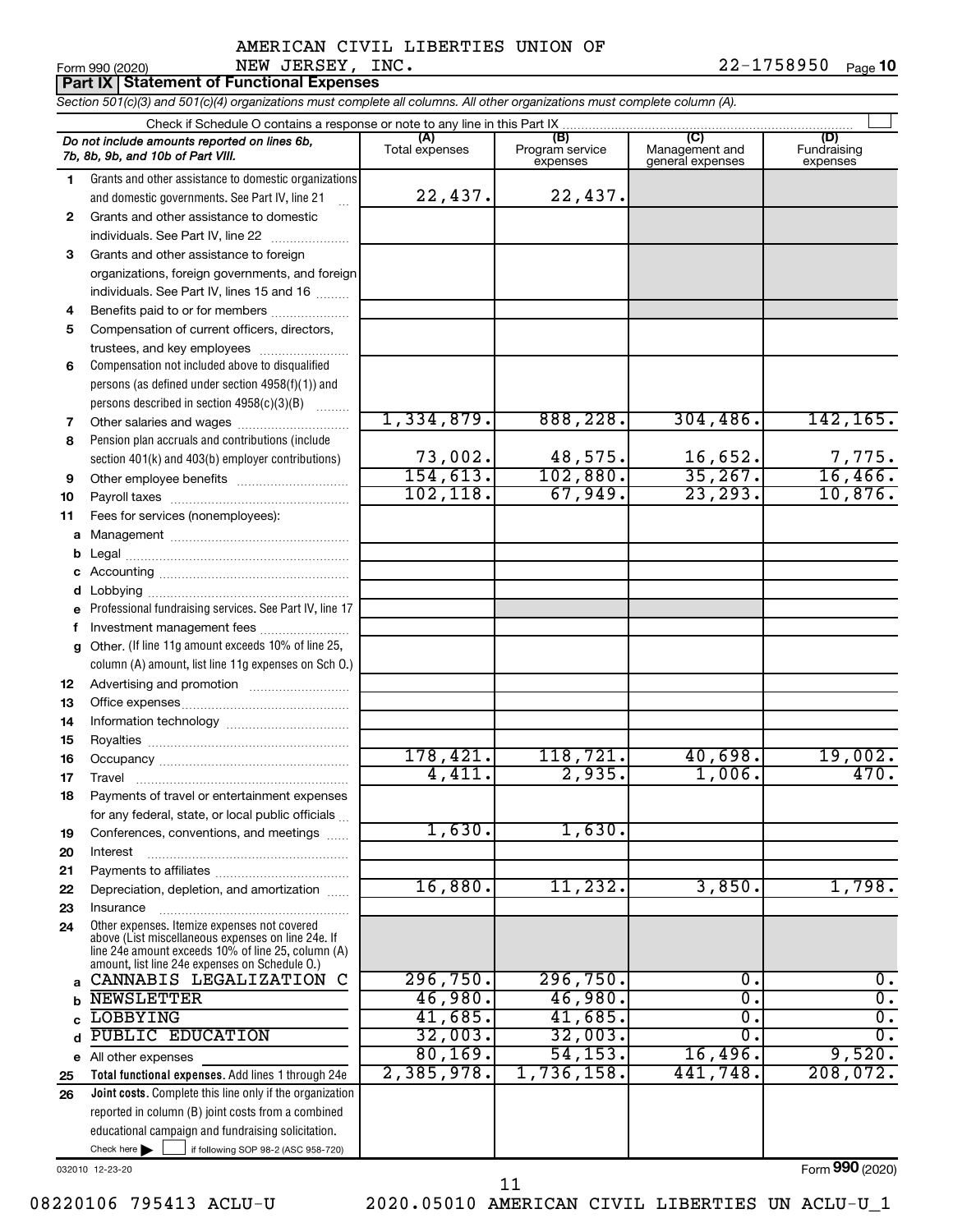|  | Form 990 (2020 |
|--|----------------|
|  |                |

Form 990 (2020) Page NEW JERSEY, INC. 22-1758950 22-1758950 Page 11

|                             | Part X   | <b>Balance Sheet</b>                                                                                   |          |                         |                          |                 |                      |
|-----------------------------|----------|--------------------------------------------------------------------------------------------------------|----------|-------------------------|--------------------------|-----------------|----------------------|
|                             |          |                                                                                                        |          |                         |                          |                 |                      |
|                             |          |                                                                                                        |          |                         | (A)<br>Beginning of year |                 | (B)<br>End of year   |
|                             | 1        |                                                                                                        |          |                         | 531,491.                 | $\mathbf{1}$    | 231,687.             |
|                             | 2        |                                                                                                        | 710,936. | $\overline{2}$          | 426,592.                 |                 |                      |
|                             | З        |                                                                                                        |          |                         | 3                        |                 |                      |
|                             | 4        |                                                                                                        |          |                         | 554,953.                 | $\overline{4}$  | 798, 341.            |
|                             | 5        | Loans and other receivables from any current or former officer, director,                              |          |                         |                          |                 |                      |
|                             |          | trustee, key employee, creator or founder, substantial contributor, or 35%                             |          |                         |                          |                 |                      |
|                             |          | controlled entity or family member of any of these persons                                             |          |                         |                          | 5               |                      |
|                             | 6        | Loans and other receivables from other disqualified persons (as defined                                |          |                         |                          |                 |                      |
|                             |          | under section $4958(f)(1)$ , and persons described in section $4958(c)(3)(B)$                          |          | $\ldots$                |                          | 6               |                      |
|                             | 7        |                                                                                                        |          |                         |                          | $\overline{7}$  |                      |
| Assets                      | 8        |                                                                                                        |          |                         |                          | 8               |                      |
|                             | 9        | Prepaid expenses and deferred charges                                                                  |          |                         | 44, 113.                 | 9               | 9,528.               |
|                             |          | 10a Land, buildings, and equipment: cost or other                                                      |          |                         |                          |                 |                      |
|                             |          | basis. Complete Part VI of Schedule D  10a                                                             |          | $\frac{91,671}{36,838}$ |                          |                 |                      |
|                             |          |                                                                                                        |          |                         | 70, 219.                 | 10 <sub>c</sub> | 54,833.              |
|                             | 11       |                                                                                                        |          |                         |                          | 11              |                      |
|                             | 12       |                                                                                                        |          |                         | 3,370,031.               | 12              | 4,705,086.           |
|                             | 13       |                                                                                                        |          |                         |                          | 13              |                      |
|                             | 14       |                                                                                                        |          | 14                      |                          |                 |                      |
|                             | 15       |                                                                                                        |          |                         |                          | 15              |                      |
|                             | 16       | <b>Total assets.</b> Add lines 1 through 15 (must equal line 33) <i></i>                               |          |                         | 5, 281, 743.             | 16              | 6, 226, 067.         |
|                             | 17       |                                                                                                        |          |                         |                          | 17              |                      |
|                             | 18       |                                                                                                        |          |                         |                          | 18              |                      |
|                             | 19       |                                                                                                        |          |                         |                          | 19              |                      |
|                             | 20       |                                                                                                        |          |                         |                          | 20              |                      |
|                             | 21       | Escrow or custodial account liability. Complete Part IV of Schedule D                                  |          |                         |                          | 21              |                      |
|                             | 22       | Loans and other payables to any current or former officer, director,                                   |          |                         |                          |                 |                      |
|                             |          | trustee, key employee, creator or founder, substantial contributor, or 35%                             |          |                         |                          |                 |                      |
| Liabilities                 |          |                                                                                                        |          |                         |                          | 22              |                      |
|                             | 23       | Secured mortgages and notes payable to unrelated third parties                                         |          |                         |                          | 23              |                      |
|                             | 24       | Unsecured notes and loans payable to unrelated third parties                                           |          |                         |                          | 24              |                      |
|                             | 25       | Other liabilities (including federal income tax, payables to related third                             |          |                         |                          |                 |                      |
|                             |          | parties, and other liabilities not included on lines 17-24). Complete Part X                           |          |                         |                          |                 |                      |
|                             |          | of Schedule D                                                                                          |          |                         | 113,994.<br>113,994.     | 25              | 151,074.<br>151,074. |
|                             | 26       | Total liabilities. Add lines 17 through 25                                                             |          |                         |                          | 26              |                      |
|                             |          | Organizations that follow FASB ASC 958, check here $\blacktriangleright \lfloor \underline{X} \rfloor$ |          |                         |                          |                 |                      |
|                             |          | and complete lines 27, 28, 32, and 33.                                                                 |          |                         | 5,097,749.               |                 | 5,966,235.           |
|                             | 27       | Net assets without donor restrictions                                                                  |          |                         | 70,000.                  | 27              | 108, 758.            |
|                             | 28       |                                                                                                        |          |                         |                          | 28              |                      |
|                             |          | Organizations that do not follow FASB ASC 958, check here $\blacktriangleright$                        |          |                         |                          |                 |                      |
| Net Assets or Fund Balances |          | and complete lines 29 through 33.                                                                      |          |                         |                          |                 |                      |
|                             | 29       |                                                                                                        |          |                         |                          | 29              |                      |
|                             | 30       | Paid-in or capital surplus, or land, building, or equipment fund                                       |          |                         |                          | 30              |                      |
|                             | 31       | Retained earnings, endowment, accumulated income, or other funds                                       |          |                         | 5, 167, 749.             | 31<br>32        | 6,074,993.           |
|                             | 32<br>33 |                                                                                                        |          |                         | 5, 281, 743.             | 33              | 6, 226, 067.         |
|                             |          |                                                                                                        |          |                         |                          |                 |                      |

Form (2020) **990**

032011 12-23-20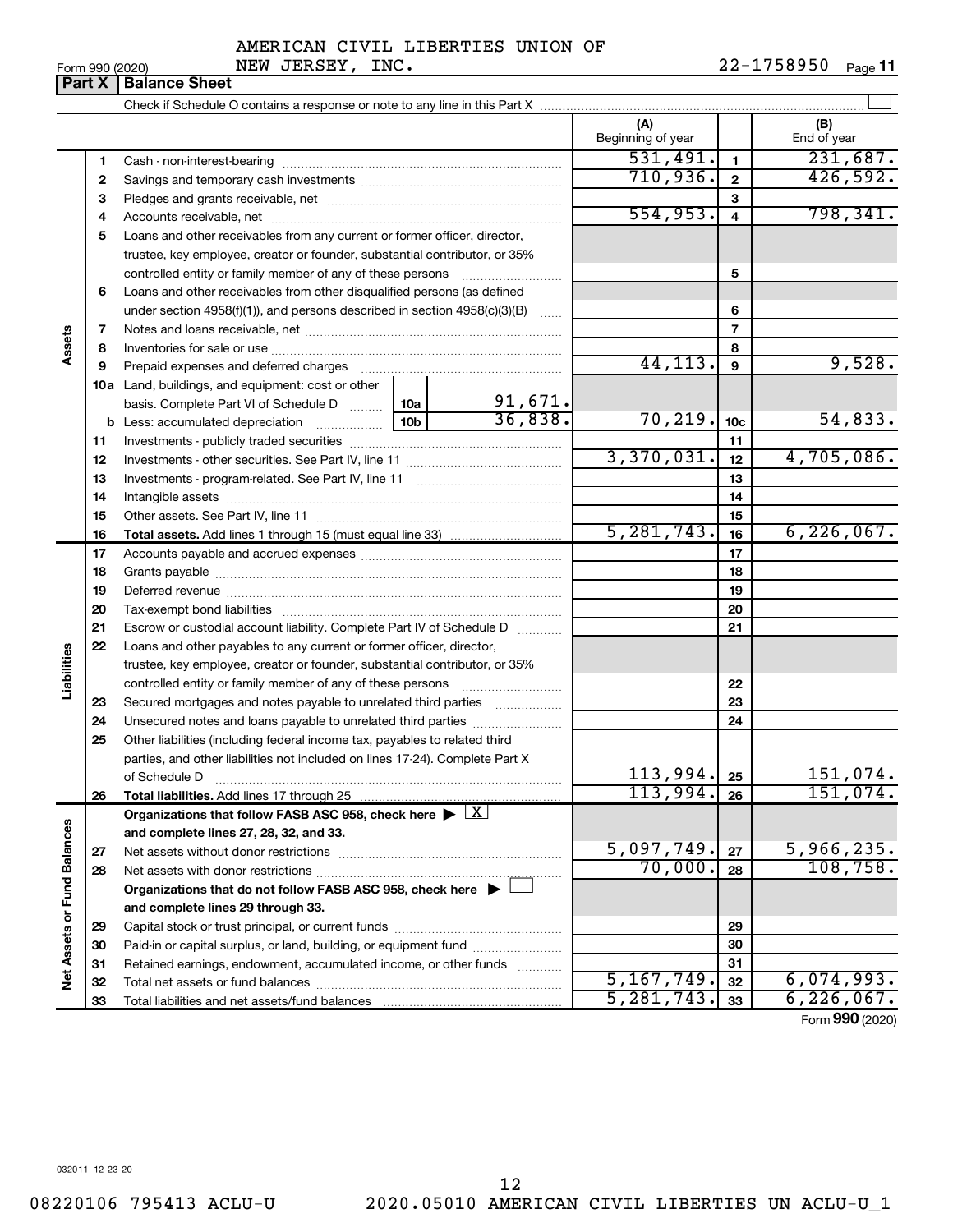|  | AMERICAN CIVIL LIBERTIES UNION OF |  |
|--|-----------------------------------|--|
|  |                                   |  |

|    | NEW JERSEY, INC.<br>Form 990 (2020)                                                                                                                                                                                            |                         | 22-1758950     | Page 12                 |
|----|--------------------------------------------------------------------------------------------------------------------------------------------------------------------------------------------------------------------------------|-------------------------|----------------|-------------------------|
|    | Part XI<br><b>Reconciliation of Net Assets</b>                                                                                                                                                                                 |                         |                |                         |
|    |                                                                                                                                                                                                                                |                         |                |                         |
|    |                                                                                                                                                                                                                                |                         |                |                         |
| 1  |                                                                                                                                                                                                                                | $\mathbf{1}$            |                | 2,072,881.              |
| 2  |                                                                                                                                                                                                                                | $\overline{2}$          |                | 2,385,978.              |
| З  | Revenue less expenses. Subtract line 2 from line 1                                                                                                                                                                             | $\mathbf{3}$            |                | $-313,097.$             |
| 4  |                                                                                                                                                                                                                                | $\overline{\mathbf{4}}$ |                | 5, 167, 749.            |
| 5  | Net unrealized gains (losses) on investments [11] matter than the control of the state of the state of the state of the state of the state of the state of the state of the state of the state of the state of the state of th | 5                       |                | 1,220,341.              |
| 6  |                                                                                                                                                                                                                                | 6                       |                |                         |
| 7  | Investment expenses www.communication.com/www.communication.com/www.communication.com/www.com                                                                                                                                  | $\overline{7}$          |                |                         |
| 8  |                                                                                                                                                                                                                                | 8                       |                |                         |
| 9  | Other changes in net assets or fund balances (explain on Schedule O)                                                                                                                                                           | 9                       |                | $\overline{0}$ .        |
| 10 | Net assets or fund balances at end of year. Combine lines 3 through 9 (must equal Part X, line 32,                                                                                                                             |                         |                |                         |
|    |                                                                                                                                                                                                                                | 10                      |                | 6,074,993.              |
|    | Part XII Financial Statements and Reporting                                                                                                                                                                                    |                         |                |                         |
|    |                                                                                                                                                                                                                                |                         |                | $\overline{\mathbf{x}}$ |
|    |                                                                                                                                                                                                                                |                         |                | <b>No</b><br><b>Yes</b> |
| 1  | $\boxed{\mathbf{X}}$ Accrual $\boxed{\phantom{1}}$ Other<br>Accounting method used to prepare the Form 990: [13] Cash                                                                                                          |                         |                |                         |
|    | If the organization changed its method of accounting from a prior year or checked "Other," explain in Schedule O.                                                                                                              |                         |                |                         |
|    | 2a Were the organization's financial statements compiled or reviewed by an independent accountant?                                                                                                                             |                         | 2a             | x                       |
|    | If "Yes," check a box below to indicate whether the financial statements for the year were compiled or reviewed on a                                                                                                           |                         |                |                         |
|    | separate basis, consolidated basis, or both:                                                                                                                                                                                   |                         |                |                         |
|    | Both consolidated and separate basis<br>Separate basis<br>Consolidated basis                                                                                                                                                   |                         |                |                         |
|    |                                                                                                                                                                                                                                |                         | 2 <sub>b</sub> | X                       |
|    | If "Yes," check a box below to indicate whether the financial statements for the year were audited on a separate basis,                                                                                                        |                         |                |                         |
|    | consolidated basis, or both:                                                                                                                                                                                                   |                         |                |                         |
|    | $\lfloor x \rfloor$ Consolidated basis<br>Separate basis<br>Both consolidated and separate basis                                                                                                                               |                         |                |                         |
|    | c If "Yes" to line 2a or 2b, does the organization have a committee that assumes responsibility for oversight of the audit,                                                                                                    |                         |                |                         |
|    | review, or compilation of its financial statements and selection of an independent accountant?                                                                                                                                 |                         | 2c             | х                       |
|    | If the organization changed either its oversight process or selection process during the tax year, explain on Schedule O.                                                                                                      |                         |                |                         |
|    | 3a As a result of a federal award, was the organization required to undergo an audit or audits as set forth in the Single Audit                                                                                                |                         |                |                         |
|    |                                                                                                                                                                                                                                |                         | За             | X                       |
|    | b If "Yes," did the organization undergo the required audit or audits? If the organization did not undergo the required audit                                                                                                  |                         |                |                         |
|    |                                                                                                                                                                                                                                |                         | 3b             |                         |

Form (2020) **990**

032012 12-23-20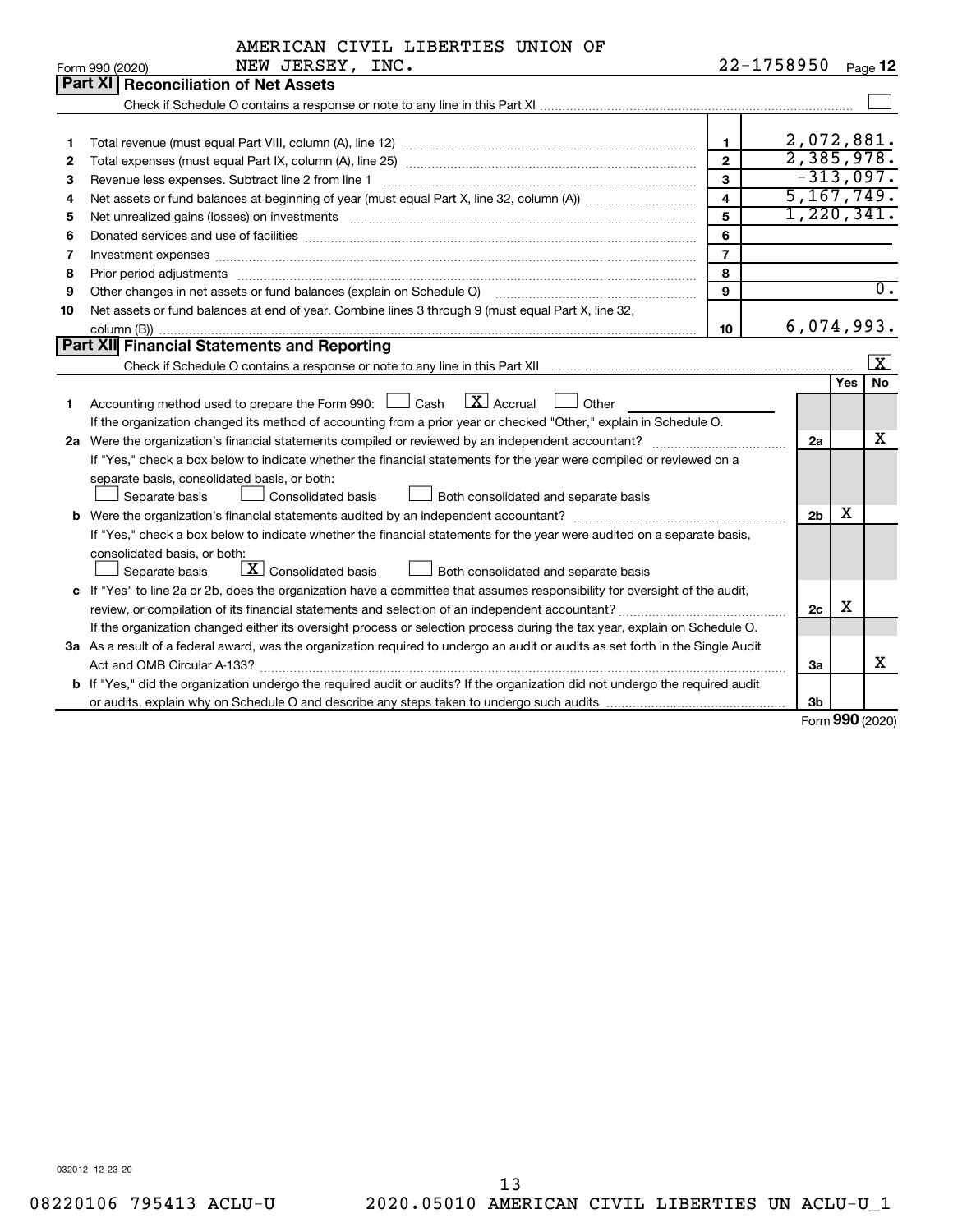| <b>Schedule B</b>            |  |
|------------------------------|--|
| $I_{\rm Form}$ 000 000 $E$ 7 |  |

#### Department of the Treasury Internal Revenue Service **(Form 990, 990-EZ,**

## Name of the organization

# **Schedule of Contributors**

**or 990-PF) | Attach to Form 990, Form 990-EZ, or Form 990-PF. | Go to www.irs.gov/Form990 for the latest information.** OMB No. 1545-0047

**2020**

**Employer identification number**

|                  | AMERICAN CIVIL LIBERTIES UNION OF |            |
|------------------|-----------------------------------|------------|
| NEW JERSEY, INC. |                                   | 22-1758950 |

| Filers of:         | Section:                                                                  |
|--------------------|---------------------------------------------------------------------------|
| Form 990 or 990-EZ | $\lfloor \underline{X} \rfloor$ 501(c)( $4$ ) (enter number) organization |
|                    | 4947(a)(1) nonexempt charitable trust not treated as a private foundation |
|                    | 527 political organization                                                |
| Form 990-PF        | 501(c)(3) exempt private foundation                                       |
|                    | 4947(a)(1) nonexempt charitable trust treated as a private foundation     |
|                    | 501(c)(3) taxable private foundation                                      |

Check if your organization is covered by the General Rule or a Special Rule.

**Note:**  Only a section 501(c)(7), (8), or (10) organization can check boxes for both the General Rule and a Special Rule. See instructions.

### **General Rule**

**K** For an organization filing Form 990, 990-EZ, or 990-PF that received, during the year, contributions totaling \$5,000 or more (in money or property) from any one contributor. Complete Parts I and II. See instructions for determining a contributor's total contributions.

#### **Special Rules**

 $\Box$ 

any one contributor, during the year, total contributions of the greater of (1) \$5,000; or (2) 2% of the amount on (i) Form 990, Part VIII, line 1h; For an organization described in section 501(c)(3) filing Form 990 or 990-EZ that met the 33 1/3% support test of the regulations under sections 509(a)(1) and 170(b)(1)(A)(vi), that checked Schedule A (Form 990 or 990-EZ), Part II, line 13, 16a, or 16b, and that received from or (ii) Form 990-EZ, line 1. Complete Parts I and II.  $\Box$ 

For an organization described in section 501(c)(7), (8), or (10) filing Form 990 or 990-EZ that received from any one contributor, during the year, total contributions of more than \$1,000 exclusively for religious, charitable, scientific, literary, or educational purposes, or for the prevention of cruelty to children or animals. Complete Parts I (entering "N/A" in column (b) instead of the contributor name and address), II, and III.  $\Box$ 

purpose. Don't complete any of the parts unless the General Rule applies to this organization because it received nonexclusively year, contributions exclusively for religious, charitable, etc., purposes, but no such contributions totaled more than \$1,000. If this box is checked, enter here the total contributions that were received during the year for an exclusively religious, charitable, etc., For an organization described in section 501(c)(7), (8), or (10) filing Form 990 or 990-EZ that received from any one contributor, during the religious, charitable, etc., contributions totaling \$5,000 or more during the year  $~\ldots\ldots\ldots\ldots\ldots\ldots\ldots\ldots\blacktriangleright~$ \$

**Caution:**  An organization that isn't covered by the General Rule and/or the Special Rules doesn't file Schedule B (Form 990, 990-EZ, or 990-PF),  **must** but it answer "No" on Part IV, line 2, of its Form 990; or check the box on line H of its Form 990-EZ or on its Form 990-PF, Part I, line 2, to certify that it doesn't meet the filing requirements of Schedule B (Form 990, 990-EZ, or 990-PF).

**For Paperwork Reduction Act Notice, see the instructions for Form 990, 990-EZ, or 990-PF. Schedule B (Form 990, 990-EZ, or 990-PF) (2020)** LHA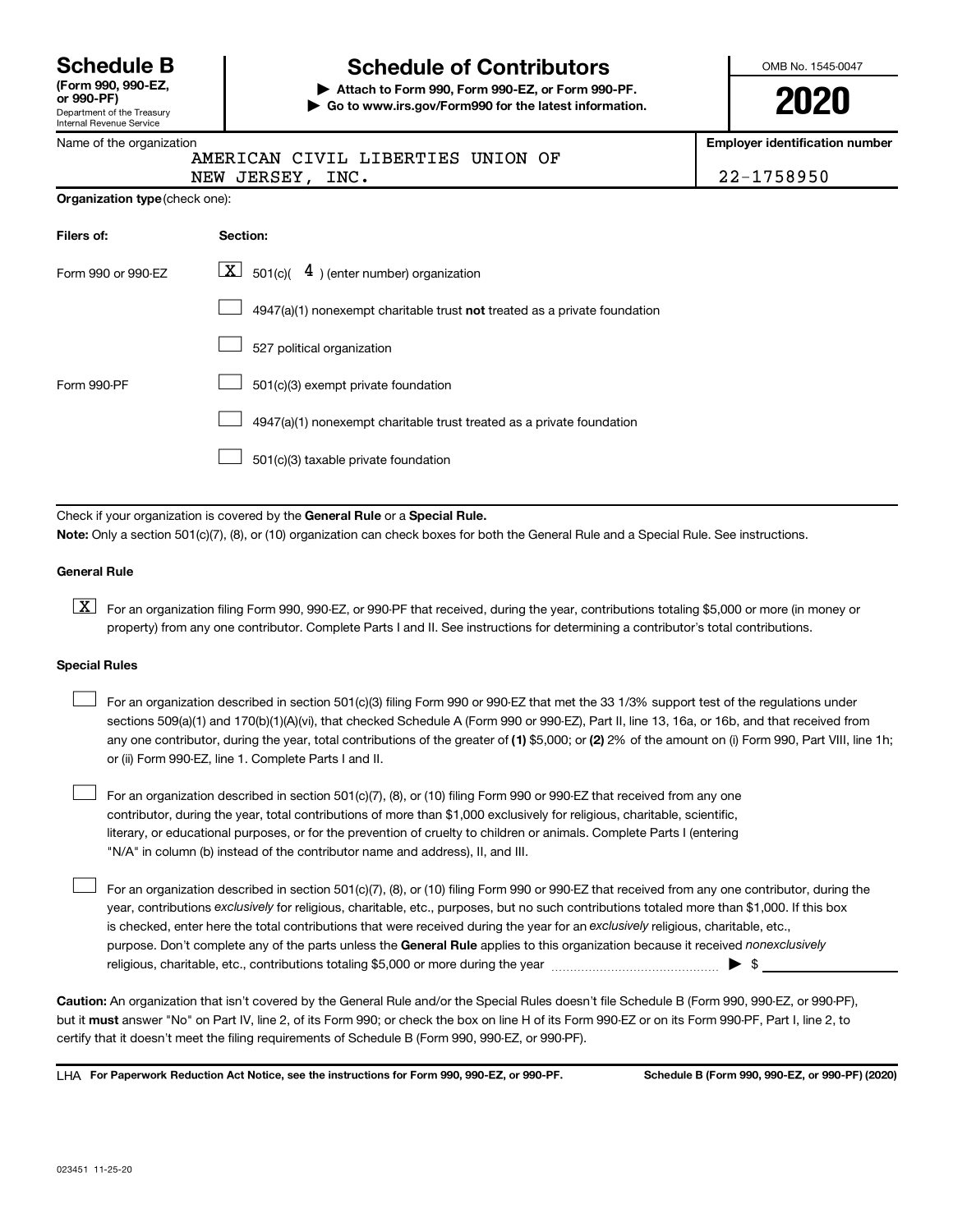#### Schedule B (Form 990, 990-EZ, or 990-PF) (2020)

Name of organization

AMERICAN CIVIL LIBERTIES UNION OF NEW JERSEY, INC. 22-1758950

**Employer identification number**

| Part I<br><b>Contributors</b> (see instructions). Use duplicate copies of Part I if additional space is needed. |                                   |                                   |                                                                                                                    |  |  |  |
|-----------------------------------------------------------------------------------------------------------------|-----------------------------------|-----------------------------------|--------------------------------------------------------------------------------------------------------------------|--|--|--|
| (a)<br>No.                                                                                                      | (b)<br>Name, address, and ZIP + 4 | (c)<br><b>Total contributions</b> | (d)<br>Type of contribution                                                                                        |  |  |  |
| 1                                                                                                               | N/A                               | 154,330.<br>\$                    | $\mathbf{X}$<br>Person<br>Pavroll<br><b>Noncash</b><br>(Complete Part II for<br>noncash contributions.)            |  |  |  |
| (a)<br>No.                                                                                                      | (b)<br>Name, address, and ZIP + 4 | (c)<br><b>Total contributions</b> | (d)<br>Type of contribution                                                                                        |  |  |  |
| 2                                                                                                               | N/A                               | 50,000.<br>\$                     | $\overline{\mathbf{X}}$<br>Person<br>Payroll<br><b>Noncash</b><br>(Complete Part II for<br>noncash contributions.) |  |  |  |
| (a)<br>No.                                                                                                      | (b)<br>Name, address, and ZIP + 4 | (c)<br><b>Total contributions</b> | (d)<br>Type of contribution                                                                                        |  |  |  |
| 3                                                                                                               | N/A                               | 20,288.<br>\$                     | $\mathbf{X}$<br>Person<br>Payroll<br><b>Noncash</b><br>(Complete Part II for<br>noncash contributions.)            |  |  |  |
| (a)<br>No.                                                                                                      | (b)<br>Name, address, and ZIP + 4 | (c)<br><b>Total contributions</b> | (d)<br>Type of contribution                                                                                        |  |  |  |
| 4                                                                                                               | N/A                               | 15,000.<br>\$                     | $\overline{\mathbf{X}}$<br>Person<br>Payroll<br><b>Noncash</b><br>(Complete Part II for<br>noncash contributions.) |  |  |  |
| (a)<br>No.                                                                                                      | (b)<br>Name, address, and ZIP + 4 | (c)<br><b>Total contributions</b> | (d)<br>Type of contribution                                                                                        |  |  |  |
| 5                                                                                                               | N/A                               | 6,384.<br>\$                      | $\overline{\mathbf{X}}$<br>Person<br>Payroll<br><b>Noncash</b><br>(Complete Part II for<br>noncash contributions.) |  |  |  |
| (a)<br>No.                                                                                                      | (b)<br>Name, address, and ZIP + 4 | (c)<br><b>Total contributions</b> | (d)<br>Type of contribution                                                                                        |  |  |  |
| 6                                                                                                               | N/A                               | 5,000.<br>\$                      | $\overline{\mathbf{X}}$<br>Person<br>Payroll<br><b>Noncash</b><br>(Complete Part II for<br>noncash contributions.) |  |  |  |
| 023452 11-25-20                                                                                                 |                                   |                                   | Schedule B (Form 990, 990-EZ, or 990-PF) (2020)                                                                    |  |  |  |

15

08220106 795413 ACLU-U 2020.05010 AMERICAN CIVIL LIBERTIES UN ACLU-U\_1

**2**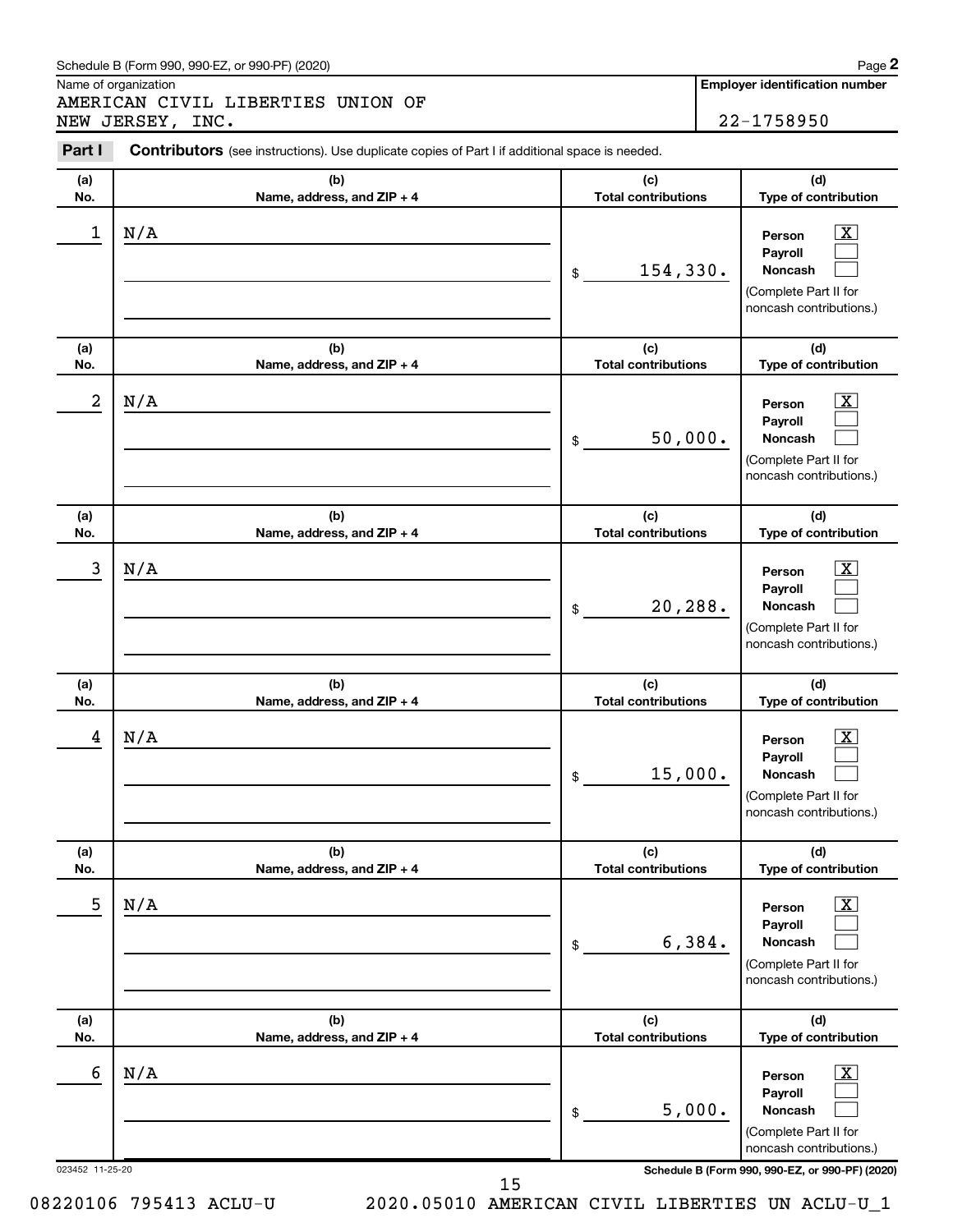#### Schedule B (Form 990, 990-EZ, or 990-PF) (2020)

Name of organization

AMERICAN CIVIL LIBERTIES UNION OF NEW JERSEY, INC. 22-1758950 **2**

| Part I          | <b>Contributors</b> (see instructions). Use duplicate copies of Part I if additional space is needed. |                                   |                                                                                                                                            |  |  |  |  |  |
|-----------------|-------------------------------------------------------------------------------------------------------|-----------------------------------|--------------------------------------------------------------------------------------------------------------------------------------------|--|--|--|--|--|
| (a)<br>No.      | (b)<br>Name, address, and ZIP + 4                                                                     | (c)<br><b>Total contributions</b> | (d)<br>Type of contribution                                                                                                                |  |  |  |  |  |
| 7               | N/A                                                                                                   | 24,978.<br>\$                     | Person<br>Payroll<br>Noncash<br>$\overline{\mathbf{X}}$<br>(Complete Part II for<br>noncash contributions.)                                |  |  |  |  |  |
| (a)<br>No.      | (b)<br>Name, address, and ZIP + 4                                                                     | (c)<br><b>Total contributions</b> | (d)<br>Type of contribution                                                                                                                |  |  |  |  |  |
| 8               | N/A                                                                                                   | 35,000.<br>\$                     | $\boxed{\text{X}}$<br>Person<br>Payroll<br>Noncash<br>(Complete Part II for<br>noncash contributions.)                                     |  |  |  |  |  |
| (a)<br>No.      | (b)<br>Name, address, and ZIP + 4                                                                     | (c)<br><b>Total contributions</b> | (d)<br>Type of contribution                                                                                                                |  |  |  |  |  |
|                 |                                                                                                       | \$                                | Person<br>Payroll<br>Noncash<br>(Complete Part II for<br>noncash contributions.)                                                           |  |  |  |  |  |
| (a)<br>No.      | (b)<br>Name, address, and ZIP + 4                                                                     | (c)<br><b>Total contributions</b> | (d)<br>Type of contribution                                                                                                                |  |  |  |  |  |
|                 |                                                                                                       | \$                                | Person<br>Payroll<br>Noncash<br>(Complete Part II for<br>noncash contributions.)                                                           |  |  |  |  |  |
| (a)<br>No.      | (b)<br>Name, address, and ZIP + 4                                                                     | (c)<br><b>Total contributions</b> | (d)<br>Type of contribution                                                                                                                |  |  |  |  |  |
|                 |                                                                                                       | \$                                | Person<br>Payroll<br>Noncash<br>(Complete Part II for<br>noncash contributions.)                                                           |  |  |  |  |  |
| (a)<br>No.      | (b)<br>Name, address, and ZIP + 4                                                                     | (c)<br><b>Total contributions</b> | (d)<br>Type of contribution                                                                                                                |  |  |  |  |  |
| 023452 11-25-20 |                                                                                                       | \$                                | Person<br>Payroll<br><b>Noncash</b><br>(Complete Part II for<br>noncash contributions.)<br>Schedule B (Form 990, 990-EZ, or 990-PF) (2020) |  |  |  |  |  |

16

08220106 795413 ACLU-U 2020.05010 AMERICAN CIVIL LIBERTIES UN ACLU-U\_1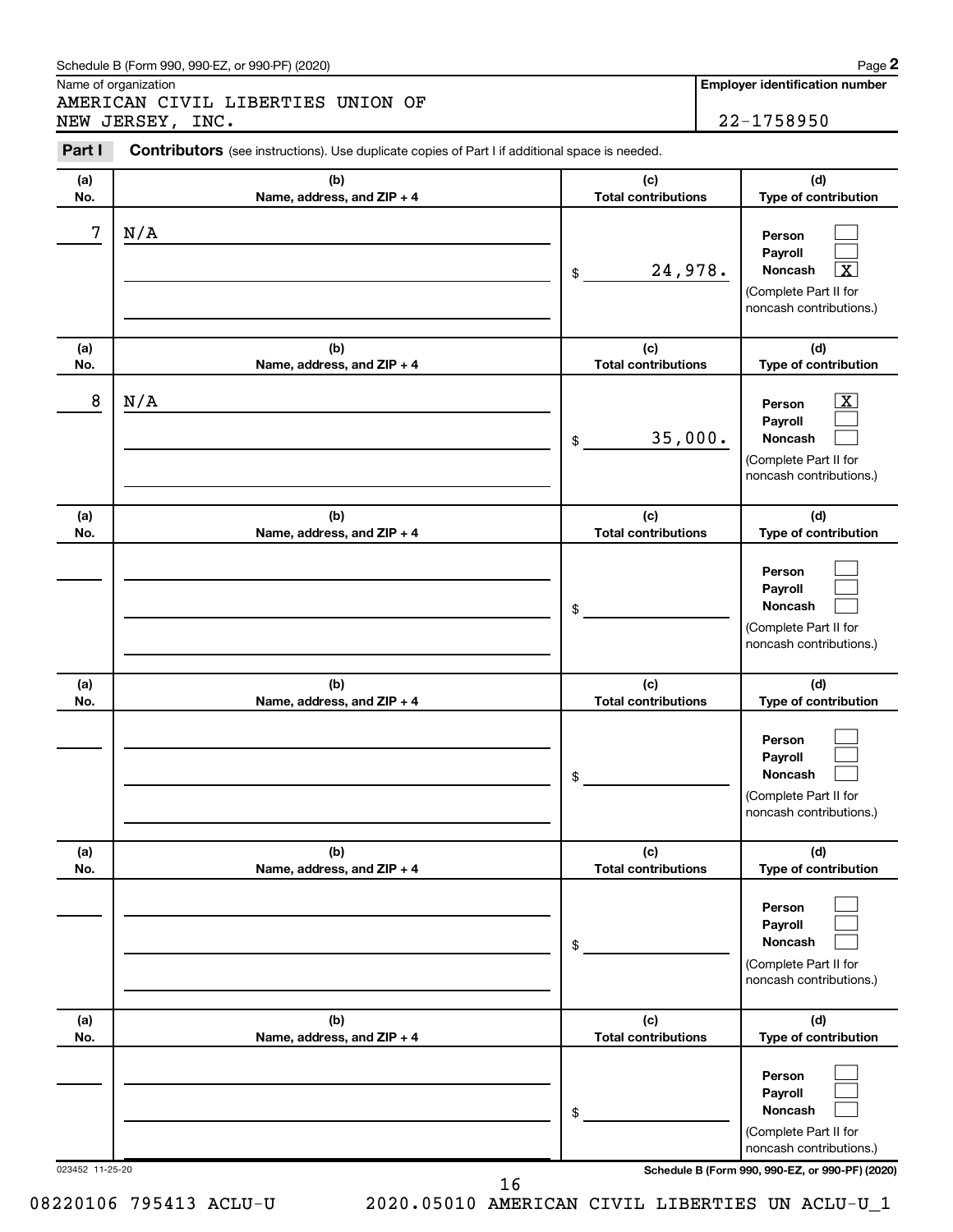|                              | Schedule B (Form 990, 990-EZ, or 990-PF) (2020)<br>Name of organization                             |                                                 |         | Page 3<br><b>Employer identification number</b> |
|------------------------------|-----------------------------------------------------------------------------------------------------|-------------------------------------------------|---------|-------------------------------------------------|
|                              | AMERICAN CIVIL LIBERTIES UNION OF                                                                   |                                                 |         |                                                 |
|                              | NEW JERSEY, INC.                                                                                    |                                                 |         | 22-1758950                                      |
| Part II                      | Noncash Property (see instructions). Use duplicate copies of Part II if additional space is needed. |                                                 |         |                                                 |
| (a)<br>No.<br>from<br>Part I | (b)<br>Description of noncash property given                                                        | (c)<br>FMV (or estimate)<br>(See instructions.) |         | (d)<br>Date received                            |
|                              | <b>STOCKS</b>                                                                                       |                                                 |         |                                                 |
| 7                            |                                                                                                     |                                                 |         |                                                 |
|                              |                                                                                                     | \$                                              | 24,978. | 03/16/21                                        |
| (a)<br>No.<br>from<br>Part I | (b)<br>Description of noncash property given                                                        | (c)<br>FMV (or estimate)<br>(See instructions.) |         | (d)<br>Date received                            |
|                              |                                                                                                     |                                                 |         |                                                 |
|                              |                                                                                                     | $\mathfrak s$                                   |         |                                                 |
| (a)<br>No.<br>from<br>Part I | (b)<br>Description of noncash property given                                                        | (c)<br>FMV (or estimate)<br>(See instructions.) |         | (d)<br>Date received                            |
|                              |                                                                                                     |                                                 |         |                                                 |
|                              |                                                                                                     | $\frac{1}{2}$                                   |         |                                                 |
| (a)<br>No.<br>from<br>Part I | (b)<br>Description of noncash property given                                                        | (c)<br>FMV (or estimate)<br>(See instructions.) |         | (d)<br>Date received                            |
|                              |                                                                                                     |                                                 |         |                                                 |
|                              |                                                                                                     | \$                                              |         |                                                 |
| (a)<br>No.<br>from<br>Part I | (b)<br>Description of noncash property given                                                        | (c)<br>FMV (or estimate)<br>(See instructions.) |         | (d)<br>Date received                            |
|                              |                                                                                                     |                                                 |         |                                                 |
|                              |                                                                                                     | \$                                              |         |                                                 |
| (a)<br>No.<br>from<br>Part I | (b)<br>Description of noncash property given                                                        | (c)<br>FMV (or estimate)<br>(See instructions.) |         | (d)<br>Date received                            |
|                              |                                                                                                     |                                                 |         |                                                 |
|                              |                                                                                                     | \$                                              |         |                                                 |
| 023453 11-25-20              | 17                                                                                                  |                                                 |         | Schedule B (Form 990, 990-EZ, or 990-PF) (2020) |

<sup>08220106 795413</sup> ACLU-U 2020.05010 AMERICAN CIVIL LIBERTIES UN ACLU-U\_1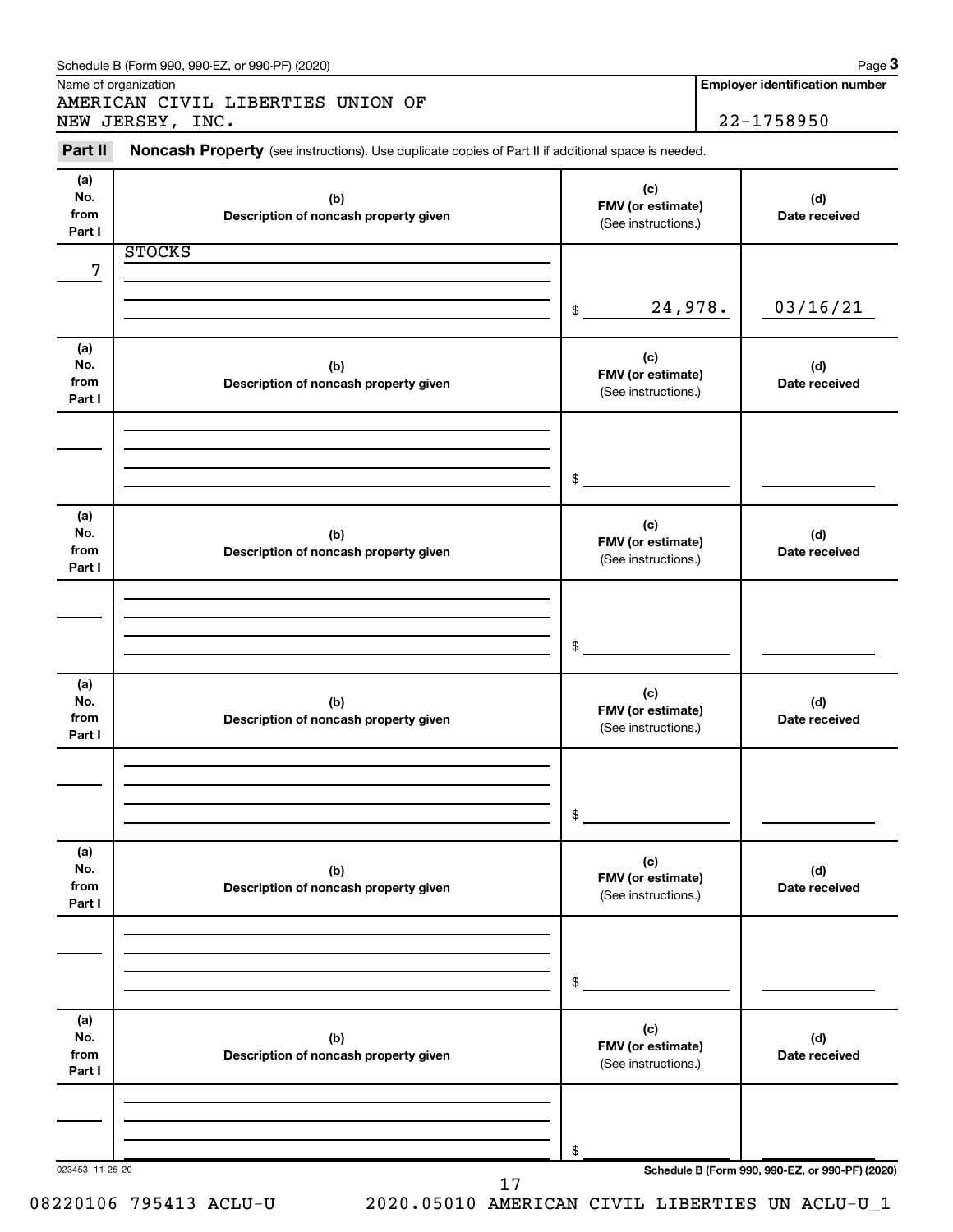|                 | Schedule B (Form 990, 990-EZ, or 990-PF) (2020)                                                                                                                                                                                                                                            |                      | Page 4                                                                                                                                                                       |  |  |  |  |
|-----------------|--------------------------------------------------------------------------------------------------------------------------------------------------------------------------------------------------------------------------------------------------------------------------------------------|----------------------|------------------------------------------------------------------------------------------------------------------------------------------------------------------------------|--|--|--|--|
|                 | Name of organization                                                                                                                                                                                                                                                                       |                      | <b>Employer identification number</b>                                                                                                                                        |  |  |  |  |
|                 | AMERICAN CIVIL LIBERTIES UNION OF                                                                                                                                                                                                                                                          |                      |                                                                                                                                                                              |  |  |  |  |
| Part III        | NEW JERSEY, INC.<br>from any one contributor. Complete columns (a) through (e) and the following line entry. For organizations<br>completing Part III, enter the total of exclusively religious, charitable, etc., contributions of \$1,000 or less for the year. (Enter this info. once.) |                      | 22-1758950<br>Exclusively religious, charitable, etc., contributions to organizations described in section 501(c)(7), (8), or (10) that total more than \$1,000 for the year |  |  |  |  |
| (a) No.         | Use duplicate copies of Part III if additional space is needed.                                                                                                                                                                                                                            |                      |                                                                                                                                                                              |  |  |  |  |
| from<br>Part I  | (b) Purpose of gift                                                                                                                                                                                                                                                                        | (c) Use of gift      | (d) Description of how gift is held                                                                                                                                          |  |  |  |  |
|                 |                                                                                                                                                                                                                                                                                            | (e) Transfer of gift |                                                                                                                                                                              |  |  |  |  |
|                 | Transferee's name, address, and ZIP + 4                                                                                                                                                                                                                                                    |                      | Relationship of transferor to transferee                                                                                                                                     |  |  |  |  |
| (a) No.<br>from | (b) Purpose of gift                                                                                                                                                                                                                                                                        | (c) Use of gift      | (d) Description of how gift is held                                                                                                                                          |  |  |  |  |
| Part I          |                                                                                                                                                                                                                                                                                            |                      |                                                                                                                                                                              |  |  |  |  |
|                 |                                                                                                                                                                                                                                                                                            | (e) Transfer of gift |                                                                                                                                                                              |  |  |  |  |
|                 | Transferee's name, address, and ZIP + 4                                                                                                                                                                                                                                                    |                      | Relationship of transferor to transferee                                                                                                                                     |  |  |  |  |
| (a) No.         |                                                                                                                                                                                                                                                                                            |                      |                                                                                                                                                                              |  |  |  |  |
| from<br>Part I  | (b) Purpose of gift                                                                                                                                                                                                                                                                        | (c) Use of gift      | (d) Description of how gift is held                                                                                                                                          |  |  |  |  |
|                 |                                                                                                                                                                                                                                                                                            |                      |                                                                                                                                                                              |  |  |  |  |
|                 |                                                                                                                                                                                                                                                                                            | (e) Transfer of gift |                                                                                                                                                                              |  |  |  |  |
|                 | Transferee's name, address, and ZIP + 4                                                                                                                                                                                                                                                    |                      | Relationship of transferor to transferee                                                                                                                                     |  |  |  |  |
| (a) No.         |                                                                                                                                                                                                                                                                                            |                      |                                                                                                                                                                              |  |  |  |  |
| from<br>Part I  | (b) Purpose of gift                                                                                                                                                                                                                                                                        | (c) Use of gift      | (d) Description of how gift is held                                                                                                                                          |  |  |  |  |
|                 |                                                                                                                                                                                                                                                                                            |                      |                                                                                                                                                                              |  |  |  |  |
|                 | (e) Transfer of gift                                                                                                                                                                                                                                                                       |                      |                                                                                                                                                                              |  |  |  |  |
|                 | Transferee's name, address, and ZIP + 4                                                                                                                                                                                                                                                    |                      | Relationship of transferor to transferee                                                                                                                                     |  |  |  |  |
|                 |                                                                                                                                                                                                                                                                                            |                      |                                                                                                                                                                              |  |  |  |  |
| 023454 11-25-20 |                                                                                                                                                                                                                                                                                            | 18                   | Schedule B (Form 990, 990-EZ, or 990-PF) (2020)                                                                                                                              |  |  |  |  |

08220106 795413 ACLU-U 2020.05010 AMERICAN CIVIL LIBERTIES UN ACLU-U\_1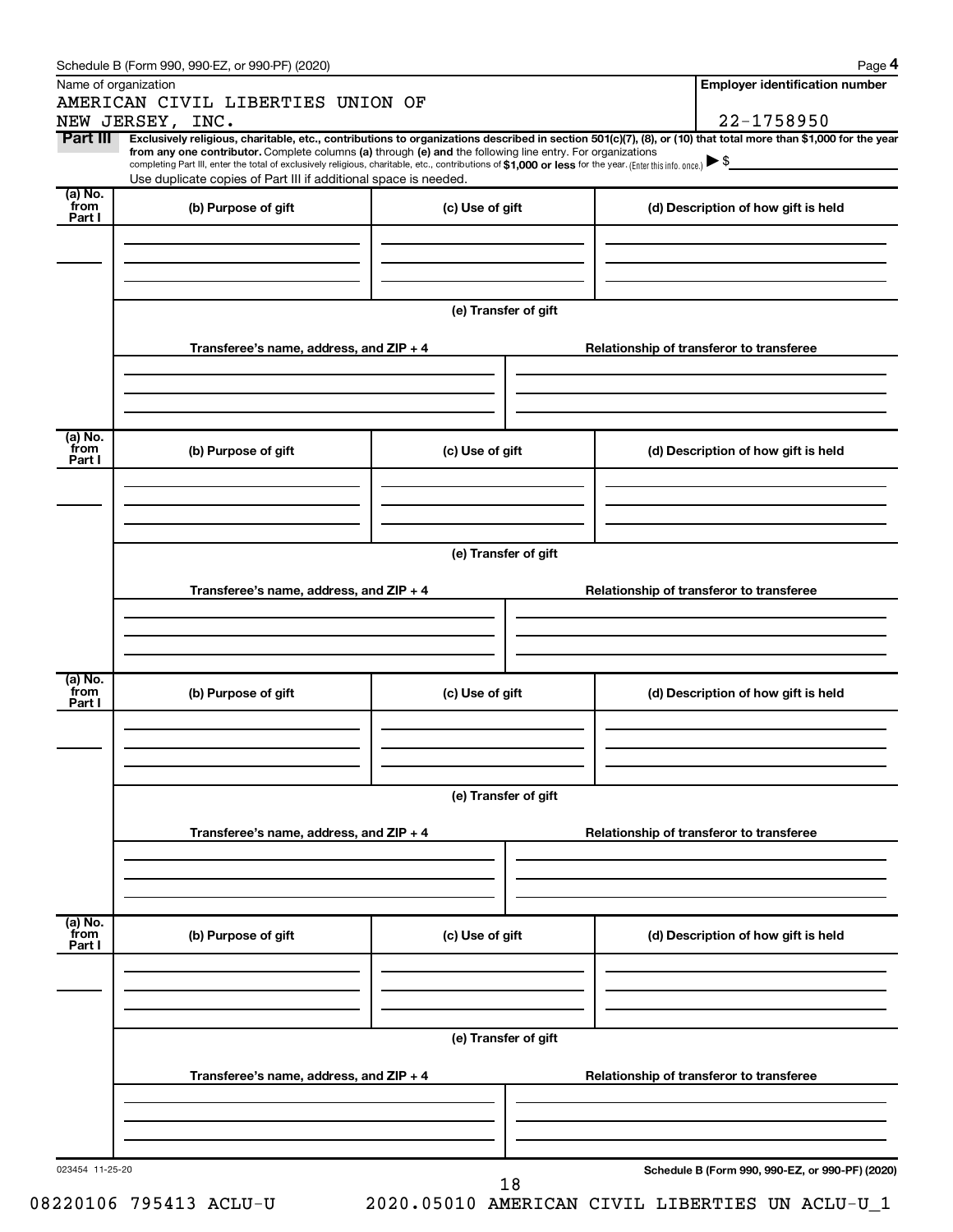| <b>SCHEDULE C</b>                                                                                     | <b>Political Campaign and Lobbying Activities</b>                                                                                                                                                                                                                                              |                                                                                                                                                                                                                                                    |           |                                               |                          | OMB No. 1545-0047                                     |  |  |  |  |
|-------------------------------------------------------------------------------------------------------|------------------------------------------------------------------------------------------------------------------------------------------------------------------------------------------------------------------------------------------------------------------------------------------------|----------------------------------------------------------------------------------------------------------------------------------------------------------------------------------------------------------------------------------------------------|-----------|-----------------------------------------------|--------------------------|-------------------------------------------------------|--|--|--|--|
| (Form 990 or 990-EZ)<br>For Organizations Exempt From Income Tax Under section 501(c) and section 527 |                                                                                                                                                                                                                                                                                                |                                                                                                                                                                                                                                                    |           |                                               |                          |                                                       |  |  |  |  |
| Department of the Treasury                                                                            |                                                                                                                                                                                                                                                                                                | Complete if the organization is described below. > Attach to Form 990 or Form 990-EZ.                                                                                                                                                              |           |                                               |                          | <b>Open to Public</b>                                 |  |  |  |  |
| Internal Revenue Service                                                                              |                                                                                                                                                                                                                                                                                                | Go to www.irs.gov/Form990 for instructions and the latest information.                                                                                                                                                                             |           |                                               |                          | Inspection                                            |  |  |  |  |
|                                                                                                       |                                                                                                                                                                                                                                                                                                | If the organization answered "Yes," on Form 990, Part IV, line 3, or Form 990-EZ, Part V, line 46 (Political Campaign Activities), then                                                                                                            |           |                                               |                          |                                                       |  |  |  |  |
|                                                                                                       |                                                                                                                                                                                                                                                                                                | • Section 501(c)(3) organizations: Complete Parts I-A and B. Do not complete Part I-C.                                                                                                                                                             |           |                                               |                          |                                                       |  |  |  |  |
|                                                                                                       |                                                                                                                                                                                                                                                                                                | • Section 501(c) (other than section 501(c)(3)) organizations: Complete Parts I-A and C below. Do not complete Part I-B.                                                                                                                           |           |                                               |                          |                                                       |  |  |  |  |
| • Section 527 organizations: Complete Part I-A only.                                                  |                                                                                                                                                                                                                                                                                                |                                                                                                                                                                                                                                                    |           |                                               |                          |                                                       |  |  |  |  |
|                                                                                                       |                                                                                                                                                                                                                                                                                                | If the organization answered "Yes," on Form 990, Part IV, line 4, or Form 990-EZ, Part VI, line 47 (Lobbying Activities), then                                                                                                                     |           |                                               |                          |                                                       |  |  |  |  |
|                                                                                                       | ● Section 501(c)(3) organizations that have filed Form 5768 (election under section 501(h)): Complete Part II-A. Do not complete Part II-B.<br>• Section 501(c)(3) organizations that have NOT filed Form 5768 (election under section 501(h)): Complete Part II-B. Do not complete Part II-A. |                                                                                                                                                                                                                                                    |           |                                               |                          |                                                       |  |  |  |  |
|                                                                                                       |                                                                                                                                                                                                                                                                                                | If the organization answered "Yes," on Form 990, Part IV, line 5 (Proxy Tax) (See separate instructions) or Form 990-EZ, Part V, line 35c (Proxy                                                                                                   |           |                                               |                          |                                                       |  |  |  |  |
| Tax) (See separate instructions), then                                                                |                                                                                                                                                                                                                                                                                                |                                                                                                                                                                                                                                                    |           |                                               |                          |                                                       |  |  |  |  |
|                                                                                                       |                                                                                                                                                                                                                                                                                                | • Section 501(c)(4), (5), or (6) organizations: Complete Part III.                                                                                                                                                                                 |           |                                               |                          |                                                       |  |  |  |  |
| Name of organization                                                                                  |                                                                                                                                                                                                                                                                                                | AMERICAN CIVIL LIBERTIES UNION OF                                                                                                                                                                                                                  |           |                                               |                          | <b>Employer identification number</b>                 |  |  |  |  |
|                                                                                                       |                                                                                                                                                                                                                                                                                                | NEW JERSEY, INC.                                                                                                                                                                                                                                   |           |                                               |                          | 22-1758950                                            |  |  |  |  |
| Part I-A                                                                                              |                                                                                                                                                                                                                                                                                                | Complete if the organization is exempt under section 501(c) or is a section 527 organization.                                                                                                                                                      |           |                                               |                          |                                                       |  |  |  |  |
|                                                                                                       |                                                                                                                                                                                                                                                                                                |                                                                                                                                                                                                                                                    |           |                                               |                          |                                                       |  |  |  |  |
|                                                                                                       |                                                                                                                                                                                                                                                                                                | 1 Provide a description of the organization's direct and indirect political campaign activities in Part IV.                                                                                                                                        |           |                                               |                          |                                                       |  |  |  |  |
| 2                                                                                                     |                                                                                                                                                                                                                                                                                                | Political campaign activity expenditures [111] matter continuum matter of the contract campaign activity expenditures [11] matter continuum matter contract contract contract contract contract contract contract contract con                     |           |                                               | $\triangleright$ \$      |                                                       |  |  |  |  |
| Volunteer hours for political campaign activities<br>З                                                |                                                                                                                                                                                                                                                                                                |                                                                                                                                                                                                                                                    |           |                                               |                          |                                                       |  |  |  |  |
| <b>Part I-B</b>                                                                                       |                                                                                                                                                                                                                                                                                                |                                                                                                                                                                                                                                                    |           |                                               |                          |                                                       |  |  |  |  |
|                                                                                                       |                                                                                                                                                                                                                                                                                                | Complete if the organization is exempt under section 501(c)(3).                                                                                                                                                                                    |           |                                               |                          |                                                       |  |  |  |  |
|                                                                                                       |                                                                                                                                                                                                                                                                                                |                                                                                                                                                                                                                                                    |           |                                               | >                        |                                                       |  |  |  |  |
| 2                                                                                                     |                                                                                                                                                                                                                                                                                                |                                                                                                                                                                                                                                                    |           |                                               |                          | Yes<br><b>No</b>                                      |  |  |  |  |
|                                                                                                       |                                                                                                                                                                                                                                                                                                |                                                                                                                                                                                                                                                    |           |                                               |                          | Yes<br>No                                             |  |  |  |  |
| <b>b</b> If "Yes," describe in Part IV.                                                               |                                                                                                                                                                                                                                                                                                |                                                                                                                                                                                                                                                    |           |                                               |                          |                                                       |  |  |  |  |
|                                                                                                       |                                                                                                                                                                                                                                                                                                | Part I-C Complete if the organization is exempt under section 501(c), except section 501(c)(3).                                                                                                                                                    |           |                                               |                          |                                                       |  |  |  |  |
|                                                                                                       |                                                                                                                                                                                                                                                                                                | 1 Enter the amount directly expended by the filing organization for section 527 exempt function activities                                                                                                                                         |           |                                               | $\blacktriangleright$ \$ |                                                       |  |  |  |  |
|                                                                                                       |                                                                                                                                                                                                                                                                                                | 2 Enter the amount of the filing organization's funds contributed to other organizations for section 527                                                                                                                                           |           |                                               |                          |                                                       |  |  |  |  |
| exempt function activities                                                                            |                                                                                                                                                                                                                                                                                                |                                                                                                                                                                                                                                                    |           |                                               | ▶ \$                     |                                                       |  |  |  |  |
|                                                                                                       |                                                                                                                                                                                                                                                                                                | 3 Total exempt function expenditures. Add lines 1 and 2. Enter here and on Form 1120-POL,                                                                                                                                                          |           |                                               |                          |                                                       |  |  |  |  |
|                                                                                                       |                                                                                                                                                                                                                                                                                                |                                                                                                                                                                                                                                                    |           |                                               |                          |                                                       |  |  |  |  |
|                                                                                                       |                                                                                                                                                                                                                                                                                                | Did the filing organization file Form 1120-POL for this year?                                                                                                                                                                                      |           |                                               |                          | <b>No</b><br>Yes                                      |  |  |  |  |
|                                                                                                       |                                                                                                                                                                                                                                                                                                | 5 Enter the names, addresses and employer identification number (EIN) of all section 527 political organizations to which the filing organization                                                                                                  |           |                                               |                          |                                                       |  |  |  |  |
|                                                                                                       |                                                                                                                                                                                                                                                                                                | made payments. For each organization listed, enter the amount paid from the filing organization's funds. Also enter the amount of political                                                                                                        |           |                                               |                          |                                                       |  |  |  |  |
|                                                                                                       |                                                                                                                                                                                                                                                                                                | contributions received that were promptly and directly delivered to a separate political organization, such as a separate segregated fund or a<br>political action committee (PAC). If additional space is needed, provide information in Part IV. |           |                                               |                          |                                                       |  |  |  |  |
|                                                                                                       |                                                                                                                                                                                                                                                                                                |                                                                                                                                                                                                                                                    |           |                                               |                          |                                                       |  |  |  |  |
| (a) Name                                                                                              |                                                                                                                                                                                                                                                                                                | (b) Address                                                                                                                                                                                                                                        | $(c)$ EIN | (d) Amount paid from<br>filing organization's |                          | (e) Amount of political<br>contributions received and |  |  |  |  |
|                                                                                                       |                                                                                                                                                                                                                                                                                                |                                                                                                                                                                                                                                                    |           | funds. If none, enter -0-.                    |                          | promptly and directly                                 |  |  |  |  |
|                                                                                                       |                                                                                                                                                                                                                                                                                                |                                                                                                                                                                                                                                                    |           |                                               |                          | delivered to a separate<br>political organization.    |  |  |  |  |
|                                                                                                       |                                                                                                                                                                                                                                                                                                |                                                                                                                                                                                                                                                    |           |                                               |                          | If none, enter -0-.                                   |  |  |  |  |
|                                                                                                       |                                                                                                                                                                                                                                                                                                |                                                                                                                                                                                                                                                    |           |                                               |                          |                                                       |  |  |  |  |
|                                                                                                       |                                                                                                                                                                                                                                                                                                |                                                                                                                                                                                                                                                    |           |                                               |                          |                                                       |  |  |  |  |
|                                                                                                       |                                                                                                                                                                                                                                                                                                |                                                                                                                                                                                                                                                    |           |                                               |                          |                                                       |  |  |  |  |
|                                                                                                       |                                                                                                                                                                                                                                                                                                |                                                                                                                                                                                                                                                    |           |                                               |                          |                                                       |  |  |  |  |
|                                                                                                       |                                                                                                                                                                                                                                                                                                |                                                                                                                                                                                                                                                    |           |                                               |                          |                                                       |  |  |  |  |
|                                                                                                       |                                                                                                                                                                                                                                                                                                |                                                                                                                                                                                                                                                    |           |                                               |                          |                                                       |  |  |  |  |
|                                                                                                       |                                                                                                                                                                                                                                                                                                |                                                                                                                                                                                                                                                    |           |                                               |                          |                                                       |  |  |  |  |
|                                                                                                       |                                                                                                                                                                                                                                                                                                |                                                                                                                                                                                                                                                    |           |                                               |                          |                                                       |  |  |  |  |
|                                                                                                       |                                                                                                                                                                                                                                                                                                |                                                                                                                                                                                                                                                    |           |                                               |                          |                                                       |  |  |  |  |
|                                                                                                       |                                                                                                                                                                                                                                                                                                |                                                                                                                                                                                                                                                    |           |                                               |                          |                                                       |  |  |  |  |
|                                                                                                       |                                                                                                                                                                                                                                                                                                |                                                                                                                                                                                                                                                    |           |                                               |                          |                                                       |  |  |  |  |
|                                                                                                       |                                                                                                                                                                                                                                                                                                |                                                                                                                                                                                                                                                    |           |                                               |                          |                                                       |  |  |  |  |

**For Paperwork Reduction Act Notice, see the Instructions for Form 990 or 990-EZ. Schedule C (Form 990 or 990-EZ) 2020** LHA

032041 12-02-20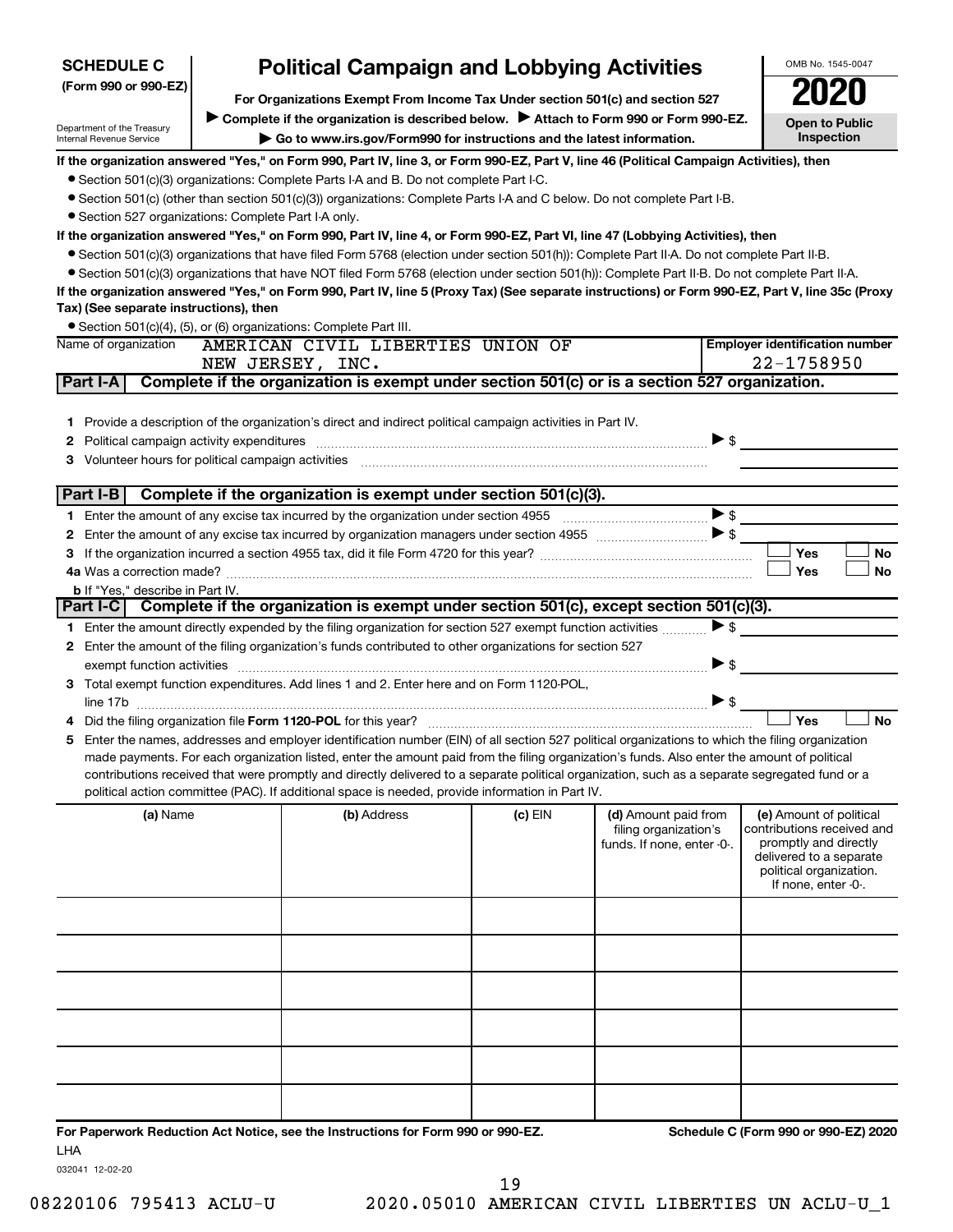| AMERICAN CIVIL LIBERTIES UNION OF |  |  |
|-----------------------------------|--|--|
|-----------------------------------|--|--|

22-1758950 Page 2

| Schedule C (Form 990 or 990-EZ) 2020 NEW JERSEY, INC.                                                                                                                    |                                                                                                                                   |                                                                                  |            |                              | $22 - 1758950$ Page 2                |  |  |  |
|--------------------------------------------------------------------------------------------------------------------------------------------------------------------------|-----------------------------------------------------------------------------------------------------------------------------------|----------------------------------------------------------------------------------|------------|------------------------------|--------------------------------------|--|--|--|
| Complete if the organization is exempt under section 501(c)(3) and filed Form 5768 (election under<br>Part II-A                                                          |                                                                                                                                   |                                                                                  |            |                              |                                      |  |  |  |
| section 501(h)).                                                                                                                                                         |                                                                                                                                   |                                                                                  |            |                              |                                      |  |  |  |
| A Check $\blacktriangleright$                                                                                                                                            | if the filing organization belongs to an affiliated group (and list in Part IV each affiliated group member's name, address, EIN, |                                                                                  |            |                              |                                      |  |  |  |
| expenses, and share of excess lobbying expenditures).                                                                                                                    |                                                                                                                                   |                                                                                  |            |                              |                                      |  |  |  |
| B Check $\blacktriangleright$                                                                                                                                            |                                                                                                                                   | if the filing organization checked box A and "limited control" provisions apply. |            |                              |                                      |  |  |  |
|                                                                                                                                                                          | <b>Limits on Lobbying Expenditures</b>                                                                                            |                                                                                  |            | (a) Filing<br>organization's | (b) Affiliated group<br>totals       |  |  |  |
|                                                                                                                                                                          |                                                                                                                                   | (The term "expenditures" means amounts paid or incurred.)                        |            | totals                       |                                      |  |  |  |
| 1a Total lobbying expenditures to influence public opinion (grassroots lobbying) [11] [12] Total lobbying expenditures to influence public opinion (grassroots lobbying) |                                                                                                                                   |                                                                                  |            |                              |                                      |  |  |  |
|                                                                                                                                                                          |                                                                                                                                   |                                                                                  |            |                              |                                      |  |  |  |
|                                                                                                                                                                          |                                                                                                                                   |                                                                                  |            |                              |                                      |  |  |  |
| d Other exempt purpose expenditures                                                                                                                                      |                                                                                                                                   |                                                                                  |            |                              |                                      |  |  |  |
|                                                                                                                                                                          |                                                                                                                                   |                                                                                  |            |                              |                                      |  |  |  |
| f Lobbying nontaxable amount. Enter the amount from the following table in both columns.                                                                                 |                                                                                                                                   |                                                                                  |            |                              |                                      |  |  |  |
| If the amount on line 1e, column $(a)$ or $(b)$ is:                                                                                                                      |                                                                                                                                   | The lobbying nontaxable amount is:                                               |            |                              |                                      |  |  |  |
| Not over \$500,000                                                                                                                                                       |                                                                                                                                   | 20% of the amount on line 1e.                                                    |            |                              |                                      |  |  |  |
| Over \$500,000 but not over \$1,000,000                                                                                                                                  |                                                                                                                                   | \$100,000 plus 15% of the excess over \$500,000.                                 |            |                              |                                      |  |  |  |
| Over \$1,000,000 but not over \$1,500,000                                                                                                                                |                                                                                                                                   |                                                                                  |            |                              |                                      |  |  |  |
| Over \$1,500,000 but not over \$17,000,000                                                                                                                               | \$175,000 plus 10% of the excess over \$1,000,000<br>\$225,000 plus 5% of the excess over \$1,500,000.                            |                                                                                  |            |                              |                                      |  |  |  |
| Over \$17,000,000                                                                                                                                                        |                                                                                                                                   |                                                                                  |            |                              |                                      |  |  |  |
|                                                                                                                                                                          |                                                                                                                                   |                                                                                  |            |                              |                                      |  |  |  |
|                                                                                                                                                                          |                                                                                                                                   |                                                                                  |            |                              |                                      |  |  |  |
| h Subtract line 1g from line 1a. If zero or less, enter -0-                                                                                                              |                                                                                                                                   |                                                                                  |            |                              |                                      |  |  |  |
| Subtract line 1f from line 1c. If zero or less, enter -0-                                                                                                                |                                                                                                                                   |                                                                                  |            |                              |                                      |  |  |  |
| If there is an amount other than zero on either line 1h or line 1i, did the organization file Form 4720                                                                  |                                                                                                                                   |                                                                                  |            |                              |                                      |  |  |  |
| reporting section 4911 tax for this year?                                                                                                                                |                                                                                                                                   |                                                                                  |            |                              | Yes<br>No                            |  |  |  |
|                                                                                                                                                                          |                                                                                                                                   | 4-Year Averaging Period Under Section 501(h)                                     |            |                              |                                      |  |  |  |
| (Some organizations that made a section 501(h) election do not have to complete all of the five columns below.                                                           |                                                                                                                                   | See the separate instructions for lines 2a through 2f.)                          |            |                              |                                      |  |  |  |
|                                                                                                                                                                          |                                                                                                                                   | Lobbying Expenditures During 4-Year Averaging Period                             |            |                              |                                      |  |  |  |
| Calendar year                                                                                                                                                            |                                                                                                                                   |                                                                                  |            |                              |                                      |  |  |  |
| (or fiscal year beginning in)                                                                                                                                            | (a) 2017                                                                                                                          | (b) 2018                                                                         | $(c)$ 2019 | $(d)$ 2020                   | (e) Total                            |  |  |  |
|                                                                                                                                                                          |                                                                                                                                   |                                                                                  |            |                              |                                      |  |  |  |
|                                                                                                                                                                          |                                                                                                                                   |                                                                                  |            |                              |                                      |  |  |  |
| 2a Lobbying nontaxable amount                                                                                                                                            |                                                                                                                                   |                                                                                  |            |                              |                                      |  |  |  |
| <b>b</b> Lobbying ceiling amount                                                                                                                                         |                                                                                                                                   |                                                                                  |            |                              |                                      |  |  |  |
| (150% of line 2a, column(e))                                                                                                                                             |                                                                                                                                   |                                                                                  |            |                              |                                      |  |  |  |
|                                                                                                                                                                          |                                                                                                                                   |                                                                                  |            |                              |                                      |  |  |  |
| c Total lobbying expenditures                                                                                                                                            |                                                                                                                                   |                                                                                  |            |                              |                                      |  |  |  |
|                                                                                                                                                                          |                                                                                                                                   |                                                                                  |            |                              |                                      |  |  |  |
| d Grassroots nontaxable amount<br>e Grassroots ceiling amount                                                                                                            |                                                                                                                                   |                                                                                  |            |                              |                                      |  |  |  |
| (150% of line 2d, column (e))                                                                                                                                            |                                                                                                                                   |                                                                                  |            |                              |                                      |  |  |  |
|                                                                                                                                                                          |                                                                                                                                   |                                                                                  |            |                              |                                      |  |  |  |
| Grassroots lobbying expenditures<br>f                                                                                                                                    |                                                                                                                                   |                                                                                  |            |                              |                                      |  |  |  |
|                                                                                                                                                                          |                                                                                                                                   |                                                                                  |            |                              | Schedule C (Form 990 or 990-F7) 2020 |  |  |  |

**Schedule C (Form 990 or 990-EZ) 2020**

032042 12-02-20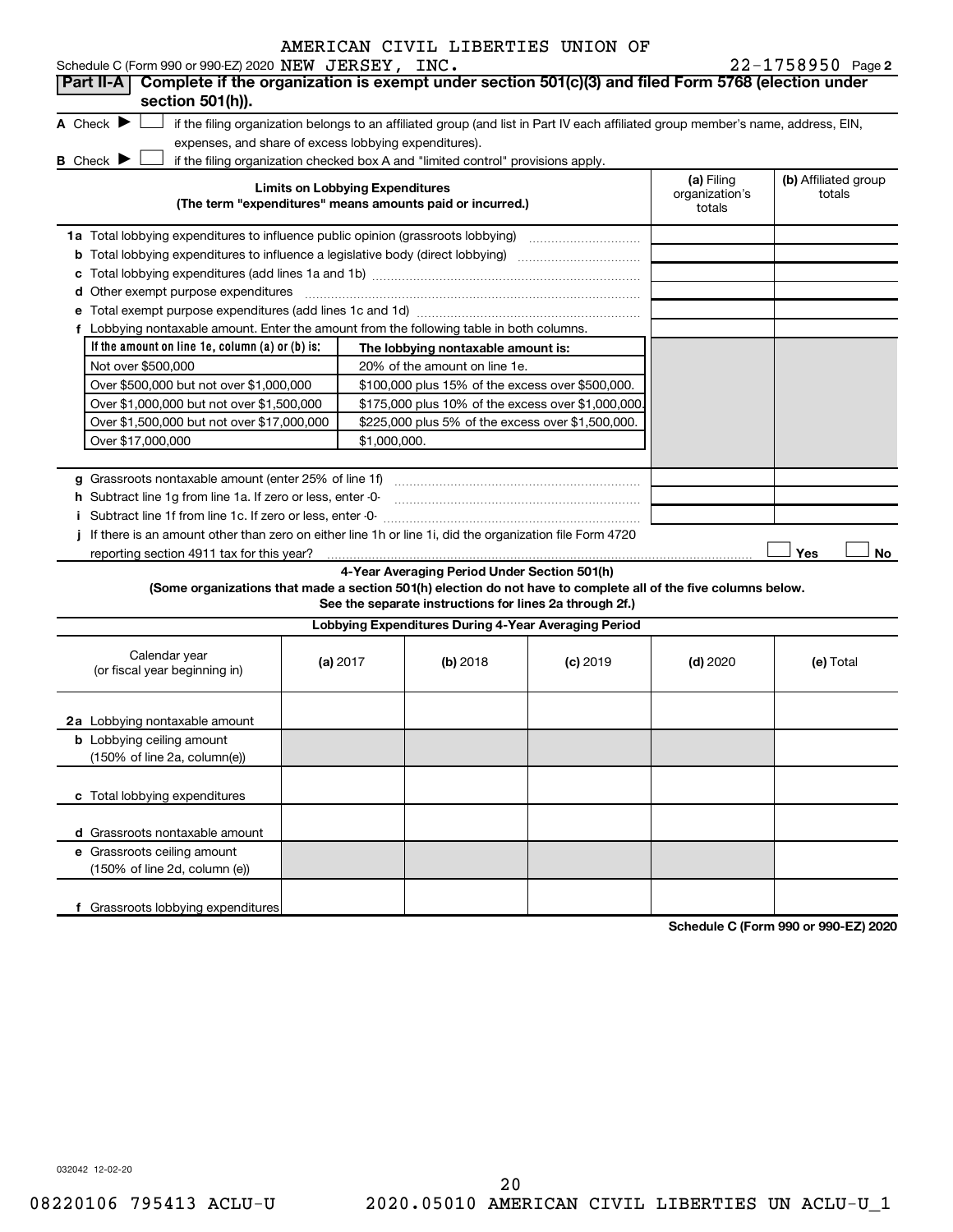#### 22-1758950 Page 3 Schedule C (Form 990 or 990-EZ) 2020  $NEW$   $JERSEY$ ,  $INC$ .  $22-1758950$  Page

## **Part II-B Complete if the organization is exempt under section 501(c)(3) and has NOT filed Form 5768 (election under section 501(h)).**

|                | For each "Yes" response on lines 1a through 1i below, provide in Part IV a detailed description                                                                                                                                      | (a) |              | (b)    |    |
|----------------|--------------------------------------------------------------------------------------------------------------------------------------------------------------------------------------------------------------------------------------|-----|--------------|--------|----|
|                | of the lobbying activity.                                                                                                                                                                                                            | Yes | No           | Amount |    |
| 1              | During the year, did the filing organization attempt to influence foreign, national, state, or<br>local legislation, including any attempt to influence public opinion on a legislative matter<br>or referendum, through the use of: |     |              |        |    |
|                | <b>b</b> Paid staff or management (include compensation in expenses reported on lines 1c through 1i)?                                                                                                                                |     |              |        |    |
|                |                                                                                                                                                                                                                                      |     |              |        |    |
|                | e Publications, or published or broadcast statements?                                                                                                                                                                                |     |              |        |    |
|                |                                                                                                                                                                                                                                      |     |              |        |    |
|                | g Direct contact with legislators, their staffs, government officials, or a legislative body?                                                                                                                                        |     |              |        |    |
|                | h Rallies, demonstrations, seminars, conventions, speeches, lectures, or any similar means?                                                                                                                                          |     |              |        |    |
|                |                                                                                                                                                                                                                                      |     |              |        |    |
|                | 2a Did the activities in line 1 cause the organization to be not described in section 501(c)(3)?                                                                                                                                     |     |              |        |    |
|                |                                                                                                                                                                                                                                      |     |              |        |    |
|                | c If "Yes," enter the amount of any tax incurred by organization managers under section 4912                                                                                                                                         |     |              |        |    |
|                | d If the filing organization incurred a section 4912 tax, did it file Form 4720 for this year?                                                                                                                                       |     |              |        |    |
|                | Part III-A Complete if the organization is exempt under section $501(c)(4)$ , section $501(c)(5)$ , or section<br>$501(c)(6)$ .                                                                                                      |     |              |        |    |
|                |                                                                                                                                                                                                                                      |     |              | Yes    | No |
| 1              |                                                                                                                                                                                                                                      |     | 1            | х      |    |
| 2              |                                                                                                                                                                                                                                      |     | $\mathbf{2}$ |        | х  |
| 3              | Did the organization agree to carry over lobbying and political campaign activity expenditures from the prior year?                                                                                                                  |     | 3            |        | х  |
|                | Part III-B Complete if the organization is exempt under section 501(c)(4), section 501(c)(5), or section                                                                                                                             |     |              |        |    |
|                | 501(c)(6) and if either (a) BOTH Part III-A, lines 1 and 2, are answered "No" OR (b) Part III-A, line 3, is                                                                                                                          |     |              |        |    |
|                | answered "Yes."                                                                                                                                                                                                                      |     |              |        |    |
| 1              | Dues, assessments and similar amounts from members [111] [12] matter and stream and similar amounts from members [11] matter and similar amounts from members [11] matter and stream and stream and stream and stream and stre       |     | 1            |        |    |
| $\mathbf{2}$   | Section 162(e) nondeductible lobbying and political expenditures (do not include amounts of political                                                                                                                                |     |              |        |    |
|                | expenses for which the section 527(f) tax was paid).                                                                                                                                                                                 |     |              |        |    |
|                |                                                                                                                                                                                                                                      |     | 2a           |        |    |
|                | <b>b</b> Carryover from last year manufactured and content to content the content of the content of the content of the content of the content of the content of the content of the content of the content of the content of the con  |     | 2b           |        |    |
|                |                                                                                                                                                                                                                                      |     | 2c           |        |    |
| 3              | Aggregate amount reported in section 6033(e)(1)(A) notices of nondeductible section 162(e) dues <i>manageregate</i> amount                                                                                                           |     | 3            |        |    |
| 4              | If notices were sent and the amount on line 2c exceeds the amount on line 3, what portion of the excess                                                                                                                              |     |              |        |    |
|                | does the organization agree to carryover to the reasonable estimate of nondeductible lobbying and political                                                                                                                          |     |              |        |    |
|                |                                                                                                                                                                                                                                      |     | 4            |        |    |
| 5              |                                                                                                                                                                                                                                      |     | 5            |        |    |
| <b>Part IV</b> | <b>Supplemental Information</b>                                                                                                                                                                                                      |     |              |        |    |
|                | Provide the descriptions required for Part I-A, line 1; Part I-B, line 4; Part I-C, line 5; Part II-A (affiliated group list); Part II-A, lines 1 and 2 (See                                                                         |     |              |        |    |
|                | instructions); and Part II-B, line 1. Also, complete this part for any additional information.                                                                                                                                       |     |              |        |    |

SCHEDULE C LINE 5

## TO LOBBY STATE LEGISLATORS TO PASS PRO-CIVIL LIBERTIES BILLS.

21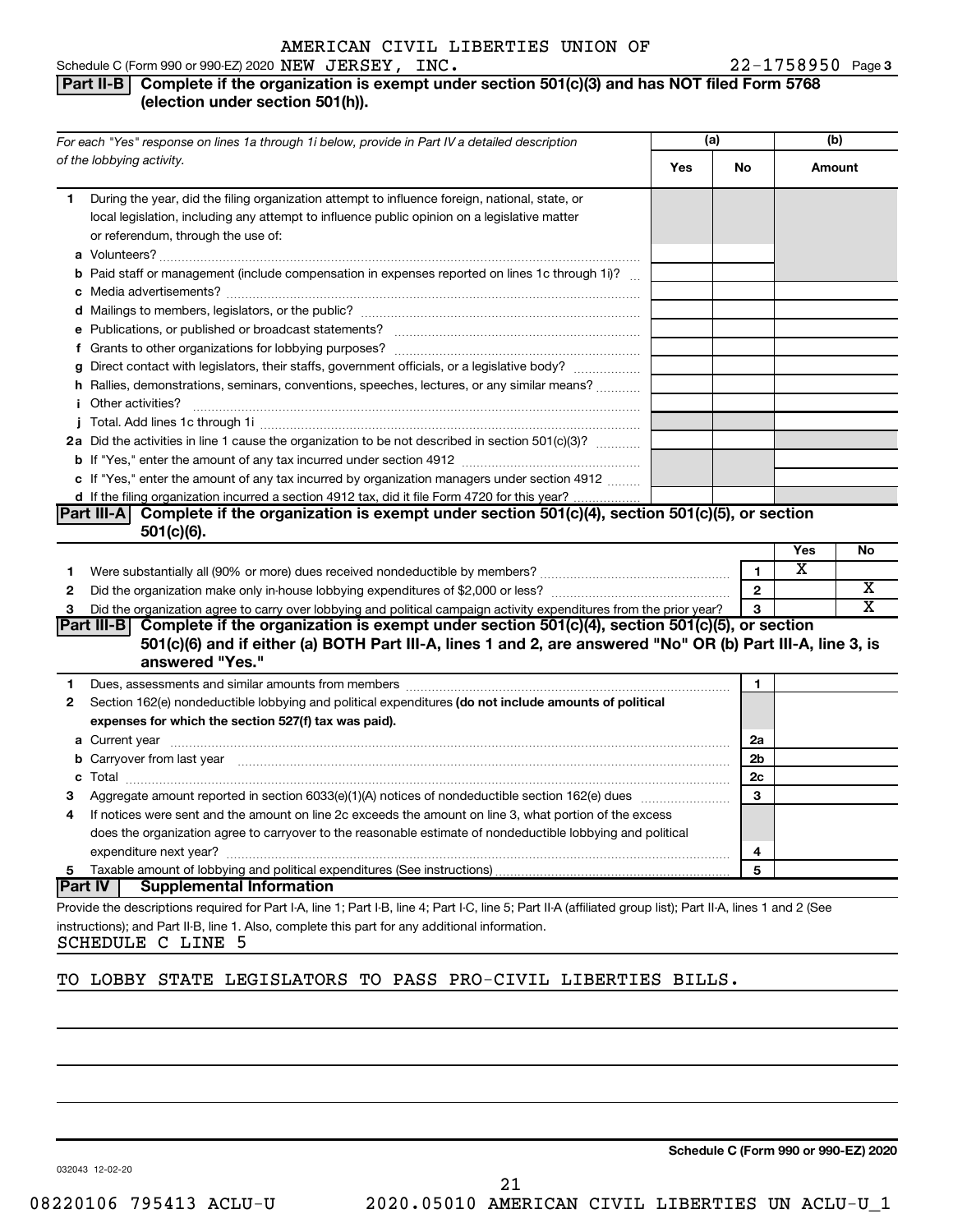|         | <b>SCHEDULE D</b>                                                                                                 |  |                                                                                                                                                                                                                                                                                                                                                                   |  |                                                                                                      |  |                                                    |  |                         | OMB No. 1545-0047                     |                       |
|---------|-------------------------------------------------------------------------------------------------------------------|--|-------------------------------------------------------------------------------------------------------------------------------------------------------------------------------------------------------------------------------------------------------------------------------------------------------------------------------------------------------------------|--|------------------------------------------------------------------------------------------------------|--|----------------------------------------------------|--|-------------------------|---------------------------------------|-----------------------|
|         | (Form 990)                                                                                                        |  |                                                                                                                                                                                                                                                                                                                                                                   |  | <b>Supplemental Financial Statements</b><br>Complete if the organization answered "Yes" on Form 990, |  |                                                    |  |                         |                                       |                       |
|         |                                                                                                                   |  |                                                                                                                                                                                                                                                                                                                                                                   |  | Part IV, line 6, 7, 8, 9, 10, 11a, 11b, 11c, 11d, 11e, 11f, 12a, or 12b.                             |  |                                                    |  |                         |                                       | <b>Open to Public</b> |
|         | Department of the Treasury<br>Internal Revenue Service                                                            |  |                                                                                                                                                                                                                                                                                                                                                                   |  | Attach to Form 990.<br>Go to www.irs.gov/Form990 for instructions and the latest information.        |  |                                                    |  |                         | Inspection                            |                       |
|         | Name of the organization                                                                                          |  | AMERICAN CIVIL LIBERTIES UNION OF                                                                                                                                                                                                                                                                                                                                 |  |                                                                                                      |  |                                                    |  |                         | <b>Employer identification number</b> |                       |
| Part I  |                                                                                                                   |  | NEW JERSEY, INC.<br>Organizations Maintaining Donor Advised Funds or Other Similar Funds or Accounts. Complete if the                                                                                                                                                                                                                                             |  |                                                                                                      |  |                                                    |  |                         | 22-1758950                            |                       |
|         |                                                                                                                   |  | organization answered "Yes" on Form 990, Part IV, line 6.                                                                                                                                                                                                                                                                                                         |  |                                                                                                      |  |                                                    |  |                         |                                       |                       |
|         |                                                                                                                   |  |                                                                                                                                                                                                                                                                                                                                                                   |  | (a) Donor advised funds                                                                              |  |                                                    |  |                         | (b) Funds and other accounts          |                       |
| 1       |                                                                                                                   |  |                                                                                                                                                                                                                                                                                                                                                                   |  |                                                                                                      |  |                                                    |  |                         |                                       |                       |
| 2       |                                                                                                                   |  | Aggregate value of contributions to (during year)                                                                                                                                                                                                                                                                                                                 |  |                                                                                                      |  |                                                    |  |                         |                                       |                       |
| з       |                                                                                                                   |  | Aggregate value of grants from (during year)                                                                                                                                                                                                                                                                                                                      |  |                                                                                                      |  |                                                    |  |                         |                                       |                       |
| 4       |                                                                                                                   |  |                                                                                                                                                                                                                                                                                                                                                                   |  |                                                                                                      |  |                                                    |  |                         |                                       |                       |
| 5       |                                                                                                                   |  | Did the organization inform all donors and donor advisors in writing that the assets held in donor advised funds                                                                                                                                                                                                                                                  |  |                                                                                                      |  |                                                    |  |                         |                                       |                       |
|         |                                                                                                                   |  |                                                                                                                                                                                                                                                                                                                                                                   |  |                                                                                                      |  |                                                    |  |                         | Yes                                   | <b>No</b>             |
| 6       | Did the organization inform all grantees, donors, and donor advisors in writing that grant funds can be used only |  |                                                                                                                                                                                                                                                                                                                                                                   |  |                                                                                                      |  |                                                    |  |                         |                                       |                       |
|         |                                                                                                                   |  | for charitable purposes and not for the benefit of the donor or donor advisor, or for any other purpose conferring                                                                                                                                                                                                                                                |  |                                                                                                      |  |                                                    |  |                         |                                       |                       |
|         | impermissible private benefit?                                                                                    |  |                                                                                                                                                                                                                                                                                                                                                                   |  |                                                                                                      |  |                                                    |  |                         | Yes                                   | No                    |
| Part II |                                                                                                                   |  | <b>Conservation Easements.</b> Complete if the organization answered "Yes" on Form 990, Part IV, line 7.                                                                                                                                                                                                                                                          |  |                                                                                                      |  |                                                    |  |                         |                                       |                       |
| 1.      |                                                                                                                   |  | Purpose(s) of conservation easements held by the organization (check all that apply).                                                                                                                                                                                                                                                                             |  |                                                                                                      |  |                                                    |  |                         |                                       |                       |
|         |                                                                                                                   |  | Preservation of land for public use (for example, recreation or education)                                                                                                                                                                                                                                                                                        |  |                                                                                                      |  | Preservation of a historically important land area |  |                         |                                       |                       |
|         | Protection of natural habitat                                                                                     |  |                                                                                                                                                                                                                                                                                                                                                                   |  |                                                                                                      |  | Preservation of a certified historic structure     |  |                         |                                       |                       |
|         | Preservation of open space                                                                                        |  |                                                                                                                                                                                                                                                                                                                                                                   |  |                                                                                                      |  |                                                    |  |                         |                                       |                       |
| 2       |                                                                                                                   |  | Complete lines 2a through 2d if the organization held a qualified conservation contribution in the form of a conservation easement on the last                                                                                                                                                                                                                    |  |                                                                                                      |  |                                                    |  |                         |                                       |                       |
|         | day of the tax year.                                                                                              |  |                                                                                                                                                                                                                                                                                                                                                                   |  |                                                                                                      |  |                                                    |  |                         | Held at the End of the Tax Year       |                       |
| а       |                                                                                                                   |  |                                                                                                                                                                                                                                                                                                                                                                   |  |                                                                                                      |  |                                                    |  | 2a                      |                                       |                       |
|         |                                                                                                                   |  | Total acreage restricted by conservation easements                                                                                                                                                                                                                                                                                                                |  |                                                                                                      |  |                                                    |  | 2 <sub>b</sub>          |                                       |                       |
|         |                                                                                                                   |  | d Number of conservation easements included in (c) acquired after 7/25/06, and not on a historic structure                                                                                                                                                                                                                                                        |  |                                                                                                      |  |                                                    |  | 2c                      |                                       |                       |
|         |                                                                                                                   |  |                                                                                                                                                                                                                                                                                                                                                                   |  |                                                                                                      |  |                                                    |  | 2d                      |                                       |                       |
| 3       |                                                                                                                   |  | listed in the National Register [111] Marshall Register [11] Marshall Register [11] Marshall Register [11] Marshall Register [11] Marshall Register [11] Marshall Register [11] Marshall Register [11] Marshall Register [11]<br>Number of conservation easements modified, transferred, released, extinguished, or terminated by the organization during the tax |  |                                                                                                      |  |                                                    |  |                         |                                       |                       |
|         | year                                                                                                              |  |                                                                                                                                                                                                                                                                                                                                                                   |  |                                                                                                      |  |                                                    |  |                         |                                       |                       |
| 4       |                                                                                                                   |  | Number of states where property subject to conservation easement is located $\blacktriangleright$                                                                                                                                                                                                                                                                 |  |                                                                                                      |  |                                                    |  |                         |                                       |                       |
| 5       |                                                                                                                   |  | Does the organization have a written policy regarding the periodic monitoring, inspection, handling of                                                                                                                                                                                                                                                            |  |                                                                                                      |  |                                                    |  |                         |                                       |                       |
|         |                                                                                                                   |  | violations, and enforcement of the conservation easements it holds?                                                                                                                                                                                                                                                                                               |  |                                                                                                      |  |                                                    |  |                         | Yes                                   | No                    |
| 6       |                                                                                                                   |  | Staff and volunteer hours devoted to monitoring, inspecting, handling of violations, and enforcing conservation easements during the year                                                                                                                                                                                                                         |  |                                                                                                      |  |                                                    |  |                         |                                       |                       |
|         |                                                                                                                   |  |                                                                                                                                                                                                                                                                                                                                                                   |  |                                                                                                      |  |                                                    |  |                         |                                       |                       |
| 7       |                                                                                                                   |  | Amount of expenses incurred in monitoring, inspecting, handling of violations, and enforcing conservation easements during the year                                                                                                                                                                                                                               |  |                                                                                                      |  |                                                    |  |                         |                                       |                       |
|         | ▶ \$                                                                                                              |  |                                                                                                                                                                                                                                                                                                                                                                   |  |                                                                                                      |  |                                                    |  |                         |                                       |                       |
| 8       |                                                                                                                   |  | Does each conservation easement reported on line 2(d) above satisfy the requirements of section 170(h)(4)(B)(i)                                                                                                                                                                                                                                                   |  |                                                                                                      |  |                                                    |  |                         |                                       |                       |
|         |                                                                                                                   |  |                                                                                                                                                                                                                                                                                                                                                                   |  |                                                                                                      |  |                                                    |  |                         | Yes                                   | <b>No</b>             |
| 9       |                                                                                                                   |  | In Part XIII, describe how the organization reports conservation easements in its revenue and expense statement and                                                                                                                                                                                                                                               |  |                                                                                                      |  |                                                    |  |                         |                                       |                       |
|         |                                                                                                                   |  | balance sheet, and include, if applicable, the text of the footnote to the organization's financial statements that describes the                                                                                                                                                                                                                                 |  |                                                                                                      |  |                                                    |  |                         |                                       |                       |
|         |                                                                                                                   |  | organization's accounting for conservation easements.                                                                                                                                                                                                                                                                                                             |  |                                                                                                      |  |                                                    |  |                         |                                       |                       |
|         | Part III                                                                                                          |  | Organizations Maintaining Collections of Art, Historical Treasures, or Other Similar Assets.                                                                                                                                                                                                                                                                      |  |                                                                                                      |  |                                                    |  |                         |                                       |                       |
|         |                                                                                                                   |  | Complete if the organization answered "Yes" on Form 990, Part IV, line 8.                                                                                                                                                                                                                                                                                         |  |                                                                                                      |  |                                                    |  |                         |                                       |                       |
|         |                                                                                                                   |  | 1a If the organization elected, as permitted under FASB ASC 958, not to report in its revenue statement and balance sheet works                                                                                                                                                                                                                                   |  |                                                                                                      |  |                                                    |  |                         |                                       |                       |
|         |                                                                                                                   |  | of art, historical treasures, or other similar assets held for public exhibition, education, or research in furtherance of public                                                                                                                                                                                                                                 |  |                                                                                                      |  |                                                    |  |                         |                                       |                       |
|         |                                                                                                                   |  | service, provide in Part XIII the text of the footnote to its financial statements that describes these items.                                                                                                                                                                                                                                                    |  |                                                                                                      |  |                                                    |  |                         |                                       |                       |
|         |                                                                                                                   |  | <b>b</b> If the organization elected, as permitted under FASB ASC 958, to report in its revenue statement and balance sheet works of                                                                                                                                                                                                                              |  |                                                                                                      |  |                                                    |  |                         |                                       |                       |
|         |                                                                                                                   |  | art, historical treasures, or other similar assets held for public exhibition, education, or research in furtherance of public service,                                                                                                                                                                                                                           |  |                                                                                                      |  |                                                    |  |                         |                                       |                       |
|         |                                                                                                                   |  | provide the following amounts relating to these items:                                                                                                                                                                                                                                                                                                            |  |                                                                                                      |  |                                                    |  |                         |                                       |                       |
|         |                                                                                                                   |  |                                                                                                                                                                                                                                                                                                                                                                   |  |                                                                                                      |  |                                                    |  | $\blacktriangleright$ s |                                       |                       |
| 2       | (ii) Assets included in Form 990, Part X                                                                          |  | If the organization received or held works of art, historical treasures, or other similar assets for financial gain, provide                                                                                                                                                                                                                                      |  |                                                                                                      |  |                                                    |  |                         |                                       |                       |
|         |                                                                                                                   |  | the following amounts required to be reported under FASB ASC 958 relating to these items:                                                                                                                                                                                                                                                                         |  |                                                                                                      |  |                                                    |  |                         |                                       |                       |
|         |                                                                                                                   |  |                                                                                                                                                                                                                                                                                                                                                                   |  |                                                                                                      |  |                                                    |  | S                       |                                       |                       |
|         |                                                                                                                   |  | b Assets included in Form 990, Part X [[CONDIDENTAL DISTURN 10001] Assets included in Form 990, Part X [[CONDIDENTAL DISTURN 1]]                                                                                                                                                                                                                                  |  |                                                                                                      |  |                                                    |  | - \$                    |                                       |                       |
|         |                                                                                                                   |  | LHA For Paperwork Reduction Act Notice, see the Instructions for Form 990.                                                                                                                                                                                                                                                                                        |  |                                                                                                      |  |                                                    |  |                         | Schedule D (Form 990) 2020            |                       |
|         | 032051 12-01-20                                                                                                   |  |                                                                                                                                                                                                                                                                                                                                                                   |  |                                                                                                      |  |                                                    |  |                         |                                       |                       |
|         |                                                                                                                   |  |                                                                                                                                                                                                                                                                                                                                                                   |  | 22                                                                                                   |  |                                                    |  |                         |                                       |                       |

08220106 795413 ACLU-U 2020.05010 AMERICAN CIVIL LIBERTIES UN ACLU-U\_1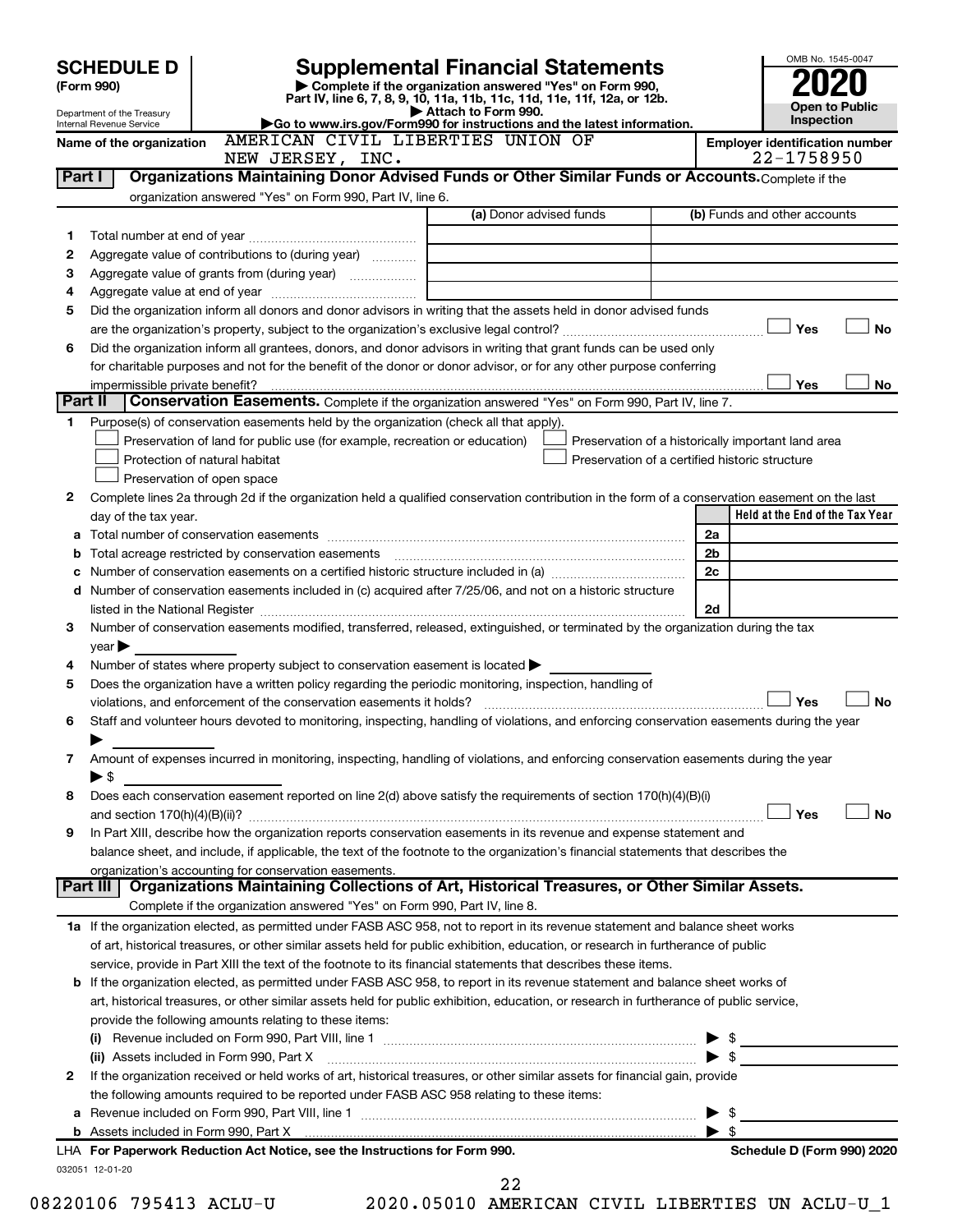|                                                                                    |                                                                                                                                                                                                                                | AMERICAN CIVIL LIBERTIES UNION OF       |   |                |                                                                                                                                                                                                                               |  |                                                                             |                   |           |  |  |
|------------------------------------------------------------------------------------|--------------------------------------------------------------------------------------------------------------------------------------------------------------------------------------------------------------------------------|-----------------------------------------|---|----------------|-------------------------------------------------------------------------------------------------------------------------------------------------------------------------------------------------------------------------------|--|-----------------------------------------------------------------------------|-------------------|-----------|--|--|
|                                                                                    | Schedule D (Form 990) 2020                                                                                                                                                                                                     | NEW JERSEY, INC.                        |   |                |                                                                                                                                                                                                                               |  |                                                                             | 22-1758950 Page 2 |           |  |  |
|                                                                                    | Part III   Organizations Maintaining Collections of Art, Historical Treasures, or Other Similar Assets (continued)                                                                                                             |                                         |   |                |                                                                                                                                                                                                                               |  |                                                                             |                   |           |  |  |
| 3                                                                                  | Using the organization's acquisition, accession, and other records, check any of the following that make significant use of its                                                                                                |                                         |   |                |                                                                                                                                                                                                                               |  |                                                                             |                   |           |  |  |
|                                                                                    | collection items (check all that apply):                                                                                                                                                                                       |                                         |   |                |                                                                                                                                                                                                                               |  |                                                                             |                   |           |  |  |
| a                                                                                  | Public exhibition                                                                                                                                                                                                              |                                         | d |                | Loan or exchange program                                                                                                                                                                                                      |  |                                                                             |                   |           |  |  |
| b                                                                                  | Scholarly research                                                                                                                                                                                                             |                                         | е |                | Other and the contract of the contract of the contract of the contract of the contract of the contract of the contract of the contract of the contract of the contract of the contract of the contract of the contract of the |  |                                                                             |                   |           |  |  |
| c                                                                                  | Preservation for future generations                                                                                                                                                                                            |                                         |   |                |                                                                                                                                                                                                                               |  |                                                                             |                   |           |  |  |
| 4                                                                                  | Provide a description of the organization's collections and explain how they further the organization's exempt purpose in Part XIII.                                                                                           |                                         |   |                |                                                                                                                                                                                                                               |  |                                                                             |                   |           |  |  |
| 5                                                                                  | During the year, did the organization solicit or receive donations of art, historical treasures, or other similar assets                                                                                                       |                                         |   |                |                                                                                                                                                                                                                               |  |                                                                             |                   |           |  |  |
|                                                                                    |                                                                                                                                                                                                                                |                                         |   |                |                                                                                                                                                                                                                               |  |                                                                             | Yes               | No        |  |  |
|                                                                                    | Part IV<br><b>Escrow and Custodial Arrangements.</b> Complete if the organization answered "Yes" on Form 990, Part IV, line 9, or<br>reported an amount on Form 990, Part X, line 21.                                          |                                         |   |                |                                                                                                                                                                                                                               |  |                                                                             |                   |           |  |  |
|                                                                                    |                                                                                                                                                                                                                                |                                         |   |                |                                                                                                                                                                                                                               |  |                                                                             |                   |           |  |  |
|                                                                                    | 1a Is the organization an agent, trustee, custodian or other intermediary for contributions or other assets not included                                                                                                       |                                         |   |                |                                                                                                                                                                                                                               |  |                                                                             | Yes               | No        |  |  |
|                                                                                    |                                                                                                                                                                                                                                |                                         |   |                |                                                                                                                                                                                                                               |  |                                                                             |                   |           |  |  |
| b If "Yes," explain the arrangement in Part XIII and complete the following table: |                                                                                                                                                                                                                                |                                         |   |                |                                                                                                                                                                                                                               |  |                                                                             |                   |           |  |  |
|                                                                                    |                                                                                                                                                                                                                                |                                         |   |                |                                                                                                                                                                                                                               |  | 1c                                                                          | Amount            |           |  |  |
|                                                                                    |                                                                                                                                                                                                                                |                                         |   |                |                                                                                                                                                                                                                               |  | 1d                                                                          |                   |           |  |  |
|                                                                                    | e Distributions during the year manufactured and contained and contained and the year manufactured and contained and the year manufactured and contained and contained and contained and contained and contained and contained |                                         |   |                |                                                                                                                                                                                                                               |  | 1e                                                                          |                   |           |  |  |
|                                                                                    |                                                                                                                                                                                                                                |                                         |   |                |                                                                                                                                                                                                                               |  | 1f                                                                          |                   |           |  |  |
|                                                                                    | 2a Did the organization include an amount on Form 990, Part X, line 21, for escrow or custodial account liability?                                                                                                             |                                         |   |                |                                                                                                                                                                                                                               |  |                                                                             | Yes               | No        |  |  |
|                                                                                    | <b>b</b> If "Yes," explain the arrangement in Part XIII. Check here if the explanation has been provided on Part XIII                                                                                                          |                                         |   |                |                                                                                                                                                                                                                               |  | . <u>.</u>                                                                  |                   |           |  |  |
| Part V                                                                             | Endowment Funds. Complete if the organization answered "Yes" on Form 990, Part IV, line 10.                                                                                                                                    |                                         |   |                |                                                                                                                                                                                                                               |  |                                                                             |                   |           |  |  |
|                                                                                    |                                                                                                                                                                                                                                | (a) Current year                        |   | (b) Prior year |                                                                                                                                                                                                                               |  | (c) Two years back $\vert$ (d) Three years back $\vert$ (e) Four years back |                   |           |  |  |
|                                                                                    |                                                                                                                                                                                                                                |                                         |   |                |                                                                                                                                                                                                                               |  |                                                                             |                   |           |  |  |
|                                                                                    |                                                                                                                                                                                                                                |                                         |   |                |                                                                                                                                                                                                                               |  |                                                                             |                   |           |  |  |
|                                                                                    | Net investment earnings, gains, and losses                                                                                                                                                                                     |                                         |   |                |                                                                                                                                                                                                                               |  |                                                                             |                   |           |  |  |
|                                                                                    |                                                                                                                                                                                                                                |                                         |   |                |                                                                                                                                                                                                                               |  |                                                                             |                   |           |  |  |
|                                                                                    | e Other expenditures for facilities                                                                                                                                                                                            |                                         |   |                |                                                                                                                                                                                                                               |  |                                                                             |                   |           |  |  |
|                                                                                    |                                                                                                                                                                                                                                |                                         |   |                |                                                                                                                                                                                                                               |  |                                                                             |                   |           |  |  |
|                                                                                    |                                                                                                                                                                                                                                |                                         |   |                |                                                                                                                                                                                                                               |  |                                                                             |                   |           |  |  |
|                                                                                    |                                                                                                                                                                                                                                |                                         |   |                |                                                                                                                                                                                                                               |  |                                                                             |                   |           |  |  |
| 2                                                                                  | Provide the estimated percentage of the current year end balance (line 1g, column (a)) held as:                                                                                                                                |                                         |   |                |                                                                                                                                                                                                                               |  |                                                                             |                   |           |  |  |
|                                                                                    | a Board designated or quasi-endowment >                                                                                                                                                                                        |                                         | % |                |                                                                                                                                                                                                                               |  |                                                                             |                   |           |  |  |
|                                                                                    | Permanent endowment $\blacktriangleright$                                                                                                                                                                                      | %                                       |   |                |                                                                                                                                                                                                                               |  |                                                                             |                   |           |  |  |
|                                                                                    | $\mathbf c$ Term endowment $\blacktriangleright$                                                                                                                                                                               | %                                       |   |                |                                                                                                                                                                                                                               |  |                                                                             |                   |           |  |  |
|                                                                                    | The percentages on lines 2a, 2b, and 2c should equal 100%.                                                                                                                                                                     |                                         |   |                |                                                                                                                                                                                                                               |  |                                                                             |                   |           |  |  |
|                                                                                    | 3a Are there endowment funds not in the possession of the organization that are held and administered for the organization                                                                                                     |                                         |   |                |                                                                                                                                                                                                                               |  |                                                                             |                   |           |  |  |
|                                                                                    | by:                                                                                                                                                                                                                            |                                         |   |                |                                                                                                                                                                                                                               |  |                                                                             |                   | Yes<br>No |  |  |
|                                                                                    | (i)                                                                                                                                                                                                                            |                                         |   |                |                                                                                                                                                                                                                               |  |                                                                             | 3a(i)             |           |  |  |
|                                                                                    |                                                                                                                                                                                                                                |                                         |   |                |                                                                                                                                                                                                                               |  |                                                                             | 3a(ii)<br>3b      |           |  |  |
| 4                                                                                  | Describe in Part XIII the intended uses of the organization's endowment funds.                                                                                                                                                 |                                         |   |                |                                                                                                                                                                                                                               |  |                                                                             |                   |           |  |  |
|                                                                                    | Land, Buildings, and Equipment.<br><b>Part VI</b>                                                                                                                                                                              |                                         |   |                |                                                                                                                                                                                                                               |  |                                                                             |                   |           |  |  |
|                                                                                    | Complete if the organization answered "Yes" on Form 990, Part IV, line 11a. See Form 990, Part X, line 10.                                                                                                                     |                                         |   |                |                                                                                                                                                                                                                               |  |                                                                             |                   |           |  |  |
|                                                                                    | Description of property                                                                                                                                                                                                        | (a) Cost or other<br>basis (investment) |   |                | (b) Cost or other<br>basis (other)                                                                                                                                                                                            |  | (c) Accumulated<br>depreciation                                             | (d) Book value    |           |  |  |
|                                                                                    |                                                                                                                                                                                                                                |                                         |   |                |                                                                                                                                                                                                                               |  |                                                                             |                   |           |  |  |
|                                                                                    |                                                                                                                                                                                                                                |                                         |   |                |                                                                                                                                                                                                                               |  |                                                                             |                   |           |  |  |
|                                                                                    |                                                                                                                                                                                                                                |                                         |   |                |                                                                                                                                                                                                                               |  |                                                                             |                   |           |  |  |
|                                                                                    |                                                                                                                                                                                                                                |                                         |   |                | 91,671.                                                                                                                                                                                                                       |  | 36,838.                                                                     |                   | 54,833.   |  |  |
|                                                                                    |                                                                                                                                                                                                                                |                                         |   |                |                                                                                                                                                                                                                               |  |                                                                             |                   |           |  |  |
|                                                                                    | Total. Add lines 1a through 1e. (Column (d) must equal Form 990, Part X, column (B), line 10c.)                                                                                                                                |                                         |   |                |                                                                                                                                                                                                                               |  |                                                                             |                   | 54,833.   |  |  |
|                                                                                    |                                                                                                                                                                                                                                |                                         |   |                |                                                                                                                                                                                                                               |  |                                                                             |                   |           |  |  |

**Schedule D (Form 990) 2020**

032052 12-01-20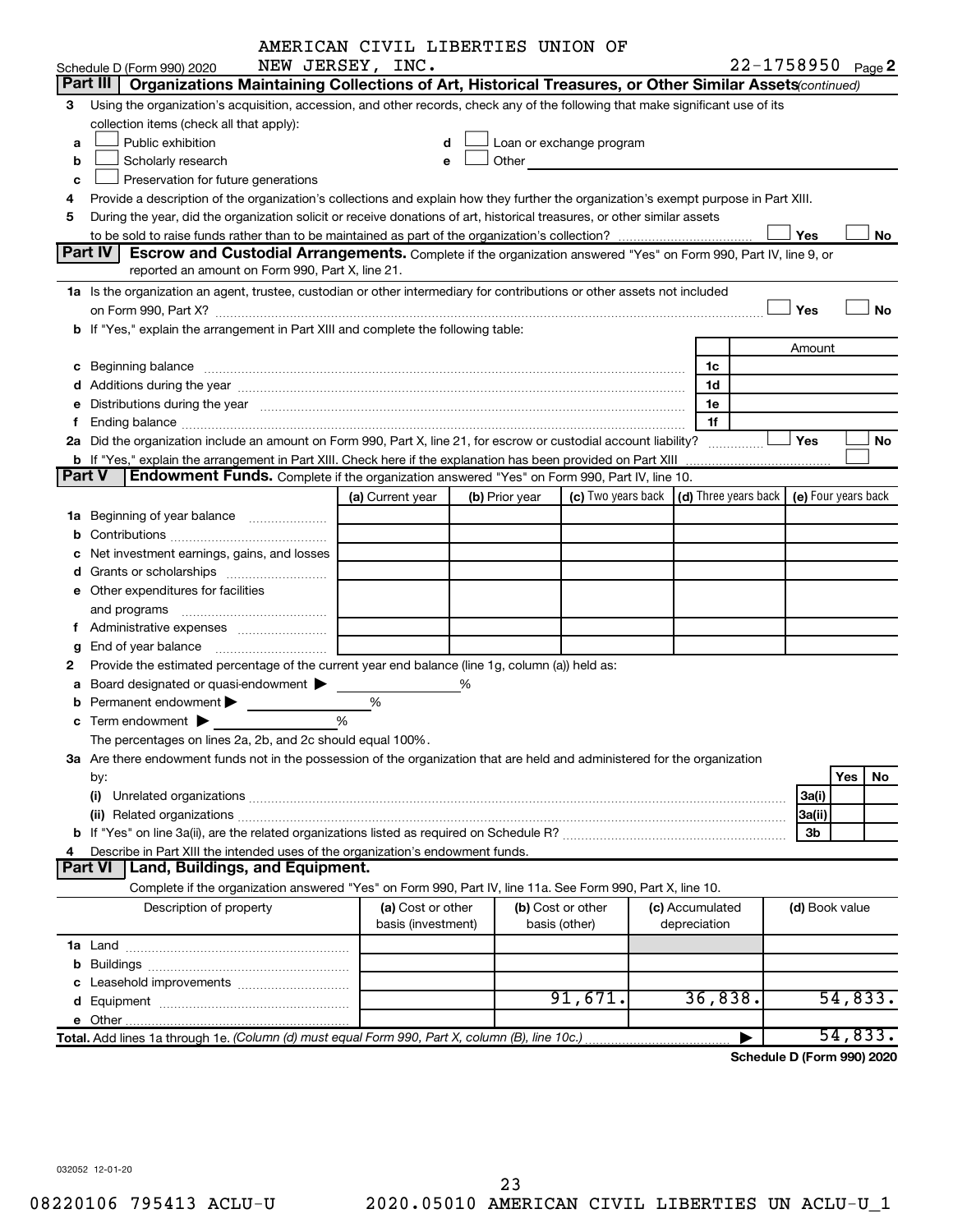|  | AMERICAN CIVIL LIBERTIES UNION OF |  |
|--|-----------------------------------|--|
|  |                                   |  |

| NEW JERSEY, INC.<br>Schedule D (Form 990) 2020                                                                                                       |                 | $22 - 1758950$ Page 3                                     |
|------------------------------------------------------------------------------------------------------------------------------------------------------|-----------------|-----------------------------------------------------------|
| Part VII Investments - Other Securities.                                                                                                             |                 |                                                           |
| Complete if the organization answered "Yes" on Form 990, Part IV, line 11b. See Form 990, Part X, line 12.                                           |                 |                                                           |
| (a) Description of security or category (including name of security)                                                                                 | (b) Book value  | (c) Method of valuation: Cost or end-of-year market value |
| (1) Financial derivatives                                                                                                                            |                 |                                                           |
| (2) Closely held equity interests                                                                                                                    |                 |                                                           |
| (3) Other                                                                                                                                            |                 |                                                           |
| <b>MUTUAL FUNDS</b><br>(A)                                                                                                                           | 4,705,086.      | END-OF-YEAR MARKET VALUE                                  |
| (B)                                                                                                                                                  |                 |                                                           |
| (C)                                                                                                                                                  |                 |                                                           |
| (D)                                                                                                                                                  |                 |                                                           |
| (E)                                                                                                                                                  |                 |                                                           |
| (F)                                                                                                                                                  |                 |                                                           |
| (G)                                                                                                                                                  |                 |                                                           |
| (H)                                                                                                                                                  |                 |                                                           |
| Total. (Col. (b) must equal Form 990, Part X, col. (B) line 12.)                                                                                     | 4,705,086.      |                                                           |
| Part VIII Investments - Program Related.                                                                                                             |                 |                                                           |
| Complete if the organization answered "Yes" on Form 990, Part IV, line 11c. See Form 990, Part X, line 13.                                           |                 |                                                           |
| (a) Description of investment                                                                                                                        | (b) Book value  | (c) Method of valuation: Cost or end-of-year market value |
| (1)                                                                                                                                                  |                 |                                                           |
| (2)                                                                                                                                                  |                 |                                                           |
| (3)                                                                                                                                                  |                 |                                                           |
| (4)                                                                                                                                                  |                 |                                                           |
| (5)                                                                                                                                                  |                 |                                                           |
| (6)                                                                                                                                                  |                 |                                                           |
| (7)                                                                                                                                                  |                 |                                                           |
| (8)                                                                                                                                                  |                 |                                                           |
| (9)                                                                                                                                                  |                 |                                                           |
| Total. (Col. (b) must equal Form 990, Part X, col. (B) line $13.$ )                                                                                  |                 |                                                           |
| Part IX<br><b>Other Assets.</b>                                                                                                                      |                 |                                                           |
| Complete if the organization answered "Yes" on Form 990, Part IV, line 11d. See Form 990, Part X, line 15.                                           |                 |                                                           |
|                                                                                                                                                      | (a) Description | (b) Book value                                            |
| (1)                                                                                                                                                  |                 |                                                           |
| (2)                                                                                                                                                  |                 |                                                           |
| (3)                                                                                                                                                  |                 |                                                           |
| (4)                                                                                                                                                  |                 |                                                           |
| (5)                                                                                                                                                  |                 |                                                           |
| (6)                                                                                                                                                  |                 |                                                           |
| (7)                                                                                                                                                  |                 |                                                           |
| (8)                                                                                                                                                  |                 |                                                           |
| (9)                                                                                                                                                  |                 |                                                           |
| Total. (Column (b) must equal Form 990, Part X, col. (B) line 15.)                                                                                   |                 |                                                           |
| <b>Other Liabilities.</b><br>Part X                                                                                                                  |                 |                                                           |
| Complete if the organization answered "Yes" on Form 990, Part IV, line 11e or 11f. See Form 990, Part X, line 25.                                    |                 |                                                           |
| (a) Description of liability<br>1.                                                                                                                   |                 | (b) Book value                                            |
| Federal income taxes<br>(1)                                                                                                                          |                 |                                                           |
| <b>INTER-COMPANY PAYABLE</b><br>(2)                                                                                                                  |                 | 151,074.                                                  |
| (3)                                                                                                                                                  |                 |                                                           |
| (4)                                                                                                                                                  |                 |                                                           |
| (5)                                                                                                                                                  |                 |                                                           |
| (6)                                                                                                                                                  |                 |                                                           |
| (7)                                                                                                                                                  |                 |                                                           |
| (8)                                                                                                                                                  |                 |                                                           |
| (9)                                                                                                                                                  |                 |                                                           |
| Total. (Column (b) must equal Form 990, Part X, col. (B) line 25.)                                                                                   |                 | 151,074.                                                  |
| 2. Liability for uncertain tax positions. In Part XIII, provide the text of the footnote to the organization's financial statements that reports the |                 |                                                           |
|                                                                                                                                                      |                 |                                                           |

organization's liability for uncertain tax positions under FASB ASC 740. Check here if the text of the footnote has been provided in Part XIII...

**Schedule D (Form 990) 2020**

032053 12-01-20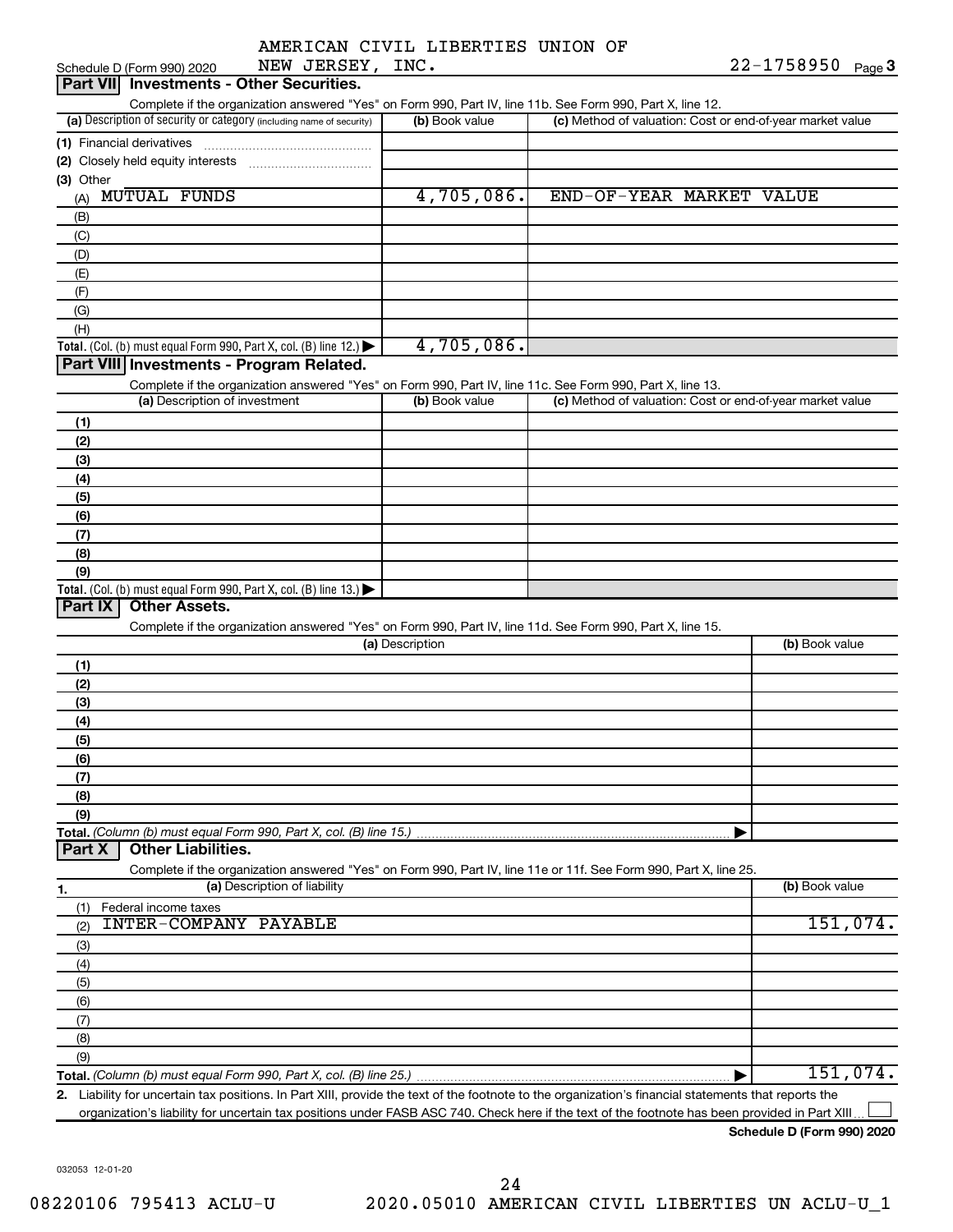|    | AMERICAN CIVIL LIBERTIES UNION OF                                                                                                                                                                                                   |                |            |                |                   |    |
|----|-------------------------------------------------------------------------------------------------------------------------------------------------------------------------------------------------------------------------------------|----------------|------------|----------------|-------------------|----|
|    | NEW JERSEY, INC.<br>Schedule D (Form 990) 2020                                                                                                                                                                                      |                |            |                | 22-1758950 Page 4 |    |
|    | Reconciliation of Revenue per Audited Financial Statements With Revenue per Return.<br><b>Part XI</b>                                                                                                                               |                |            |                |                   |    |
|    | Complete if the organization answered "Yes" on Form 990, Part IV, line 12a.                                                                                                                                                         |                |            |                |                   |    |
| 1  | Total revenue, gains, and other support per audited financial statements [111][11] Total revenue, gains, and other support per audited financial statements                                                                         |                |            | $\overline{1}$ | 3, 293, 222.      |    |
| 2  | Amounts included on line 1 but not on Form 990, Part VIII, line 12:                                                                                                                                                                 |                |            |                |                   |    |
| a  |                                                                                                                                                                                                                                     |                |            |                |                   |    |
|    |                                                                                                                                                                                                                                     | 2 <sub>b</sub> |            |                |                   |    |
| с  |                                                                                                                                                                                                                                     | 2 <sub>c</sub> |            |                |                   |    |
| d  |                                                                                                                                                                                                                                     | 2d             |            |                |                   |    |
| е  | Add lines 2a through 2d                                                                                                                                                                                                             |                |            | 2е             | 1,220,341.        |    |
| 3  | Subtract line 2e from line 1                                                                                                                                                                                                        |                |            | $\mathbf{a}$   | 2,072,881.        |    |
| 4  | Amounts included on Form 990, Part VIII, line 12, but not on line 1:                                                                                                                                                                |                |            |                |                   |    |
| a  |                                                                                                                                                                                                                                     | 4a             |            |                |                   |    |
| b  |                                                                                                                                                                                                                                     | 4 <sub>h</sub> |            |                |                   |    |
|    | Add lines 4a and 4b                                                                                                                                                                                                                 |                |            | 4c             |                   | 0. |
| 5. |                                                                                                                                                                                                                                     | 5              | 2,072,881. |                |                   |    |
|    | Part XII   Reconciliation of Expenses per Audited Financial Statements With Expenses per Return.                                                                                                                                    |                |            |                |                   |    |
|    | Complete if the organization answered "Yes" on Form 990, Part IV, line 12a.                                                                                                                                                         |                |            |                |                   |    |
| 1  |                                                                                                                                                                                                                                     |                |            | $\mathbf{1}$   | 2,385,978.        |    |
| 2  | Amounts included on line 1 but not on Form 990, Part IX, line 25:                                                                                                                                                                   |                |            |                |                   |    |
| a  |                                                                                                                                                                                                                                     | 2a             |            |                |                   |    |
| b  |                                                                                                                                                                                                                                     | 2 <sub>b</sub> |            |                |                   |    |
|    | Other losses                                                                                                                                                                                                                        | 2 <sub>c</sub> |            |                |                   |    |
|    |                                                                                                                                                                                                                                     | 2d             |            |                |                   |    |
| e  | Add lines 2a through 2d <b>contained a contained a contained a</b> contained a contact the state of the contained and contained a contact the contact of the contact of the contact of the contact of the contact of the contact of |                |            | 2е             |                   |    |
| 3  |                                                                                                                                                                                                                                     |                |            | 3              | 2,385,978.        |    |
| 4  | Amounts included on Form 990, Part IX, line 25, but not on line 1:                                                                                                                                                                  |                |            |                |                   |    |
| a  |                                                                                                                                                                                                                                     | 4a l           |            |                |                   |    |
| b  |                                                                                                                                                                                                                                     | 4h             |            |                |                   |    |
|    | Add lines 4a and 4b                                                                                                                                                                                                                 |                |            | 4c             |                   | О. |
|    |                                                                                                                                                                                                                                     |                |            | 5              | 2,385,978.        |    |
|    | Part XIII Supplemental Information.                                                                                                                                                                                                 |                |            |                |                   |    |

Provide the descriptions required for Part II, lines 3, 5, and 9; Part III, lines 1a and 4; Part IV, lines 1b and 2b; Part V, line 4; Part X, line 2; Part XI, lines 2d and 4b; and Part XII, lines 2d and 4b. Also complete this part to provide any additional information.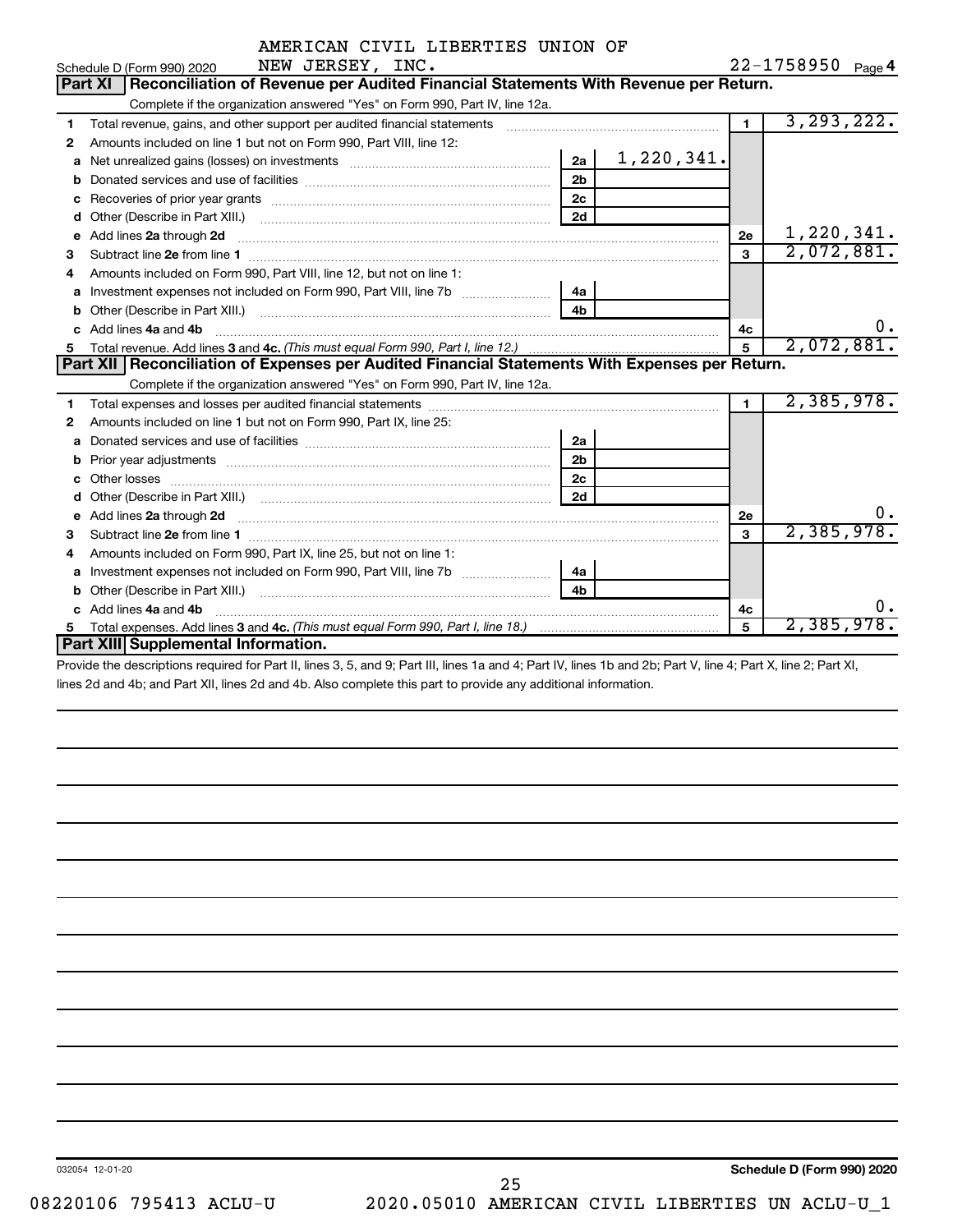| <b>SCHEDULE I</b>                                                                                                                                                                                                                                                                                                        |            | <b>Grants and Other Assistance to Organizations,</b>                                                                                  |                                                       |                                         |                                                                |                                          | OMB No. 1545-0047                                                               |
|--------------------------------------------------------------------------------------------------------------------------------------------------------------------------------------------------------------------------------------------------------------------------------------------------------------------------|------------|---------------------------------------------------------------------------------------------------------------------------------------|-------------------------------------------------------|-----------------------------------------|----------------------------------------------------------------|------------------------------------------|---------------------------------------------------------------------------------|
| (Form 990)                                                                                                                                                                                                                                                                                                               |            | Governments, and Individuals in the United States<br>Complete if the organization answered "Yes" on Form 990, Part IV, line 21 or 22. |                                                       |                                         |                                                                |                                          | 2020                                                                            |
| Department of the Treasury<br>Internal Revenue Service                                                                                                                                                                                                                                                                   |            |                                                                                                                                       | Attach to Form 990.                                   |                                         |                                                                |                                          | <b>Open to Public</b><br>Inspection                                             |
| Name of the organization                                                                                                                                                                                                                                                                                                 |            | AMERICAN CIVIL LIBERTIES UNION OF                                                                                                     | Go to www.irs.gov/Form990 for the latest information. |                                         |                                                                |                                          | <b>Employer identification number</b>                                           |
| NEW JERSEY, INC.                                                                                                                                                                                                                                                                                                         |            |                                                                                                                                       |                                                       |                                         |                                                                |                                          | 22-1758950                                                                      |
| Part I<br><b>General Information on Grants and Assistance</b>                                                                                                                                                                                                                                                            |            |                                                                                                                                       |                                                       |                                         |                                                                |                                          |                                                                                 |
| Does the organization maintain records to substantiate the amount of the grants or assistance, the grantees' eligibility for the grants or assistance, and the selection<br>$\mathbf 1$<br>Describe in Part IV the organization's procedures for monitoring the use of grant funds in the United States.<br>$\mathbf{2}$ |            |                                                                                                                                       |                                                       |                                         |                                                                |                                          | $\boxed{\text{X}}$ No<br>Yes                                                    |
| Part II<br>Grants and Other Assistance to Domestic Organizations and Domestic Governments. Complete if the organization answered "Yes" on Form 990, Part IV, line 21, for any                                                                                                                                            |            |                                                                                                                                       |                                                       |                                         |                                                                |                                          |                                                                                 |
| recipient that received more than \$5,000. Part II can be duplicated if additional space is needed.                                                                                                                                                                                                                      |            |                                                                                                                                       |                                                       |                                         |                                                                |                                          |                                                                                 |
| 1 (a) Name and address of organization<br>or government                                                                                                                                                                                                                                                                  | $(b)$ EIN  | (c) IRC section<br>(if applicable)                                                                                                    | (d) Amount of<br>cash grant                           | (e) Amount of<br>non-cash<br>assistance | (f) Method of<br>valuation (book,<br>FMV, appraisal,<br>other) | (g) Description of<br>noncash assistance | (h) Purpose of grant<br>or assistance                                           |
| IRONBOUND COMMUNITY CORPORATION<br>315-317 ELM STREET<br>NEWARK, NJ 07105                                                                                                                                                                                                                                                | 22-1916086 | 501C3                                                                                                                                 | 22,437.                                               | $\mathbf{0}$                            |                                                                |                                          | TO SUPPORT THE NEWARK<br>COMMUNITIES FOR<br>ACCOUNTABLE POLICING<br>INITIATIVE. |
|                                                                                                                                                                                                                                                                                                                          |            |                                                                                                                                       |                                                       |                                         |                                                                |                                          |                                                                                 |
|                                                                                                                                                                                                                                                                                                                          |            |                                                                                                                                       |                                                       |                                         |                                                                |                                          |                                                                                 |
|                                                                                                                                                                                                                                                                                                                          |            |                                                                                                                                       |                                                       |                                         |                                                                |                                          |                                                                                 |
|                                                                                                                                                                                                                                                                                                                          |            |                                                                                                                                       |                                                       |                                         |                                                                |                                          |                                                                                 |
|                                                                                                                                                                                                                                                                                                                          |            |                                                                                                                                       |                                                       |                                         |                                                                |                                          |                                                                                 |
| $\mathbf{2}$                                                                                                                                                                                                                                                                                                             |            |                                                                                                                                       |                                                       |                                         |                                                                |                                          | 1.<br>▶                                                                         |
| 3                                                                                                                                                                                                                                                                                                                        |            |                                                                                                                                       |                                                       |                                         |                                                                |                                          | $\overline{1}$ .                                                                |

**For Paperwork Reduction Act Notice, see the Instructions for Form 990. Schedule I (Form 990) 2020** LHA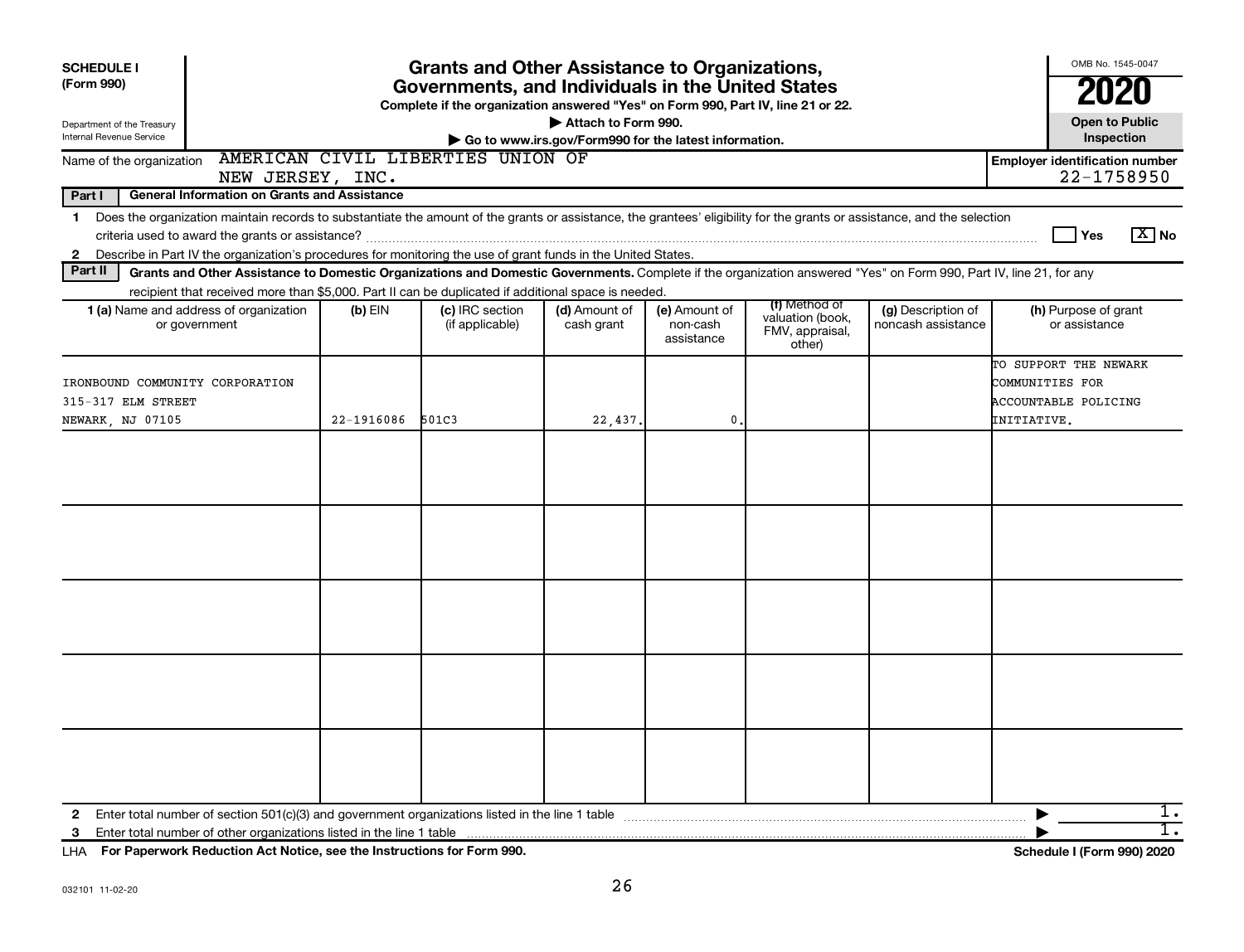## Schedule I (Form 990) 2020 NEW JERSEY, INC. And the state of the state of the state of the Page Page Page 22-1758950

**2**

Part III | Grants and Other Assistance to Domestic Individuals. Complete if the organization answered "Yes" on Form 990, Part IV, line 22. Part III can be duplicated if additional space is needed.

| (a) Type of grant or assistance | (b) Number of<br>recipients | (c) Amount of<br>cash grant        | (d) Amount of non-<br>cash assistance                                | (e) Method of valuation<br>(book, FMV, appraisal, other) | (f) Description of noncash assistance |
|---------------------------------|-----------------------------|------------------------------------|----------------------------------------------------------------------|----------------------------------------------------------|---------------------------------------|
|                                 |                             |                                    |                                                                      |                                                          |                                       |
|                                 |                             |                                    |                                                                      |                                                          |                                       |
|                                 |                             |                                    |                                                                      |                                                          |                                       |
|                                 |                             |                                    |                                                                      |                                                          |                                       |
|                                 |                             |                                    |                                                                      |                                                          |                                       |
|                                 |                             |                                    |                                                                      |                                                          |                                       |
|                                 |                             |                                    |                                                                      |                                                          |                                       |
|                                 |                             |                                    |                                                                      |                                                          |                                       |
|                                 |                             |                                    |                                                                      |                                                          |                                       |
|                                 |                             |                                    |                                                                      |                                                          |                                       |
| $\cdots$                        |                             | $\sim$ $\sim$ $\sim$ $\sim$ $\sim$ | $\mathbf{a}$<br>$\sim$<br><b>Contract Contract Contract Contract</b> | $\cdots$                                                 |                                       |

Part IV | Supplemental Information. Provide the information required in Part I, line 2; Part III, column (b); and any other additional information.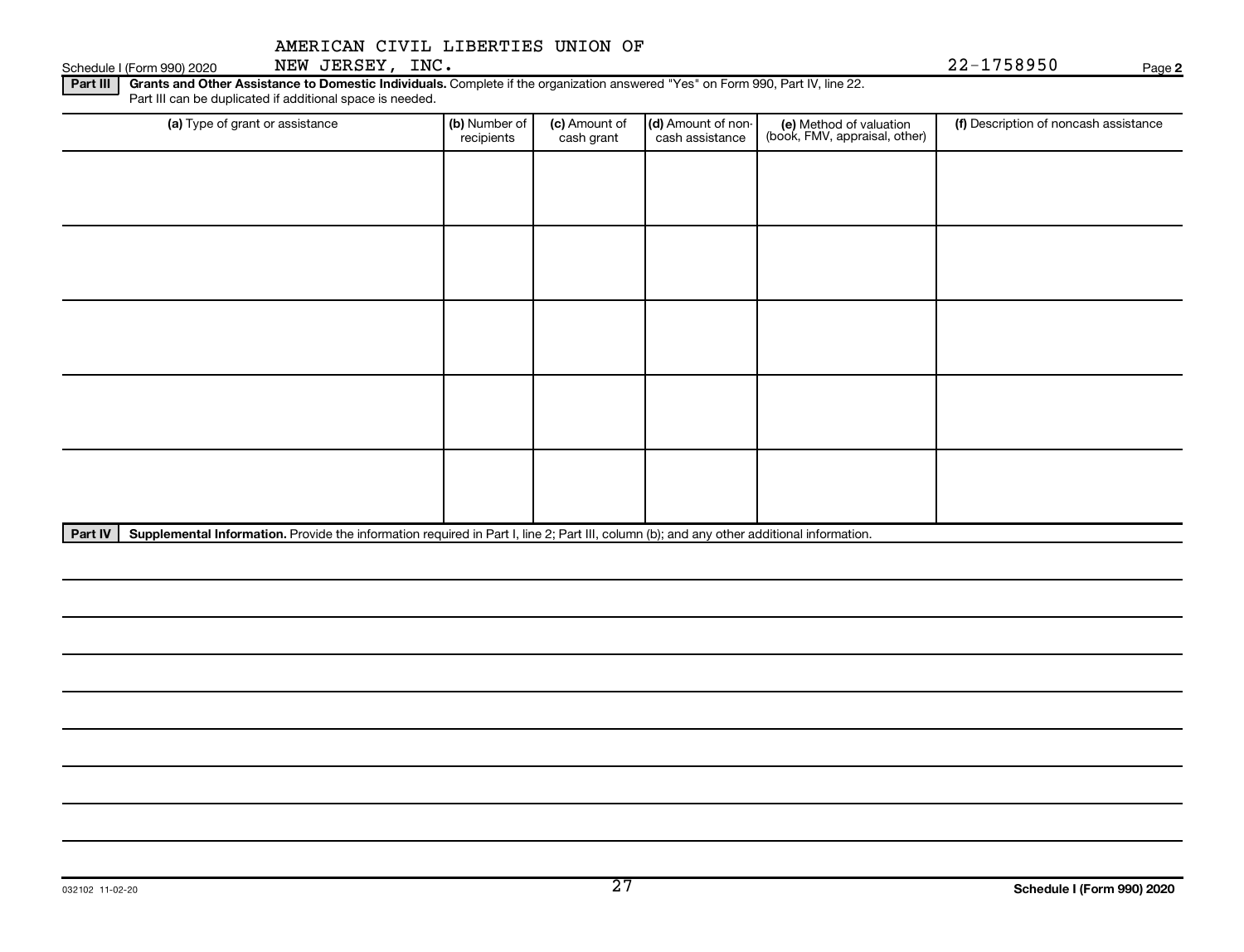**(Form 990 or 990-EZ)**

Department of the Treasury Internal Revenue Service Name of the organization

**Complete to provide information for responses to specific questions on Form 990 or 990-EZ or to provide any additional information. SCHEDULE O Supplemental Information to Form 990 or 990-EZ 2020** 

**| Attach to Form 990 or 990-EZ. | Go to www.irs.gov/Form990 for the latest information.**

AMERICAN CIVIL LIBERTIES UNION OF

**Open to Public Inspection**

OMB No. 1545-0047

**Employer identification number** NEW JERSEY, INC. 22-1758950

FORM 990, PART VI, SECTION A, LINE 6:

THE ORGANIZATION HAS MEMBERS.

FORM 990, PART VI, SECTION A, LINE 7A:

CERTAIN MATTERS ARE PUT BEFORE THE MEMBERSHIP FOR A VOTE.

FORM 990, PART VI, SECTION A, LINE 7B:

CERTAIN MATTERS ARE PUT BEFORE THE MEMBERSHIP FOR A VOTE.

FORM 990, PART VI, SECTION B, LINE 11B:

AN ELECTRONIC VERSION OF THE 990 IS PROVIDED TO ALL BOARD MEMBERS FOR A

7-DAY REVIEW PERIOD. THEREAFTER, THE 990 IS SIGNED BY THE BOARD PRESIDENT

AND EXECUTIVE DIRECTOR AND IS FILED WITH THE IRS.

FORM 990, PART VI, SECTION B, LINE 15:

SALARY BANDS FOR EACH CLASS OF EMPLOYEE ARE REVIEWED. SALARIES IN

COMPARABLE ORGANIZATIONS ARE REVIEWED BY THE PERSONNEL COMMITTEE FOR KEY

EMPLOYEES.

FORM 990, PART VI, SECTION C, LINE 19:

AVAILABLE UPON REQUEST.

PART XII, LINE 2C EXPLANATION

SAME AS LAST YEAR

032211 11-20-20 **For Paperwork Reduction Act Notice, see the Instructions for Form 990 or 990-EZ. Schedule O (Form 990 or 990-EZ) 2020** LHA

08220106 795413 ACLU-U 2020.05010 AMERICAN CIVIL LIBERTIES UN ACLU-U\_1

28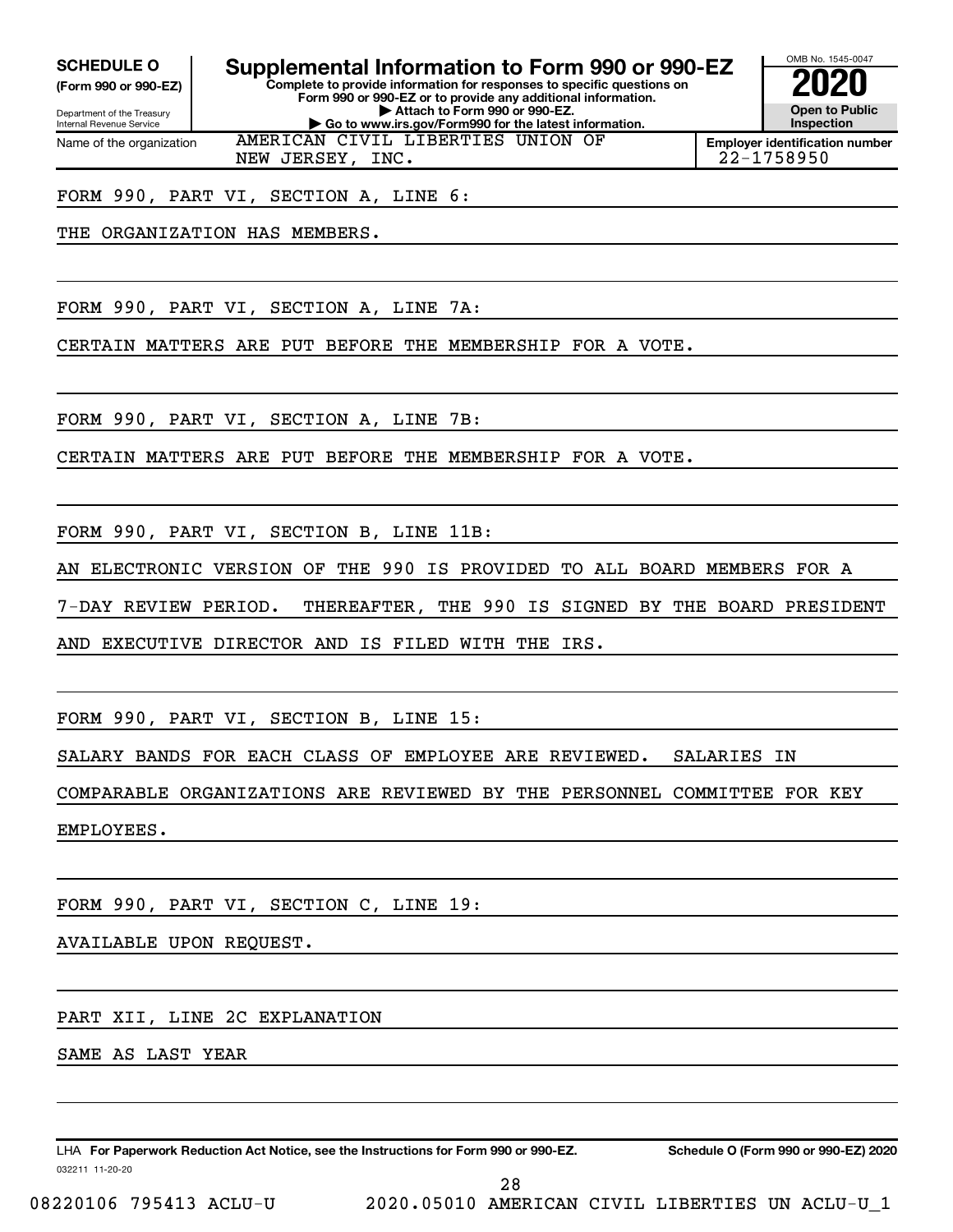| <b>Related Organizations and Unrelated Partnerships</b><br><b>SCHEDULE R</b><br>(Form 990)<br>> Complete if the organization answered "Yes" on Form 990, Part IV, line 33, 34, 35b, 36, or 37.<br>Attach to Form 990.<br>Department of the Treasury<br>Internal Revenue Service<br>Go to www.irs.gov/Form990 for instructions and the latest information.<br>AMERICAN CIVIL LIBERTIES UNION OF |                                                             |                                                     |                                      |                                                          |  |                                                     |                                     |                                                      |  |  |  |  |
|------------------------------------------------------------------------------------------------------------------------------------------------------------------------------------------------------------------------------------------------------------------------------------------------------------------------------------------------------------------------------------------------|-------------------------------------------------------------|-----------------------------------------------------|--------------------------------------|----------------------------------------------------------|--|-----------------------------------------------------|-------------------------------------|------------------------------------------------------|--|--|--|--|
| Name of the organization<br>NEW JERSEY, INC.                                                                                                                                                                                                                                                                                                                                                   |                                                             |                                                     |                                      |                                                          |  | <b>Employer identification number</b><br>22-1758950 |                                     |                                                      |  |  |  |  |
| Part I<br>Identification of Disregarded Entities. Complete if the organization answered "Yes" on Form 990, Part IV, line 33.                                                                                                                                                                                                                                                                   |                                                             |                                                     |                                      |                                                          |  |                                                     |                                     |                                                      |  |  |  |  |
| (a)<br>Name, address, and EIN (if applicable)<br>of disregarded entity                                                                                                                                                                                                                                                                                                                         | (b)<br>Primary activity                                     | (c)<br>Legal domicile (state or<br>foreign country) | (d)<br>Total income                  | (e)<br>End-of-year assets                                |  |                                                     | (f)<br>Direct controlling<br>entity |                                                      |  |  |  |  |
|                                                                                                                                                                                                                                                                                                                                                                                                |                                                             |                                                     |                                      |                                                          |  |                                                     |                                     |                                                      |  |  |  |  |
|                                                                                                                                                                                                                                                                                                                                                                                                |                                                             |                                                     |                                      |                                                          |  |                                                     |                                     |                                                      |  |  |  |  |
|                                                                                                                                                                                                                                                                                                                                                                                                |                                                             |                                                     |                                      |                                                          |  |                                                     |                                     |                                                      |  |  |  |  |
| Identification of Related Tax-Exempt Organizations. Complete if the organization answered "Yes" on Form 990, Part IV, line 34, because it had one or more related tax-exempt<br>Part II<br>organizations during the tax year.                                                                                                                                                                  |                                                             |                                                     |                                      |                                                          |  |                                                     |                                     |                                                      |  |  |  |  |
| (a)<br>Name, address, and EIN<br>of related organization                                                                                                                                                                                                                                                                                                                                       | (b)<br>Primary activity                                     | (c)<br>Legal domicile (state or<br>foreign country) | (d)<br><b>Exempt Code</b><br>section | (e)<br>Public charity<br>status (if section<br>501(c)(3) |  | (f)<br>Direct controlling<br>entity                 |                                     | $(g)$<br>Section 512(b)(13)<br>controlled<br>entity? |  |  |  |  |
| ACLU - NJ FOUNDATION - 22-2010593                                                                                                                                                                                                                                                                                                                                                              | PROVIDE ASSISTANCE TO                                       |                                                     |                                      |                                                          |  |                                                     | <b>Yes</b>                          | No.                                                  |  |  |  |  |
| PO BOX 32159<br>NEWARK, NJ 07102                                                                                                                                                                                                                                                                                                                                                               | THOSE DENIED THEIR CIVIL<br>LIBERTIES.                      | NEW JERSEY                                          | 501(C)(3)                            | LINE 7                                                   |  |                                                     |                                     | $\mathbf X$                                          |  |  |  |  |
| AMERICAN CIVIL LIBERTIES UNION - 13-3871360                                                                                                                                                                                                                                                                                                                                                    | <b>PARENT</b>                                               |                                                     |                                      |                                                          |  |                                                     |                                     |                                                      |  |  |  |  |
| 125 BROAD STREET<br>NEW YORK, NY 10004                                                                                                                                                                                                                                                                                                                                                         | ORGANIZATION-PROVIDE<br>ASSISTANCE TO THOSE DENIED NEW YORK |                                                     | 501(C)(4)                            |                                                          |  |                                                     |                                     | $\mathbf X$                                          |  |  |  |  |
|                                                                                                                                                                                                                                                                                                                                                                                                |                                                             |                                                     |                                      |                                                          |  |                                                     |                                     |                                                      |  |  |  |  |
|                                                                                                                                                                                                                                                                                                                                                                                                |                                                             |                                                     |                                      |                                                          |  |                                                     |                                     |                                                      |  |  |  |  |
| For Paperwork Reduction Act Notice, see the Instructions for Form 990.                                                                                                                                                                                                                                                                                                                         |                                                             |                                                     |                                      |                                                          |  | Schedule R (Form 990) 2020                          |                                     |                                                      |  |  |  |  |

SEE PART VII FOR CONTINUATIONS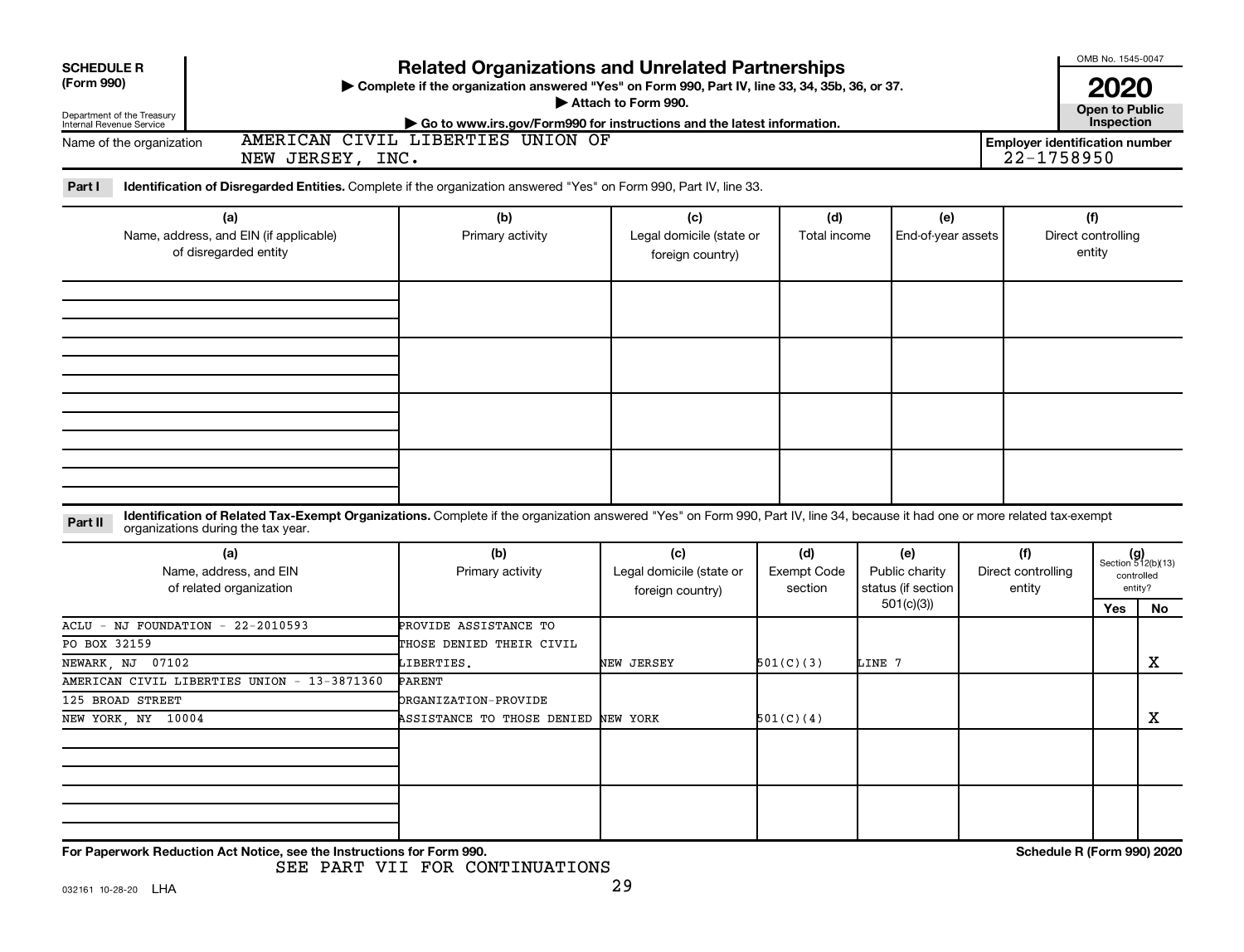## **2**

|                                                                                                                                                                                                                                                                                          | AMERICAN CIVIL LIBERTIES UNION OF<br>NEW JERSEY, INC. |                                       |                                     |                                               |                                                                                                         |                                           |                                 |                                 |              |                         | 22-1758950                                           |                                |                       |                                                         |
|------------------------------------------------------------------------------------------------------------------------------------------------------------------------------------------------------------------------------------------------------------------------------------------|-------------------------------------------------------|---------------------------------------|-------------------------------------|-----------------------------------------------|---------------------------------------------------------------------------------------------------------|-------------------------------------------|---------------------------------|---------------------------------|--------------|-------------------------|------------------------------------------------------|--------------------------------|-----------------------|---------------------------------------------------------|
| Schedule R (Form 990) 2020<br>Identification of Related Organizations Taxable as a Partnership. Complete if the organization answered "Yes" on Form 990, Part IV, line 34, because it had one or more related<br>Part III<br>organizations treated as a partnership during the tax year. |                                                       |                                       |                                     |                                               |                                                                                                         |                                           |                                 |                                 |              |                         |                                                      |                                |                       | Page 2                                                  |
| (a)<br>Name, address, and EIN<br>of related organization                                                                                                                                                                                                                                 | (b)<br>Primary activity                               | (c)<br>Legal<br>domicile<br>(state or | (d)<br>Direct controlling<br>entity |                                               | (e)<br>Predominant income<br>(related, unrelated,                                                       |                                           | (f)<br>Share of total<br>income | (g)<br>Share of<br>end-of-year  | allocations? | (h)<br>Disproportionate | (i)<br>Code V-UBI<br>amount in box<br>20 of Schedule | (j)<br>managing<br>partner?    | General or Percentage | (k)<br>ownership                                        |
|                                                                                                                                                                                                                                                                                          |                                                       | foreign<br>country)                   |                                     |                                               | $\left  \begin{array}{c} \text{excluded from tax under} \\ \text{sections 512-514} \end{array} \right $ |                                           |                                 | assets                          | <b>Yes</b>   | No                      | K-1 (Form 1065) Yes No                               |                                |                       |                                                         |
|                                                                                                                                                                                                                                                                                          |                                                       |                                       |                                     |                                               |                                                                                                         |                                           |                                 |                                 |              |                         |                                                      |                                |                       |                                                         |
|                                                                                                                                                                                                                                                                                          |                                                       |                                       |                                     |                                               |                                                                                                         |                                           |                                 |                                 |              |                         |                                                      |                                |                       |                                                         |
|                                                                                                                                                                                                                                                                                          |                                                       |                                       |                                     |                                               |                                                                                                         |                                           |                                 |                                 |              |                         |                                                      |                                |                       |                                                         |
|                                                                                                                                                                                                                                                                                          |                                                       |                                       |                                     |                                               |                                                                                                         |                                           |                                 |                                 |              |                         |                                                      |                                |                       |                                                         |
| Identification of Related Organizations Taxable as a Corporation or Trust. Complete if the organization answered "Yes" on Form 990, Part IV, line 34, because it had one or more related<br>Part IV<br>organizations treated as a corporation or trust during the tax year.              |                                                       |                                       |                                     |                                               |                                                                                                         |                                           |                                 |                                 |              |                         |                                                      |                                |                       |                                                         |
| (a)<br>Name, address, and EIN<br>of related organization                                                                                                                                                                                                                                 |                                                       |                                       | (b)<br>Primary activity             | (c)<br>Legal domicile<br>(state or<br>foreign | (d)<br>Direct controlling<br>entity                                                                     | (e)<br>Type of entity<br>(C corp, S corp, |                                 | (f)<br>Share of total<br>income |              |                         | (g)<br>Share of<br>end-of-year                       | (h)<br>Percentage<br>ownership |                       | (i)<br>Section<br>$512(b)(13)$<br>controlled<br>entity? |
|                                                                                                                                                                                                                                                                                          |                                                       |                                       |                                     | country)                                      |                                                                                                         |                                           | or trust)                       |                                 |              |                         | assets                                               |                                |                       | Yes   No                                                |
|                                                                                                                                                                                                                                                                                          |                                                       |                                       |                                     |                                               |                                                                                                         |                                           |                                 |                                 |              |                         |                                                      |                                |                       |                                                         |
|                                                                                                                                                                                                                                                                                          |                                                       |                                       |                                     |                                               |                                                                                                         |                                           |                                 |                                 |              |                         |                                                      |                                |                       |                                                         |
|                                                                                                                                                                                                                                                                                          |                                                       |                                       |                                     |                                               |                                                                                                         |                                           |                                 |                                 |              |                         |                                                      |                                |                       |                                                         |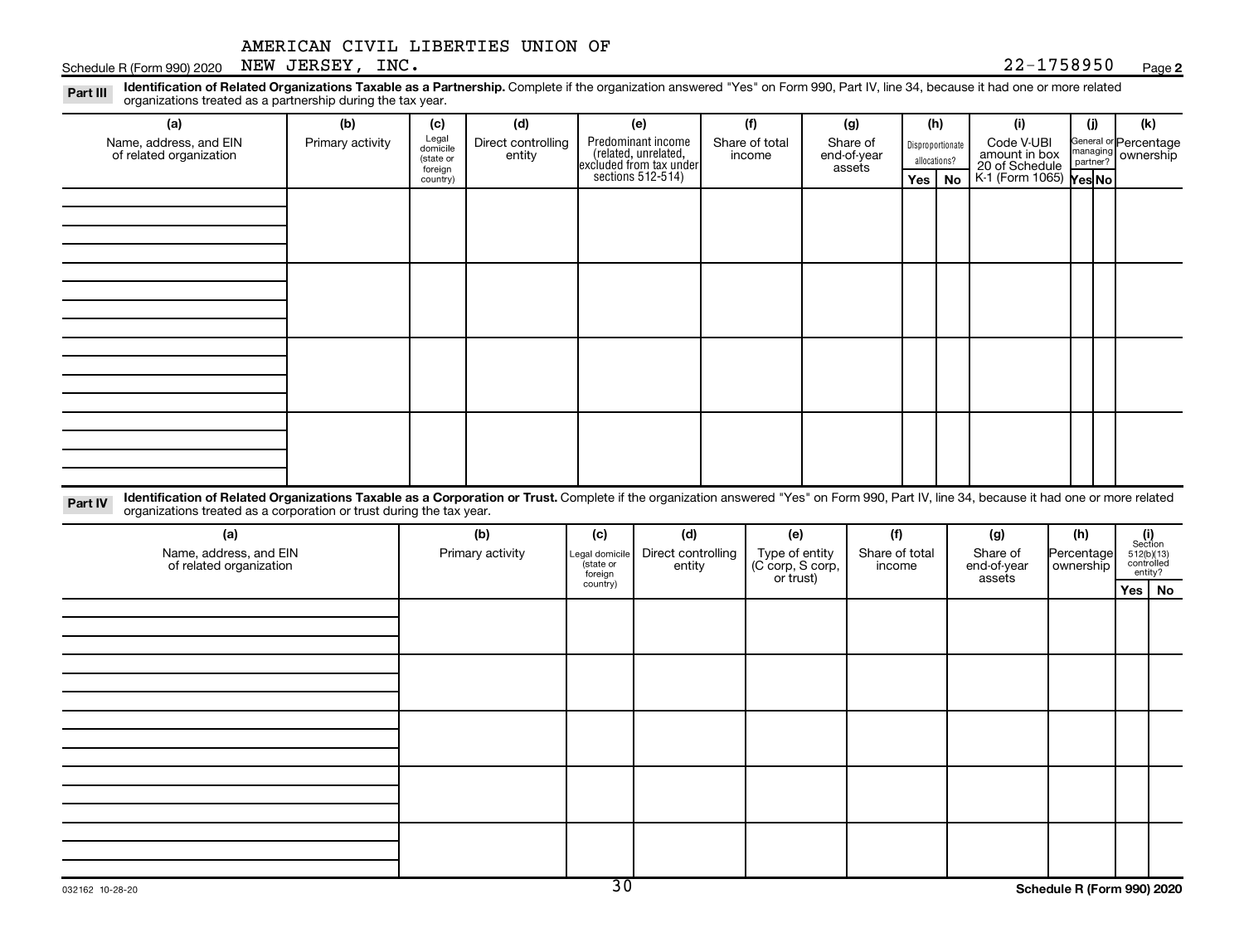Schedule R (Form 990) 2020 Page NEW JERSEY, INC. 22-1758950

 $\overline{\phantom{a}}$ 

Part V Transactions With Related Organizations. Complete if the organization answered "Yes" on Form 990, Part IV, line 34, 35b, or 36.

| Note: Complete line 1 if any entity is listed in Parts II, III, or IV of this schedule.                                                                                                                                                                                                                                                                                                                                                                                                                                                                                                                                                                        |                 | Yes   No |                             |  |  |  |
|----------------------------------------------------------------------------------------------------------------------------------------------------------------------------------------------------------------------------------------------------------------------------------------------------------------------------------------------------------------------------------------------------------------------------------------------------------------------------------------------------------------------------------------------------------------------------------------------------------------------------------------------------------------|-----------------|----------|-----------------------------|--|--|--|
| 1 During the tax year, did the organization engage in any of the following transactions with one or more related organizations listed in Parts II-IV?                                                                                                                                                                                                                                                                                                                                                                                                                                                                                                          |                 |          |                             |  |  |  |
|                                                                                                                                                                                                                                                                                                                                                                                                                                                                                                                                                                                                                                                                | 1a              |          | $\mathbf{x}$                |  |  |  |
|                                                                                                                                                                                                                                                                                                                                                                                                                                                                                                                                                                                                                                                                | 1 <sub>b</sub>  |          | $\mathbf x$                 |  |  |  |
|                                                                                                                                                                                                                                                                                                                                                                                                                                                                                                                                                                                                                                                                | 1 <sub>c</sub>  | х        |                             |  |  |  |
|                                                                                                                                                                                                                                                                                                                                                                                                                                                                                                                                                                                                                                                                | 1 <sub>d</sub>  |          | $\overline{\mathbf{X}}$     |  |  |  |
| e Loans or loan guarantees by related organization(s) material content and content to content the content of the content of the content of the content of the content of the content of the content of the content of the cont                                                                                                                                                                                                                                                                                                                                                                                                                                 | 1e              |          | X                           |  |  |  |
|                                                                                                                                                                                                                                                                                                                                                                                                                                                                                                                                                                                                                                                                |                 |          |                             |  |  |  |
|                                                                                                                                                                                                                                                                                                                                                                                                                                                                                                                                                                                                                                                                | 1f              |          | х                           |  |  |  |
| $g$ Sale of assets to related organization(s) with the contraction of the contraction of the contract of the contract of the contract of the contract of the contract of the contract of the contract of the contract of the                                                                                                                                                                                                                                                                                                                                                                                                                                   | 1g              |          | X                           |  |  |  |
|                                                                                                                                                                                                                                                                                                                                                                                                                                                                                                                                                                                                                                                                | 1 <sub>h</sub>  |          | X                           |  |  |  |
| Exchange of assets with related organization(s) measurements are constructed as a set of the construction of the constraint of the construction of the constraint of the constraint of the constraint of the constraint of the                                                                                                                                                                                                                                                                                                                                                                                                                                 | 1i.             |          | $\overline{\textnormal{x}}$ |  |  |  |
|                                                                                                                                                                                                                                                                                                                                                                                                                                                                                                                                                                                                                                                                | 1i.             |          | $\mathbf x$                 |  |  |  |
|                                                                                                                                                                                                                                                                                                                                                                                                                                                                                                                                                                                                                                                                |                 |          |                             |  |  |  |
|                                                                                                                                                                                                                                                                                                                                                                                                                                                                                                                                                                                                                                                                | 1k              |          | X                           |  |  |  |
|                                                                                                                                                                                                                                                                                                                                                                                                                                                                                                                                                                                                                                                                | 11              |          | $\overline{\mathbf{x}}$     |  |  |  |
|                                                                                                                                                                                                                                                                                                                                                                                                                                                                                                                                                                                                                                                                | 1 <sub>m</sub>  | X        |                             |  |  |  |
|                                                                                                                                                                                                                                                                                                                                                                                                                                                                                                                                                                                                                                                                | 1n              | х        |                             |  |  |  |
|                                                                                                                                                                                                                                                                                                                                                                                                                                                                                                                                                                                                                                                                | 10 <sub>o</sub> | х        |                             |  |  |  |
|                                                                                                                                                                                                                                                                                                                                                                                                                                                                                                                                                                                                                                                                |                 |          |                             |  |  |  |
|                                                                                                                                                                                                                                                                                                                                                                                                                                                                                                                                                                                                                                                                | 1p              | X        |                             |  |  |  |
|                                                                                                                                                                                                                                                                                                                                                                                                                                                                                                                                                                                                                                                                | 1q              | x        |                             |  |  |  |
|                                                                                                                                                                                                                                                                                                                                                                                                                                                                                                                                                                                                                                                                |                 |          |                             |  |  |  |
|                                                                                                                                                                                                                                                                                                                                                                                                                                                                                                                                                                                                                                                                | 1r              |          | х                           |  |  |  |
|                                                                                                                                                                                                                                                                                                                                                                                                                                                                                                                                                                                                                                                                | 1s              |          | $\mathbf x$                 |  |  |  |
| <b>o</b> Sharing of paid employees with related organization(s)<br>p Reimbursement paid to related organization(s) for expenses [111111] [1211] The manufacture manufacture manufacture manufacture manufacture manufacture manufacture manufacture manufacture manufacture manufacture manufactu<br>r Other transfer of cash or property to related organization(s) encourance contains an account of the container transfer of cash or property to related organization(s)<br>2 If the answer to any of the above is "Yes," see the instructions for information on who must complete this line, including covered relationships and transaction thresholds. |                 |          |                             |  |  |  |

| (a)<br>Name of related organization | (b)<br>Transaction<br>type (a-s) | (c)<br>Amount involved | (d)<br>Method of determining amount involved |
|-------------------------------------|----------------------------------|------------------------|----------------------------------------------|
| (1) ACLU - NJ FOUNDATION            | N                                | $\bm{0}$ .             |                                              |
| (2) ACLU - NJ FOUNDATION            | ∩                                | $0$ .                  |                                              |
| (3)                                 |                                  |                        |                                              |
| (4)                                 |                                  |                        |                                              |
| (5)                                 |                                  |                        |                                              |
| (6)                                 | $\overline{\phantom{a}}$         |                        |                                              |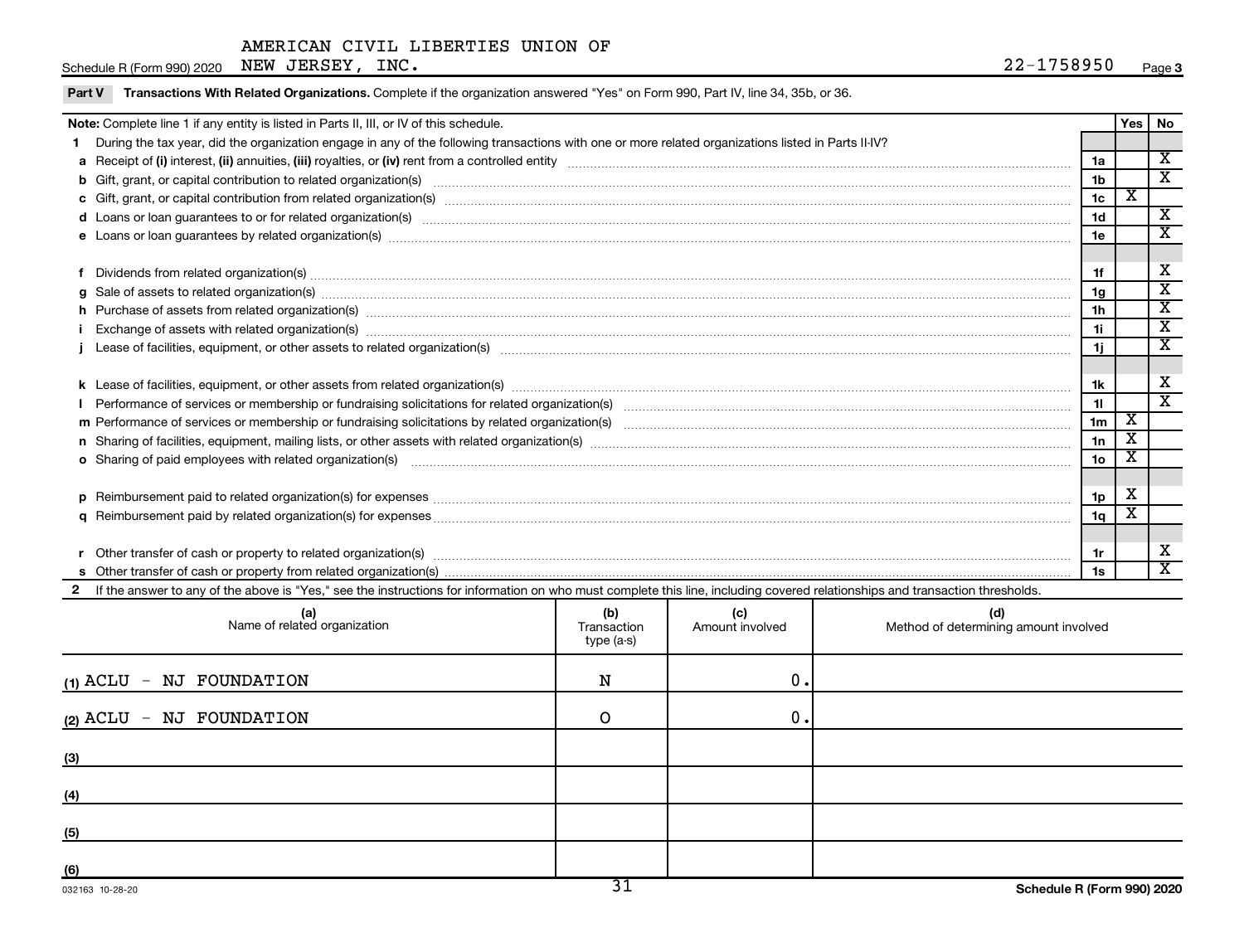Schedule R (Form 990) 2020 Page NEW JERSEY, INC. 22-1758950

Part VI Unrelated Organizations Taxable as a Partnership. Complete if the organization answered "Yes" on Form 990, Part IV, line 37.

Provide the following information for each entity taxed as a partnership through which the organization conducted more than five percent of its activities (measured by total assets or gross revenue) that was not a related organization. See instructions regarding exclusion for certain investment partnerships.

| (a)                                 | (b)              | (c)                                             | mat mac not a rolated organization. Oce included by regarding exercision for contain invectment partneremper<br>(d) |                                                                    |  | (f)                         | (g)                               |        | (h)                                                                                                                                       | (i)                                                                                                  | (i)    |  | $(\mathsf{k})$ |  |
|-------------------------------------|------------------|-------------------------------------------------|---------------------------------------------------------------------------------------------------------------------|--------------------------------------------------------------------|--|-----------------------------|-----------------------------------|--------|-------------------------------------------------------------------------------------------------------------------------------------------|------------------------------------------------------------------------------------------------------|--------|--|----------------|--|
| Name, address, and EIN<br>of entity | Primary activity | Legal domicile<br>(state or foreign<br>country) | Predominant income<br>(related, unrelated,<br>excluded from tax under<br>sections 512-514)                          | (e)<br>Are all<br>partners sec.<br>$501(c)(3)$<br>orgs.?<br>Yes No |  | Share of<br>total<br>income | Share of<br>end-of-year<br>assets | Yes No | $\fbox{\parbox{0.5cm}{\begin{tabular}{ l l } \hline Disproportion} \\ \hline \text{tion} \\ \hline allocations? \\ \hline \end{tabular}}$ | Code V-UBI<br>amount in box 20 managing<br>of Schedule K-1<br>(Form 1065)<br>$\overline{Y}_{res}$ No | Yes No |  |                |  |
|                                     |                  |                                                 |                                                                                                                     |                                                                    |  |                             |                                   |        |                                                                                                                                           |                                                                                                      |        |  |                |  |
|                                     |                  |                                                 |                                                                                                                     |                                                                    |  |                             |                                   |        |                                                                                                                                           |                                                                                                      |        |  |                |  |
|                                     |                  |                                                 |                                                                                                                     |                                                                    |  |                             |                                   |        |                                                                                                                                           |                                                                                                      |        |  |                |  |
|                                     |                  |                                                 |                                                                                                                     |                                                                    |  |                             |                                   |        |                                                                                                                                           |                                                                                                      |        |  |                |  |
|                                     |                  |                                                 |                                                                                                                     |                                                                    |  |                             |                                   |        |                                                                                                                                           |                                                                                                      |        |  |                |  |
|                                     |                  |                                                 |                                                                                                                     |                                                                    |  |                             |                                   |        |                                                                                                                                           |                                                                                                      |        |  |                |  |
|                                     |                  |                                                 |                                                                                                                     |                                                                    |  |                             |                                   |        |                                                                                                                                           |                                                                                                      |        |  |                |  |
|                                     |                  |                                                 |                                                                                                                     |                                                                    |  |                             |                                   |        |                                                                                                                                           |                                                                                                      |        |  |                |  |
|                                     |                  |                                                 |                                                                                                                     |                                                                    |  |                             |                                   |        |                                                                                                                                           |                                                                                                      |        |  |                |  |
|                                     |                  |                                                 |                                                                                                                     |                                                                    |  |                             |                                   |        |                                                                                                                                           |                                                                                                      |        |  |                |  |
|                                     |                  |                                                 |                                                                                                                     |                                                                    |  |                             |                                   |        |                                                                                                                                           |                                                                                                      |        |  |                |  |
|                                     |                  |                                                 |                                                                                                                     |                                                                    |  |                             |                                   |        |                                                                                                                                           |                                                                                                      |        |  |                |  |
|                                     |                  |                                                 |                                                                                                                     |                                                                    |  |                             |                                   |        |                                                                                                                                           |                                                                                                      |        |  |                |  |
|                                     |                  |                                                 |                                                                                                                     |                                                                    |  |                             |                                   |        |                                                                                                                                           |                                                                                                      |        |  |                |  |
|                                     |                  |                                                 |                                                                                                                     |                                                                    |  |                             |                                   |        |                                                                                                                                           |                                                                                                      |        |  |                |  |
|                                     |                  |                                                 |                                                                                                                     |                                                                    |  |                             |                                   |        |                                                                                                                                           |                                                                                                      |        |  |                |  |
|                                     |                  |                                                 |                                                                                                                     |                                                                    |  |                             |                                   |        |                                                                                                                                           |                                                                                                      |        |  |                |  |
|                                     |                  |                                                 |                                                                                                                     |                                                                    |  |                             |                                   |        |                                                                                                                                           |                                                                                                      |        |  |                |  |
|                                     |                  |                                                 |                                                                                                                     |                                                                    |  |                             |                                   |        |                                                                                                                                           |                                                                                                      |        |  |                |  |
|                                     |                  |                                                 |                                                                                                                     |                                                                    |  |                             |                                   |        |                                                                                                                                           |                                                                                                      |        |  |                |  |
|                                     |                  |                                                 |                                                                                                                     |                                                                    |  |                             |                                   |        |                                                                                                                                           |                                                                                                      |        |  |                |  |
|                                     |                  |                                                 |                                                                                                                     |                                                                    |  |                             |                                   |        |                                                                                                                                           |                                                                                                      |        |  |                |  |
|                                     |                  |                                                 |                                                                                                                     |                                                                    |  |                             |                                   |        |                                                                                                                                           |                                                                                                      |        |  |                |  |
|                                     |                  |                                                 |                                                                                                                     |                                                                    |  |                             |                                   |        |                                                                                                                                           |                                                                                                      |        |  |                |  |
|                                     |                  |                                                 |                                                                                                                     |                                                                    |  |                             |                                   |        |                                                                                                                                           |                                                                                                      |        |  |                |  |

**Schedule R (Form 990) 2020**